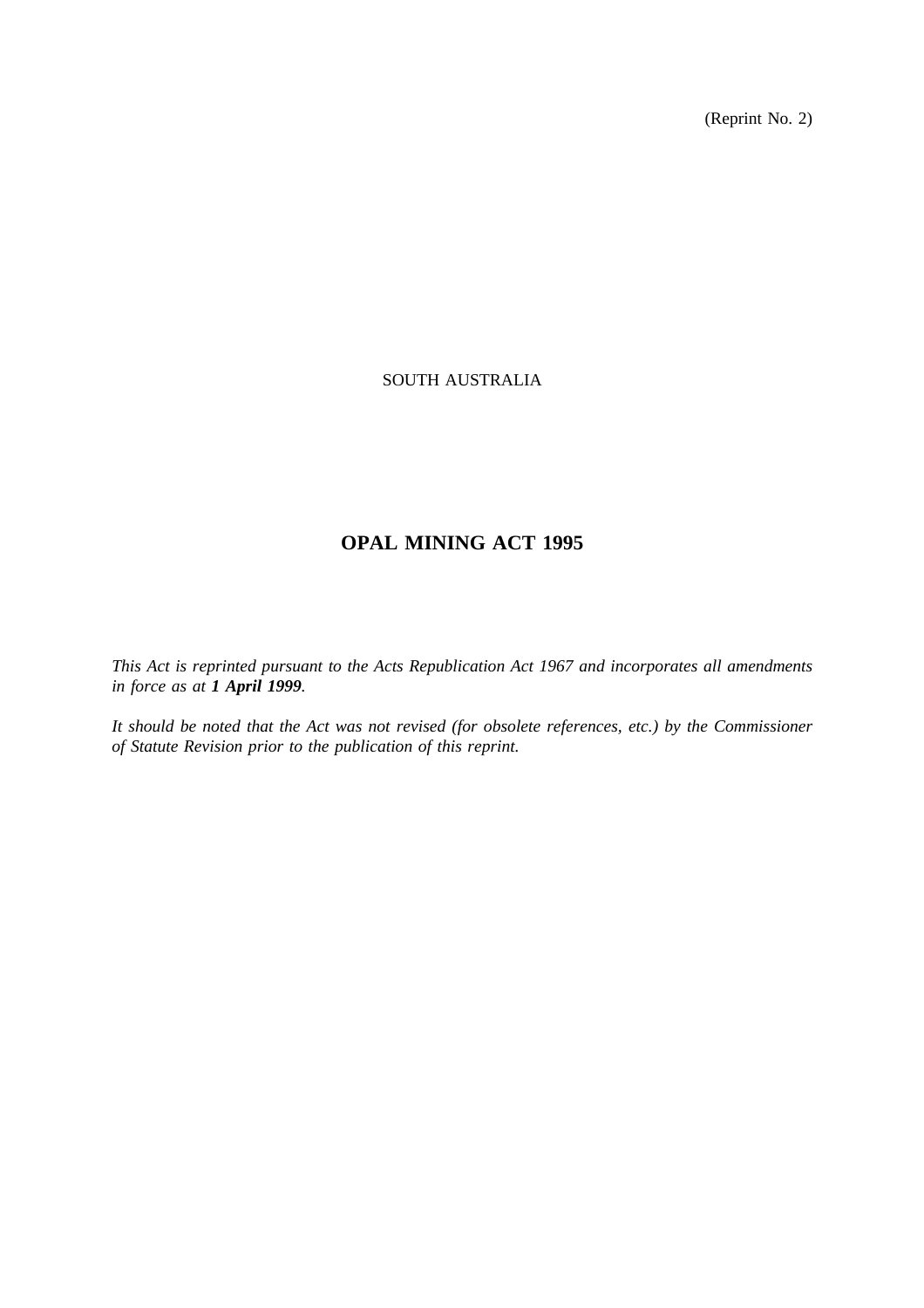# **SUMMARY OF PROVISIONS**

# **PART 1 PRELIMINARY**

- 1. Short title<br>2. Commence
- 2. Commencement<br>3. Interpretation
- 3. Interpretation<br>4. Declaration of
- 4. Declaration of precious stones field or reserved land<br>5. Declaration of designated area or exclusion zone
- 5. Declaration of designated area or exclusion zone
- 6. Exempt land

#### **PART 2**

# **PRECIOUS STONES PROSPECTING PERMITS**

- 7. Application for permit<br>8 Nature of permit
- Nature of permit
- 9. Terms and renewal of permit
- 10. Rights of holder of permit
- 11. Qualifications to permits
- 12. Area to be pegged out, etc.
- 13. Major working areas—Coober Pedy<br>14. Notice of pegging
- 14. Notice of pegging<br>15. Effect of pegging
- 15. Effect of pegging an area<br>16. Ballot may be conducted i
- 16. Ballot may be conducted in certain cases 17.
- Pegging may lapse
- 18. Offence to contravene this Part

# **PART 3 PRECIOUS STONES TENEMENTS**

- 19. Application for registration of tenement
- 20. Registration of tenement<br>21. Maximum number of ten
- 21. Maximum number of tenements<br>22. Term and renewal of tenement
- Term and renewal of tenement
- 23. Rights conferred by a tenement
- 24. Tenement non-transferable
- 25. Unlawful entry on tenement
- 26. Caveats
- 27. Power of Mining Registrar to cancel tenement
- 28. Surrender of tenement, removal of posts, etc.
- 29. Removal of machinery
- 30. Maintenance of posts

## **PART 4 ENTRY ON LAND AND DECLARED EQUIPMENT**

# **DIVISION 1—ENTRY ON LAND**

- 31. Entry on land<br>32. Notice of entr
- 32. Notice of entry<br>33. Duration of not
- Duration of notice of entry

# **DIVISION 2—DECLARED EQUIPMENT**

34. Use of declared equipment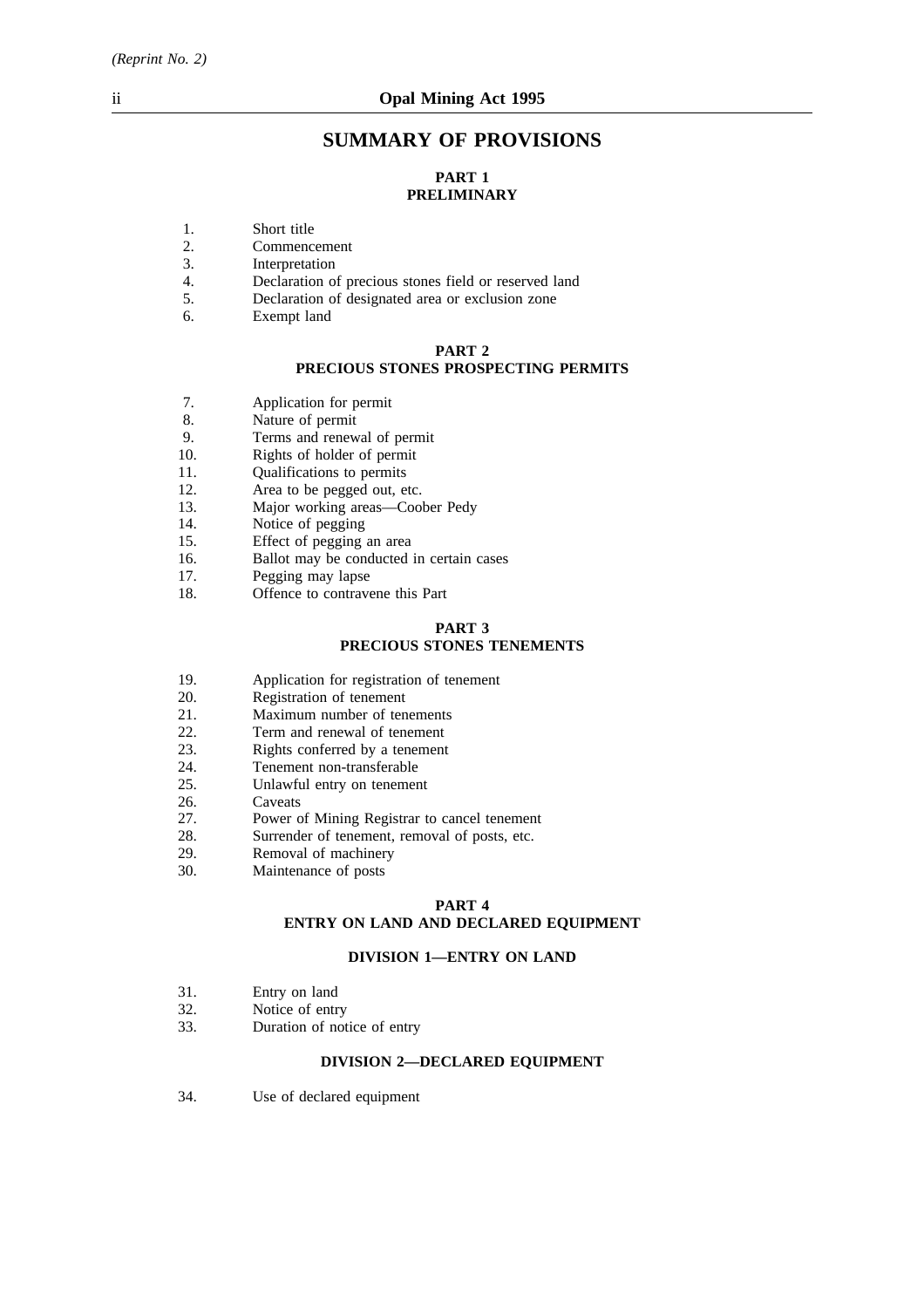#### **PART 5 REHABILITATION AND COMPENSATION**

- 35. Rehabilitation of land
- 36. Bonds
- 37. Application of bonds
- 38. Compensation

#### **PART 6 OPAL MINING CO-OPERATION AGREEMENTS**

- 39. Interpretation
- 40. Nature of agreement
- 41. Parties to an agreement
- 42. Content of an agreement<br>43. Registration of agreemen
- 43. Registration of agreement<br>44. Agreement may be varied
- 44. Agreement may be varied or revoked<br>45. Appeal to Warden's Court
- 45. Appeal to Warden's Court<br>46. Persons bound by agreeme
- Persons bound by agreement
- 47. Enforcement of agreement
- 48. Restriction on mining operations by third parties

# **PART 7 NATIVE TITLE LAND**

#### **DIVISION 1—PROSPECTING**

49. Qualification of rights conferred by permit

#### **DIVISION 2—PRODUCTION**

- 50. Limits on grant of tenement
- 51. Applications for tenements

### **DIVISION 3—APPLICATION FOR DECLARATION**

52. Application for declaration

#### **DIVISION 4—NEGOTIATING PROCEDURE**

- 53. Types of agreement authorising mining operations on native title land
- 54. Negotiation of agreements<br>55. Notification of parties affe
- 55. Notification of parties affected
- 56. What happens when there are no registered native title parties with whom to negotiate
- 57. Expedited procedure where impact of operations is minimal
- 58. Negotiating procedure
- 59. Agreement
- 60. Effect of registered agreement
- 61. Application for determination
- 62. Criteria for making determination
- 63. Limitation on powers of Court
- 64. Effect of determination
- 65. Ministerial power to overrule determinations
- 66. No re-opening of issues

#### **DIVISION 5—MISCELLANEOUS**

- 67. Non-application of this Part to Pitjantjatjara and Maralinga lands
- 68. Compensation to be held on trust in certain cases 69. Non-monetary compensation
- 69. Non-monetary compensation<br>70. Review of compensation
- Review of compensation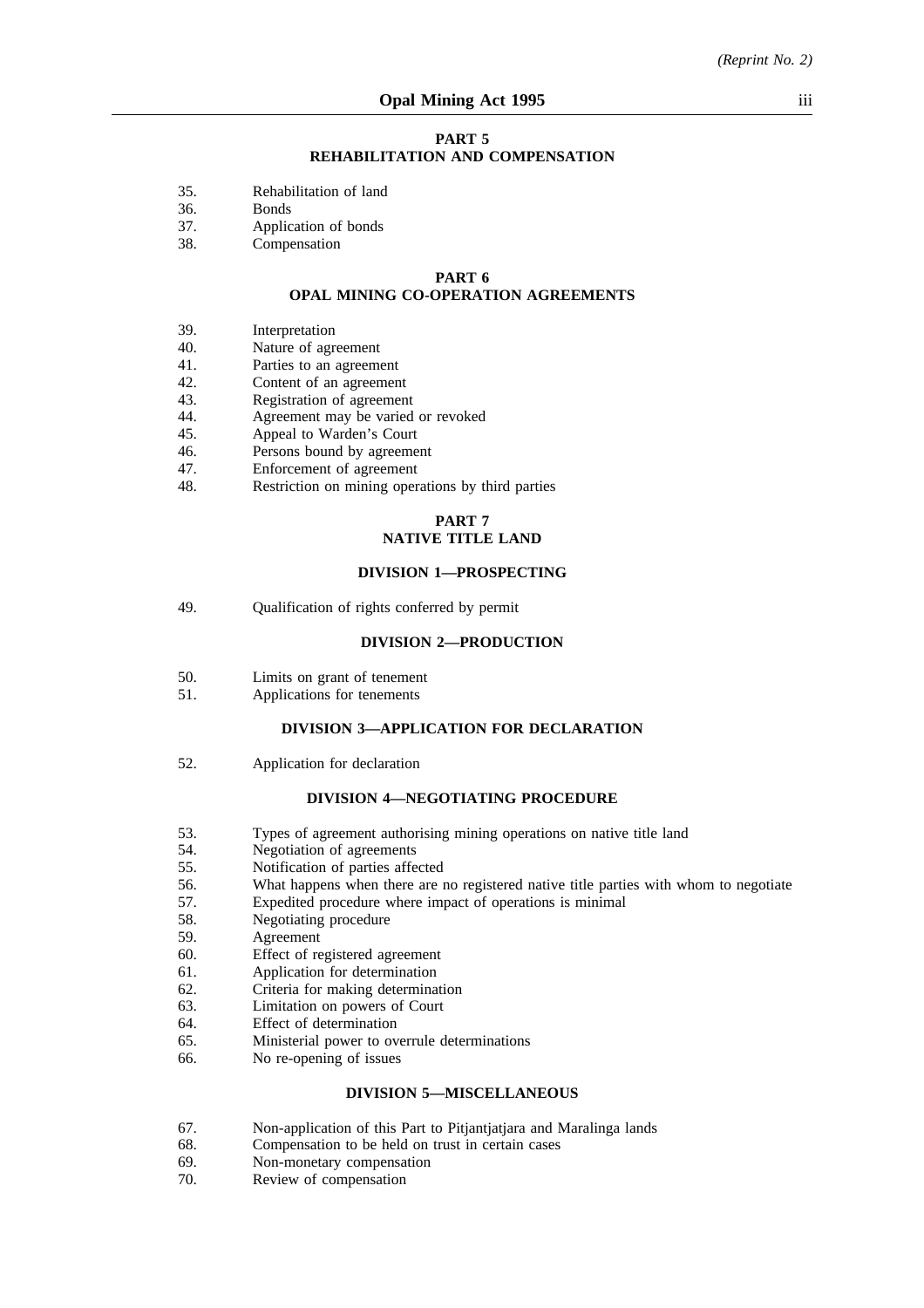- 70A. Opal Mining Native Title Register<br>71. Expiry of this Part
- Expiry of this Part

# **PART 8 SPECIAL POWERS OF WARDEN'S COURT**

- 72. Disputes relating to tenements
- 73. Cancellation of permit
- 74. Cancellation of pegging
- 75. Forfeiture of tenement

#### **PART 9 MISCELLANEOUS**

- 76. The Mining Register
- 77. Appointment of authorised persons
- 78. Delegations<br>79. Exemptions
- 79. Exemptions<br>80. Passing of r
- 80. Passing of property<br>81. Acts of officers. em
- 81. Acts of officers, employees and agents<br>82. Offences
- 82. Offences<br>83. Proceedin
- 83. Proceedings for offences<br>84. Prohibition orders
- Prohibition orders
- 85. Power of Mining Registrar to require pegs to be removed
- 86. Compliance orders
- 87. Evidentiary provision
- 88. Avoidance of double compensation<br>89. Disposal of waste
- 89. Disposal of waste<br>90. Persons under 18
- 90. Persons under 18<br>91. Safety net
- 91. Safety net<br>92. Land subject
- Land subject to more than one tenement
- 93. Interaction with Mining Act
- 94. Interaction with other Acts
- 95. Public roads and access routes
- 96. Approval of associations
- 97. Immunity from liability<br>98. Powers of attorney
- 98. Powers of attorney<br>99. Regulations
	- **Regulations**

# **SCHEDULE 1**

*Transitional Provisions*

# **SCHEDULE 2**

*Amendments to the Mining Act*

#### **APPENDIX LEGISLATIVE HISTORY**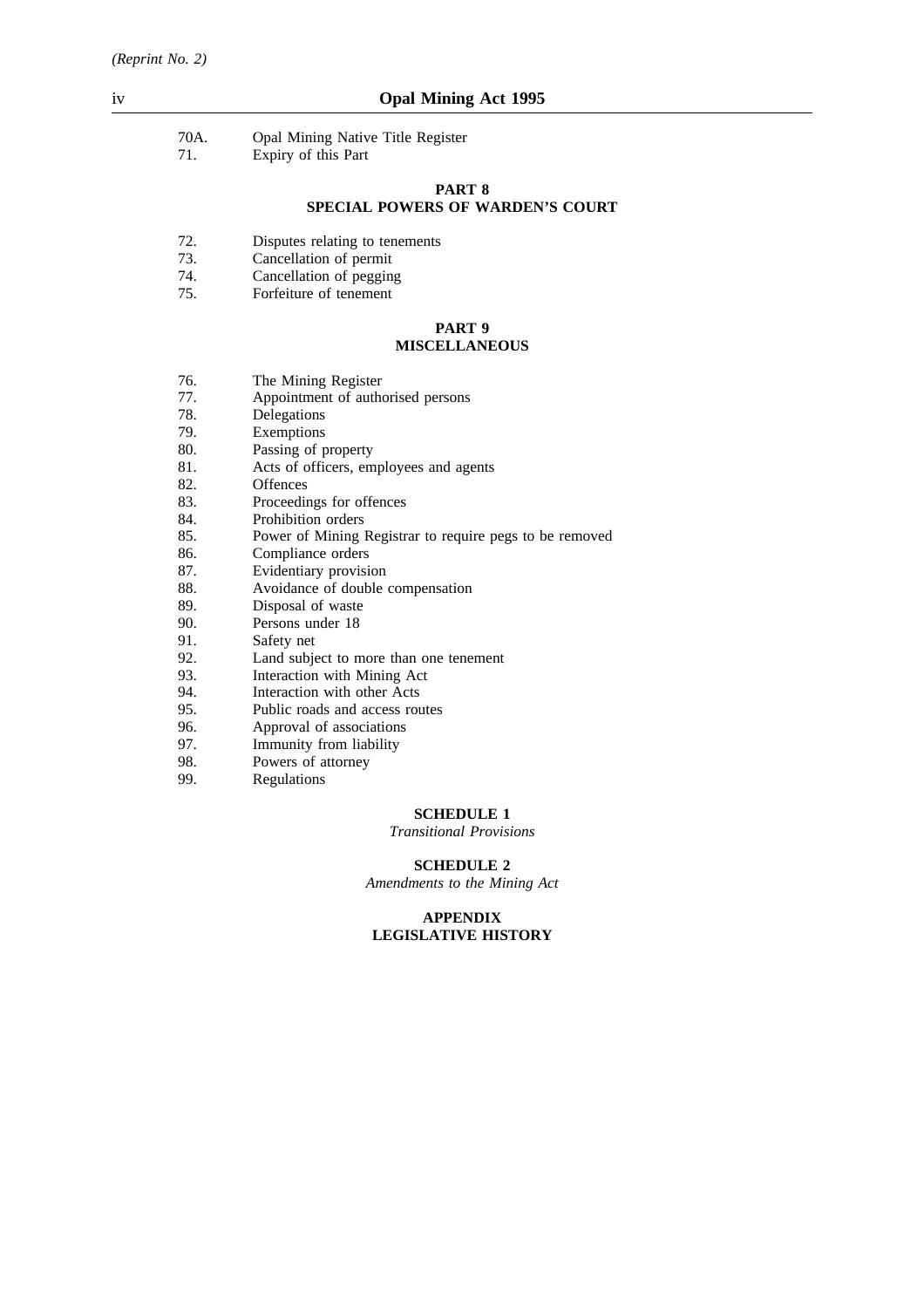# **OPAL MINING ACT 1995**

being

Opal Mining Act 1995 No. 102 of 1995 [Assented to 14 December 1995]<sup>1</sup>

as amended by

Statutes Amendment (Native Title) Act 1998 No. 23 of 1998 [Assented to 2 April 1998]<sup>2</sup> Statutes Amendment (Mining Administration) Act 1999 No. 1 of 1999 [Assented to 25 February 1999]<sup>3</sup>

- <sup>1</sup> Came into operation 21 April 1997: *Gaz*. 3 April 1997, p. 1386.<br><sup>2</sup> Part 4 (ss. 12 & 13) came into operation 21 May 1998: *Gaz*. 21
- <sup>2</sup> Part 4 (ss. 12 & 13) came into operation 21 May 1998: *Gaz.* 21 May 1998, p. 2199.<br>**Part 3 (s. 10) came into operation 1 April 1999**: *Gaz*. **25 March 1999** n. 1462
- **<sup>3</sup> Part 3 (s. 10) came into operation 1 April 1999:** *Gaz***. 25 March 1999, p. 1462.**

### *NOTE:*

- *Asterisks indicate repeal or deletion of text.*  $\lambda$
- *Entries appearing in bold type indicate the amendments incorporated since the last reprint.*  $\ddot{\phantom{a}}$
- *For the legislative history of the Act see Appendix.*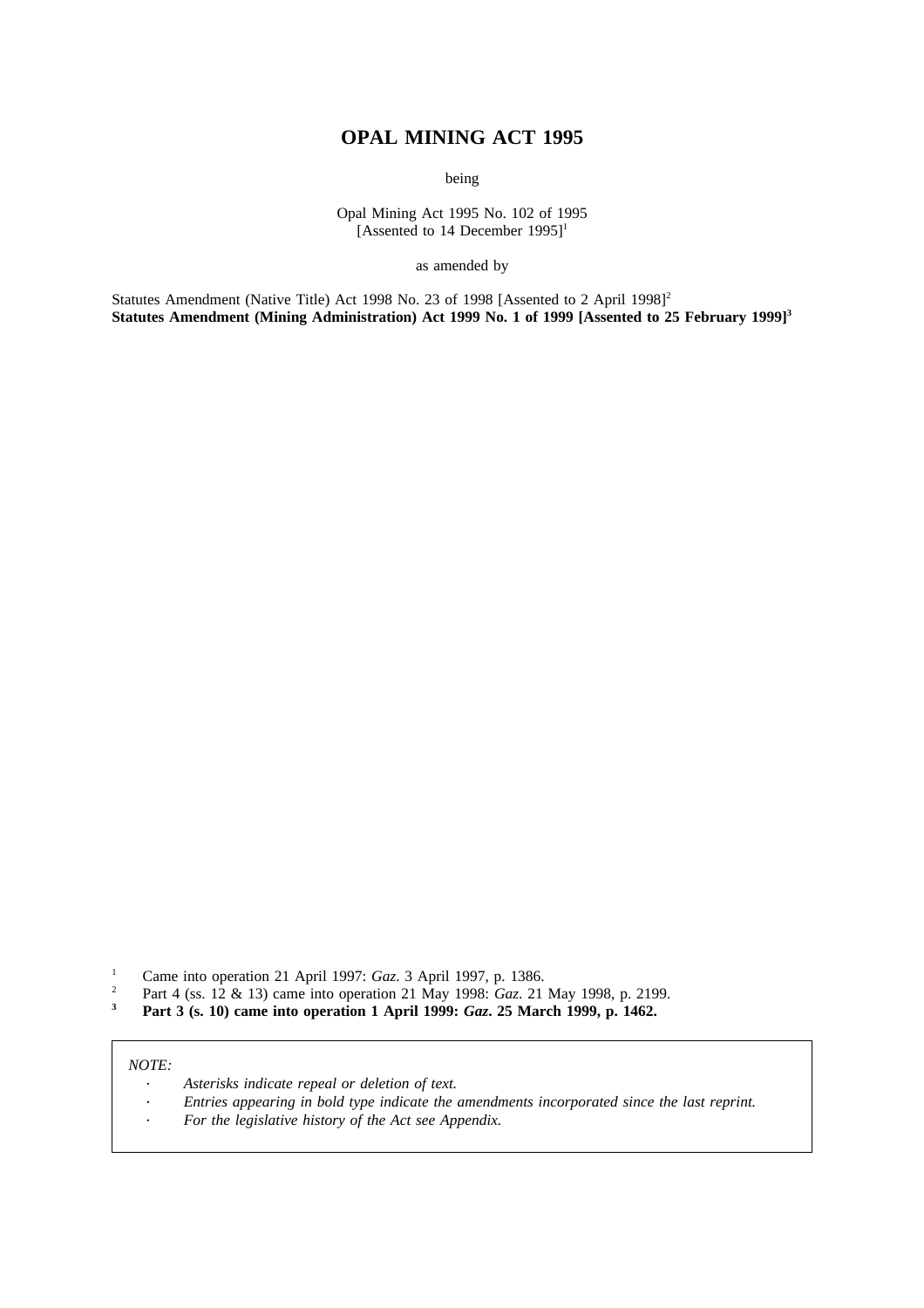**An Act to regulate prospecting and mining for opals and other precious stones; and to make related amendments to the Mining Act 1971.**

The Parliament of South Australia enacts as follows:

# **PART 1 PRELIMINARY**

# **Short title**

**1.** This Act may be cited as the *Opal Mining Act 1995*.

# **Commencement**

**2.** This Act will come into operation on a day to be fixed by proclamation.

# **Interpretation**

**3.** (1) In this Act, unless the contrary intention appears—

"**appropriate court**" means—

- *(a)* the Supreme Court; or
- *(b)* the ERD Court; or
- *(c)* if proceedings do not involve a monetary claim, or a claim for more than \$100 000—the Warden's Court;<sup>1</sup>

<sup>1</sup> All native title questions arising in proceedings before the Warden's Court must be referred to the ERD Court—see Part 3 *Native Title (South Australia) Act 1994*.

"**approved association**" means an association granted an approval under section 96;

"**authorised person**" means a person appointed as an authorised person under section 77;

"**Chief Inspector**" means the Chief Inspector of Mines;

"**corporation**" means a body corporate;

"**council**" means a council or controlling authority under the *Local Government Act 1934* and includes a body corporate that is, by virtue of an Act, taken to be vested with the powers of a council;

# "**declared equipment**" means—

- *(a)* a trench digger or excavator; or
- *(b)* mechanically driven equipment, equipped with a blade or bucket of a width exceeding 750 mm, capable of ripping, gouging, scooping or digging earth or rock material; or
- *(c)* equipment that is capable of digging, boring or tunnelling underground, generally in a horizontal plane, with a cross sectional dimension greater than 750 mm; or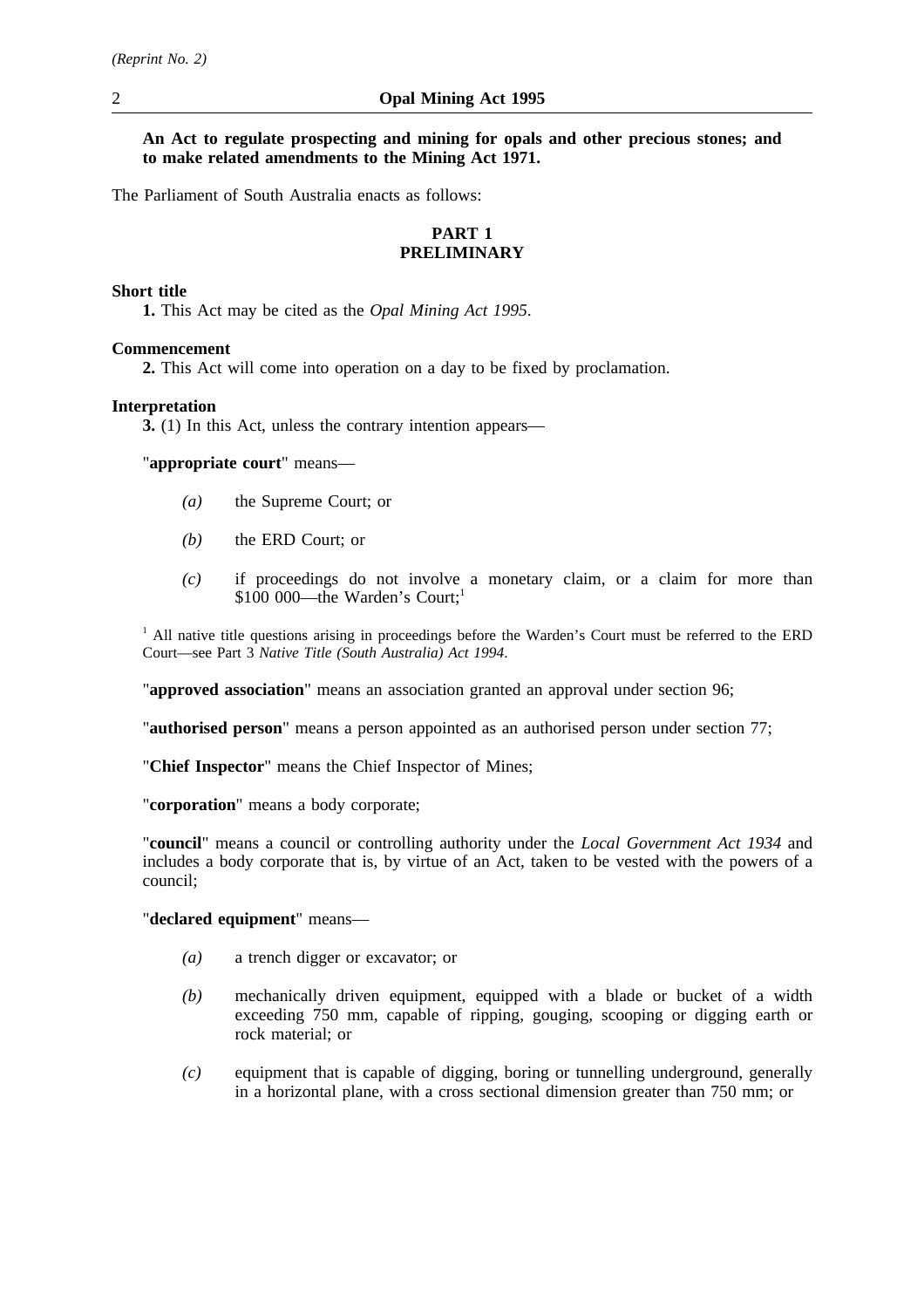*(d)* equipment of a kind prescribed by the regulations for the purposes of this definition,

but does not include surface drilling equipment;

"**designated area**" means an area within a precious stones field declared by the Minister under section 5 to be a designated area;

"**Director**" means the Director of Mines under the Mining Act;

"**ERD Court**" means the Environment, Resources and Development Court established under the *Environment, Resources and Development Court Act 1993*; 1

<sup>1</sup> The *Environment, Resources and Development Court Act 1993* and the *Native Title (South Australia) Act 1994* contain provisions under which the ERD Court may refer cases to the Supreme Court, or the Supreme Court may remove cases commenced before the ERD Court into the Supreme Court.

"**exclusion zone**" means land declared by the Minister under section 5 to be an exclusion zone for the purposes of this Act;

"**exempt land**" means land that is exempt from mining operations under section 6;

"**exploration licence**" means an exploration licence under the Mining Act;

"**fossicking**" means the gathering of precious stones—

- *(a)* as a recreation; or
- *(b)* without the intention to sell the stones or to utilise them for a commercial or industrial purpose,

but does not include the gathering of precious stones through the disturbance of land by machinery or explosives;

"**holder**" of a tenement means the person who is registered as the holder of the tenement under this Act;

"**machinery**" means a device operated other than solely by muscular force exerted by the operator;

"**marine waters**" means the coastal waters of the State (*see* the *Coastal Waters (State Powers) Act 1980* (Cwth)) or that part of the sea that is within the limits of the State, and includes estuaries and tidal waters;

"**minerals**" has the same meaning as under the Mining Act;

"**Mining Act**" means the *Mining Act 1971*;

"**mining operations**" means operations carried out in the course of prospecting or mining for precious stones, or rehabilitation operations, but does not include fossicking;

"**mining operator**" or "**operator**" means a person by whom, or on whose behalf, mining operations are carried out under this Act;

"**Mining Register**" means the register kept by the Mining Registrar under the Mining Act;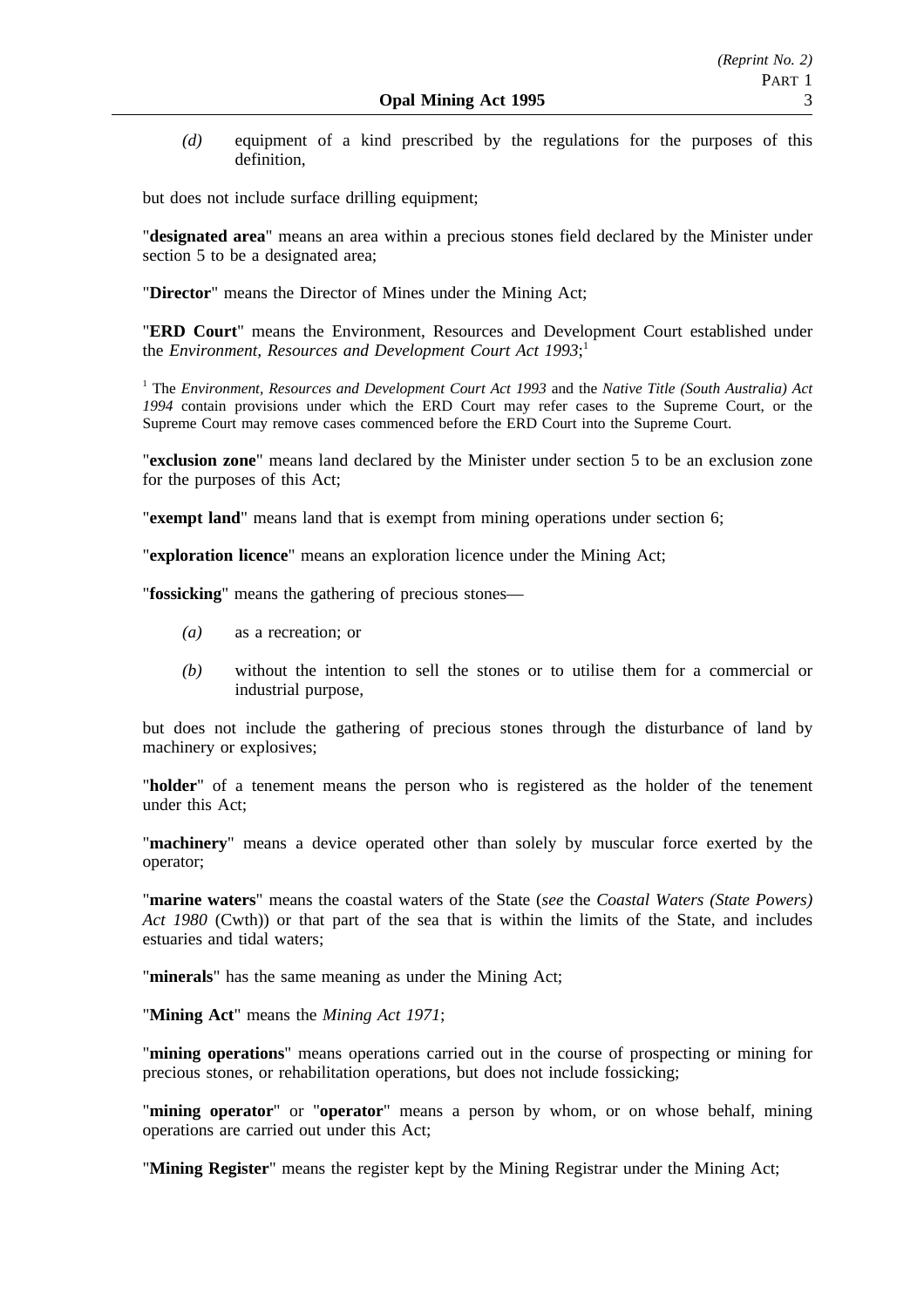"**a mining registrar**" means a mining registrar under the Mining Act;

"**the Mining Registrar**" means the Mining Registrar under the Mining Act;

"**native title**", "**native title holder**" and "**native title land**"—*see Native Title (South Australia) Act 1994*<sup>1</sup> ;

<sup>1</sup> Part 5 of the *Native Title (South Australia) Act 1994* sets out the method of service on native title holders.

"**native title mining determination**" means a determination authorising a mining operator to enter land and carry out mining operations on the land under Part 7;

"**opal development lease**" means an opal development lease registered under section 20;

"**owner**" of land means—

- *(a)* a person who holds a registered estate or interest in the land conferring a right to immediate possession of the land; or
- *(b)* a person who holds native title in the land; or
- *(c)* a person who has, by statute, the care, control or management of the land; or
- *(d)* a person who is lawfully in occupation of the land;

"**precious stones**" means opal and other minerals declared by regulation to be precious stones for the purposes of this Act;

"**precious stones claim**" means a precious stones claim registered under section 20;

"**precious stones prospecting permit**" or "**permit**" means a precious stones prospecting permit issued under section 7;

"**precious stones field**" means land declared to be a precious stones field by proclamation under section 4;

"**precious stones tenement**" or "**tenement**" means—

- *(a)* a precious stones claim; or
- *(b)* an opal development lease;

"**prescribed exempt land**" means exempt land under section 6(1)*(a)*;

"**prescribed notice of entry**"—*see* section 32;

"**prospecting**" means operations carried out in the course of exploring for precious stones, including the pegging out of an area for a tenement, other than operations that involve disturbance of land by declared equipment or explosives, and "**to prospect**" has a corresponding meaning;

"**registered representative**" of native title holders—*see* Part 4 *Native Title (South Australia) Act 1994*;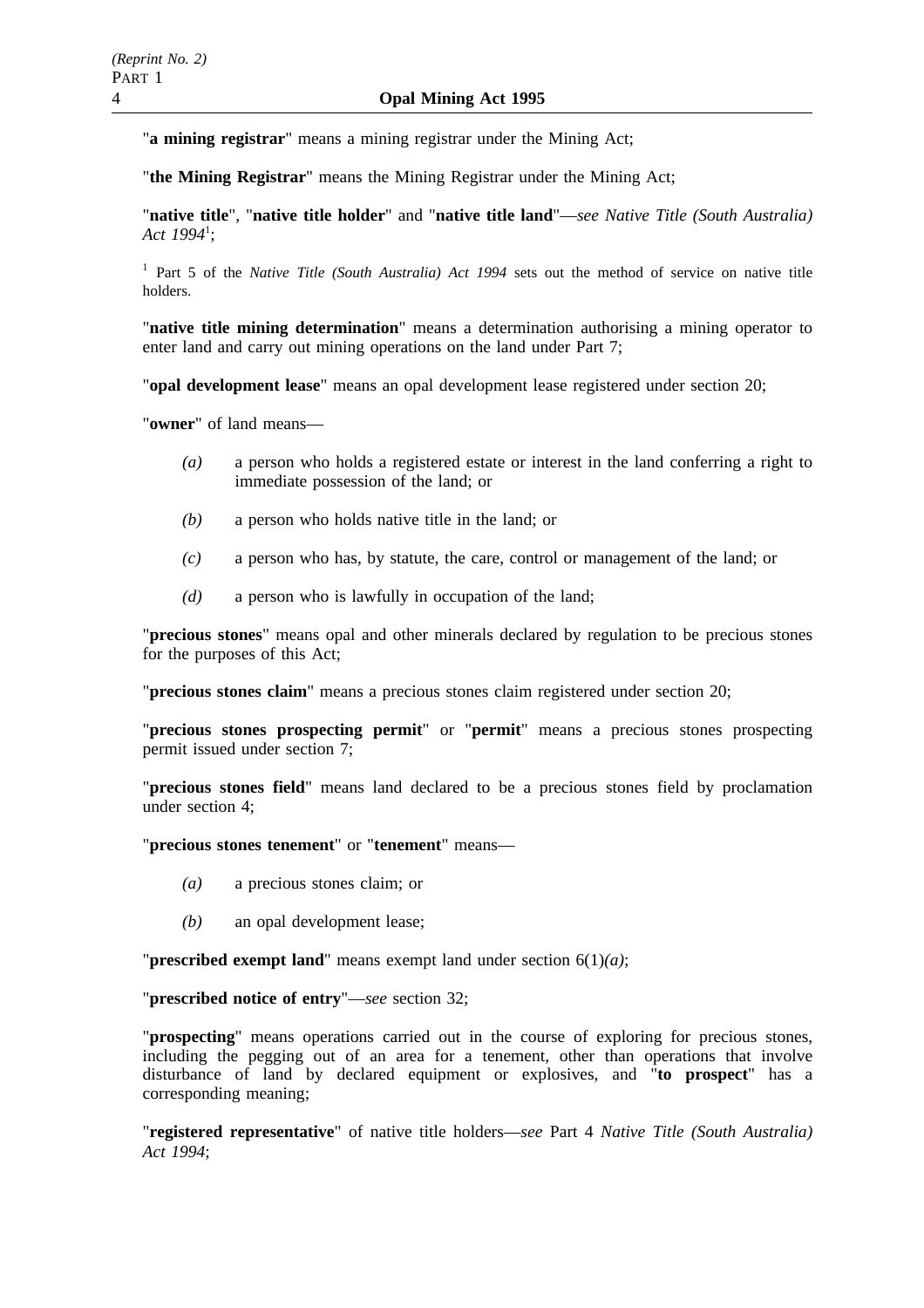"**rehabilitation**" of land includes the filling in or sealing of an excavation (including an opencut excavation), the reinstatement, levelling, contouring and revegetation of land, and the erection of signs and fences, and "**to rehabilitate**" has a corresponding meaning;

"**Warden's Court**" means the Warden's Court established under the Mining Act.

(2) The division of land under the Mining Act into strata will also have effect for the purposes of this Act and, accordingly, a reference in this Act to land, or an area, will, where appropriate, be taken to be a reference to the surface stratum or a subsurface stratum, as the case requires.

(3) In this Act, a reference to mining operations over land includes a reference to mining operations involving land covered by water and a reference to the disturbance of land includes a reference to the disturbance of water.

(4) A note to a provision of this Act forms part of the provision to which it relates.

#### **Declaration of precious stones field or reserved land**

**4.** (1) The Governor may, by proclamation—

- *(a)* declare land in the State (including land within the marine waters of the State) to be a precious stones field; or
- *(b)* reserve from the operation of this Act, or a specified provision of this Act, land specified in the proclamation,

and the proclamation will have effect according to its terms.

(2) The Governor may, by subsequent proclamation, vary or revoke a proclamation under subsection  $(1)$ .

(3) A precious stones field over mineral land under the Mining Act that has been divided into strata will consist only of the surface stratum (as defined by that Act).

#### **Declaration of designated area or exclusion zone**

**5.** (1) The Minister may, by notice in the *Gazette*—

- *(a)* declare an area within a precious stones field to be a designated area for the purposes of this Act;
- *(b)* declare land in the State to be an exclusion zone for the purposes of this Act,

and the declaration will have effect according to its terms.

(2) The Minister may, by subsequent notice in the *Gazette*, vary or revoke a declaration under subsection  $(1)$ .

(3) The Minister must consult with such approved associations as the Minister thinks fit before the Minister makes a declaration under this section.

(4) If the Minister makes a declaration under this section, the Minister must ensure that a copy of the declaration is published in a newspaper circulating generally throughout the State.

(5) If an area ceases to be part of a precious stones field, the declaration of a designated area within that area ceases to have effect.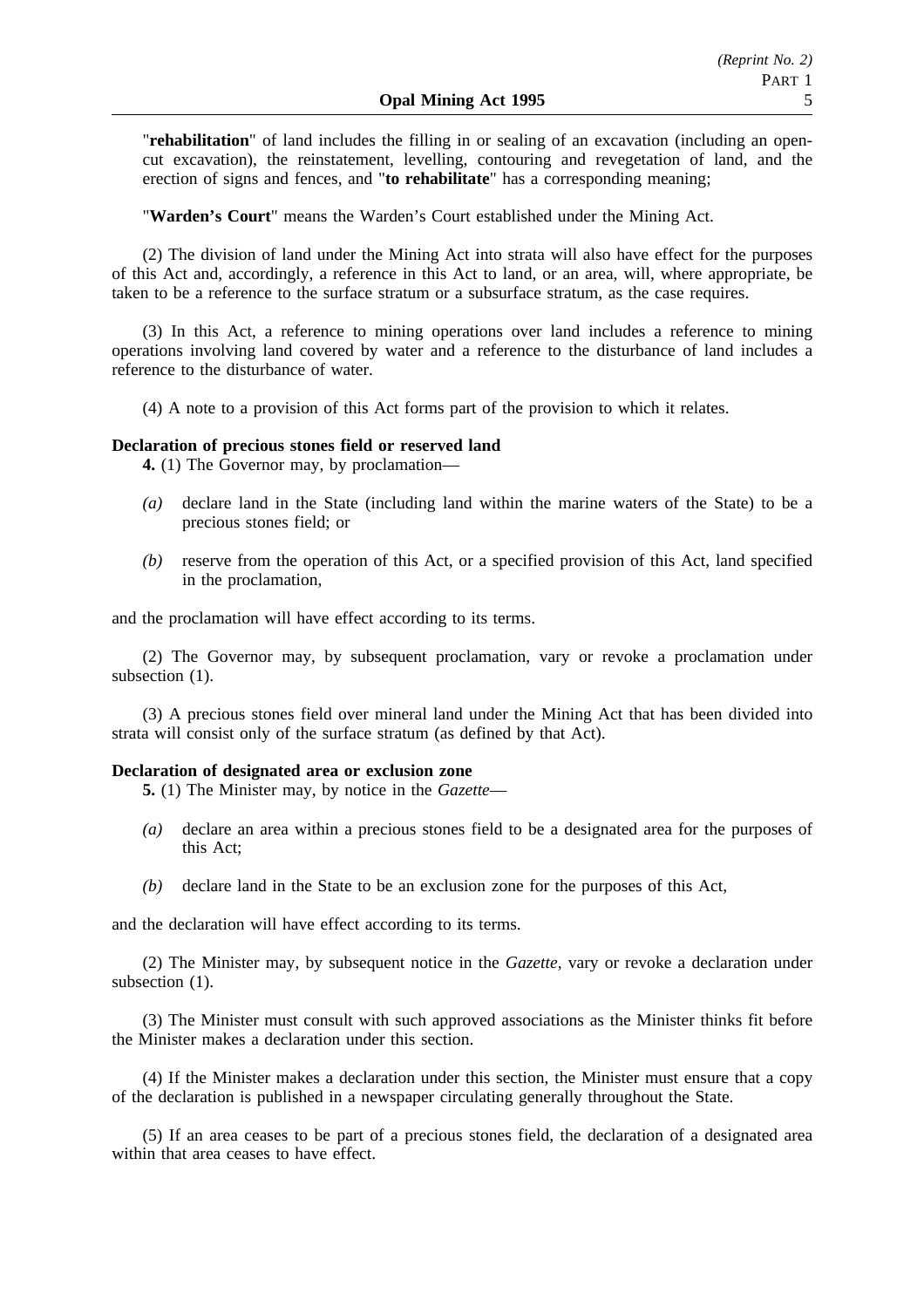# **Exempt land**

**6.** (1) The following land is exempt from mining operations under this Act if it is outside a precious stones field:

- *(a)* land that is situated—
	- (i) within 400 metres of a building or structure used as a place of residence (except a building or structure of a class excluded by regulation from the ambit of this paragraph); or
	- (ii) within 150 metres of—
		- (A) a building or structure, with a value of \$200 or more, used for an industrial or commercial purpose; or
		- (B) a spring, well, reservoir or dam,

(but not if it is an improvement made for the purposes of mining operations);

- *(b)* land that constitutes a distinct allotment of less than 2 000 square metres in a city, town or township;
- *(c)* land that is genuinely used as a yard, garden, plantation, orchard or vineyard;
- *(d)* land that is under crop;
- *(e)* land that is genuinely used as an airfield, railway, tramway or busway;
- *(f)* the grounds of a church, chapel, school, hospital or institution;
- *(g)* parklands or recreation grounds under the control of a council;
- *(h)* land—
	- (i) that is dedicated or reserved by or under a prescribed Act, or by or under an Act for a prescribed purpose; or
	- (ii) that is vested in a Minister for a prescribed purpose; or
	- (iii) that is comprised within an easement in favour of a Minister;
- *(i)* land that is constituted as a forest reserve under the *Forestry Act 1950*.
- (2) While land is exempt land—
- *(a)* a person is not authorised under a precious stones prospecting permit to prospect for precious stones on the land; and
- *(b)* a precious stones tenement must not be registered over the land (or a part of the land).
- (3) However—
- $(a)$  a person may peg out an area for a precious stones tenement on exempt land<sup>1</sup>, other than prescribed exempt land (*see* subsection (4)); and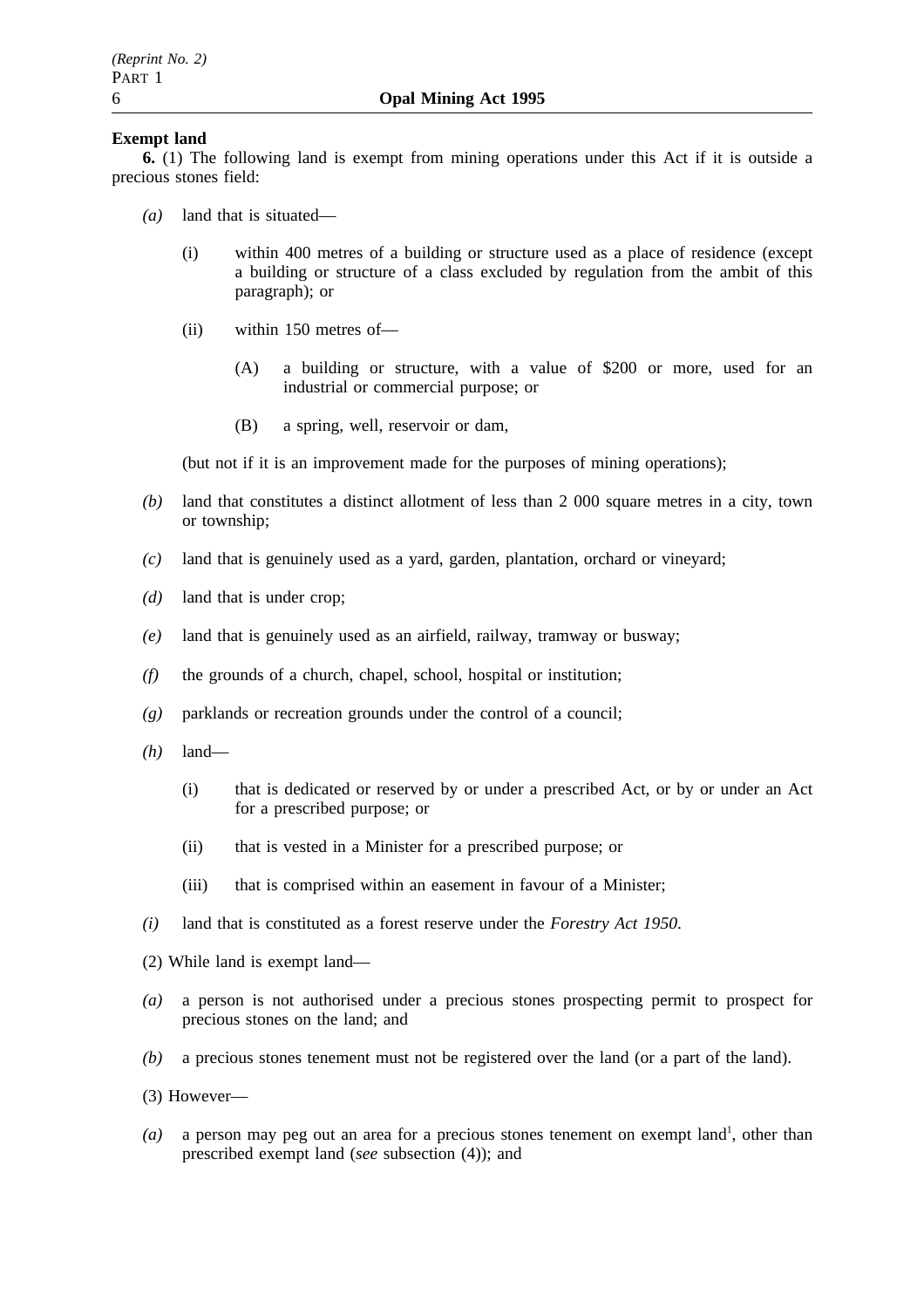- *(b)* a precious stones tenement may be registered over exempt land (or a part of exempt land) if—
	- (i) the land was not exempt land at the time the area of the tenement was pegged out; or
	- (ii) the tenement is registered in the name of the owner of the land.

<sup>1</sup> A person may peg out an area for a tenement with a view to negotiating a waiver, or to obtaining a determination of a court, under subsection (5).

(4) In the case of prescribed exempt land, a person must not enter or peg out an area within the land except with the written permission (which may be given subject to conditions) of the person who has the benefit of the relevant exemption under this section.

 $(5)$  If—

- *(a)* a person who has the benefit of an exemption under this section, by agreement with a mining operator, waives the exemption on terms and conditions set out in the agreement; or
- *(b)* the appropriate court, on the application of a mining operator, waives the exemption on terms and conditions (which should include provision for payment of compensation to the person or persons who have the benefit of the exemption),

the land ceases to be exempt land.

(6) Land that ceases to be exempt land under subsection (5) will revert to being exempt land on completion of the mining operations for which the agreement or determination is made, or at an earlier time specified in the agreement or determination.

(7) The following persons will be regarded as having the benefit of an exemption under this section:

- *(a)* the owner of the exempt land; and
- *(b)* in the case of land that is exempt under subsection  $(1)(a)$  by reason of its proximity to other land on which a building, structure, spring, well, reservoir or dam is situated—the owner of the other land.

(8) An agreement or determination is binding on, and enforceable by or against, the original parties to the agreement or determination and—

- *(a)* successors in title to the owner of the land who originally had the benefit of the exemption; and
- *(b)* the holders from time to time of precious stones tenements authorised under the terms of the agreement or determination.

(9) An agreement by which an exemption is waived must comply with requirements determined by the Director and a copy of the agreement must be lodged with the Mining Registrar in accordance with the regulations.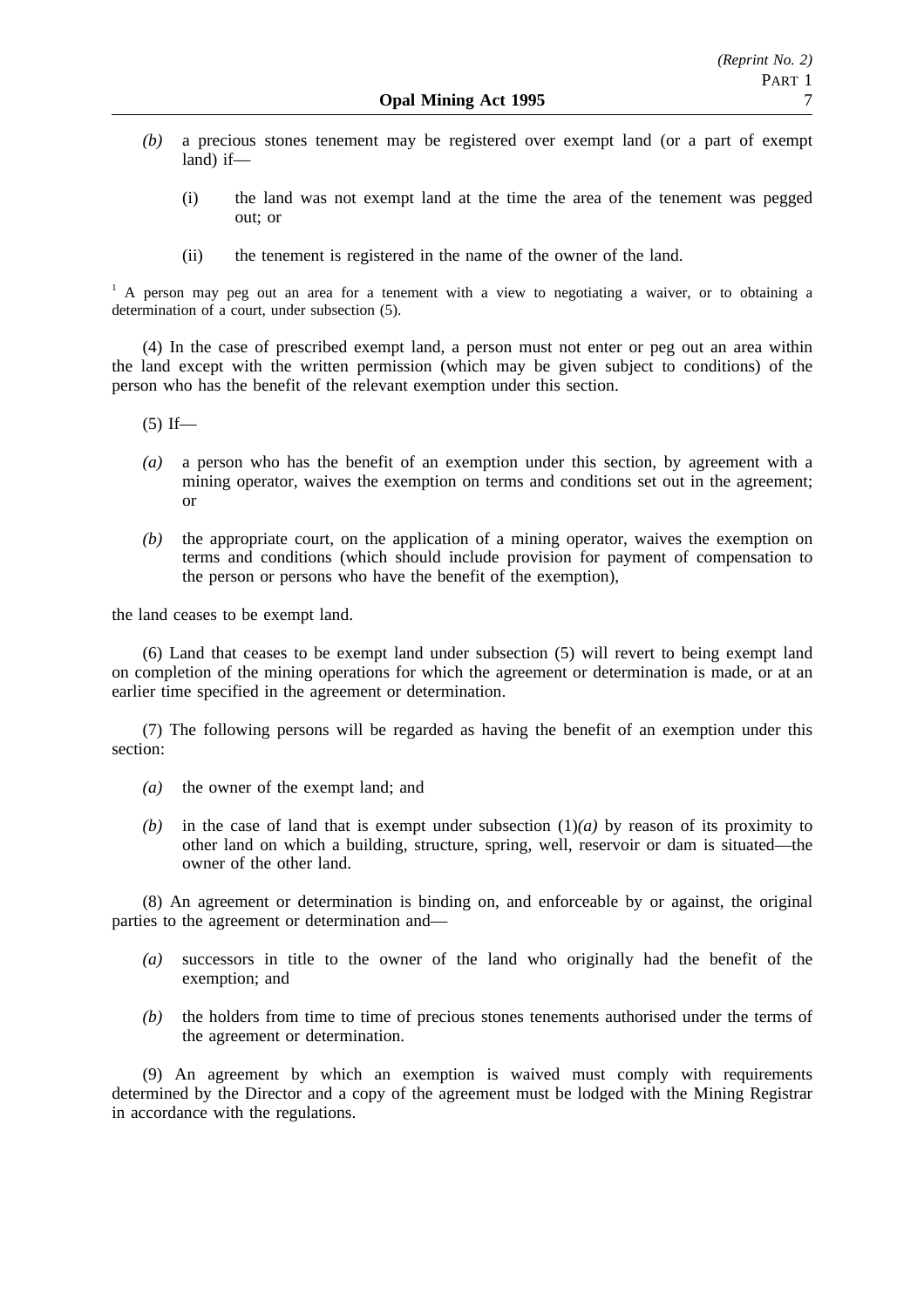# **PART 2 PRECIOUS STONES PROSPECTING PERMITS**

## **Application for permit**

**7.** (1) A person may apply for a precious stones prospecting permit.

(2) The application—

- *(a)* must be made in a form determined by the Director; and
- *(b)* must be made personally or, in the case of a corporation, by an officer of the corporation who is authorised to make the application, at an office of the Mining Registrar; and
- *(c)* must be accompanied by the prescribed application fee.
- (3) The applicant (in the case of a natural person) must be at least 16 years of age.

(4) A mining registrar may issue a precious stones prospecting permit to a person who has made due application for the permit and paid the appropriate fee.

(5) A person is not eligible to be issued, or to hold, a precious stones prospecting permit if the person is disqualified from holding a permit under this Act or the regulations.

#### **Nature of permit**

**8.** (1) A person must not hold more than one precious stones prospecting permit.

- (2) A precious stones prospecting permit cannot be held jointly by two or more persons.
- (3) A precious stones prospecting permit is not transferable.
- (4) A person must not—
- *(a)* lend a precious stones prospecting permit to another person; or
- *(b)* permit another person to use, or to take the benefit, of his or her precious stones prospecting permit.

Maximum penalty: \$2 500.

#### **Terms and renewal of permit**

**9.** (1) A precious stones prospecting permit will, subject to this Act, remain in operation for a term of one year from the date of issue.

(2) A person may from time to time apply for the renewal of a precious stones prospecting permit.

(3) The application—

- *(a)* must be made any time after one month before the day on which the precious stones prospecting permit is due to expire; and
- *(b)* must be made in a form determined by the Director; and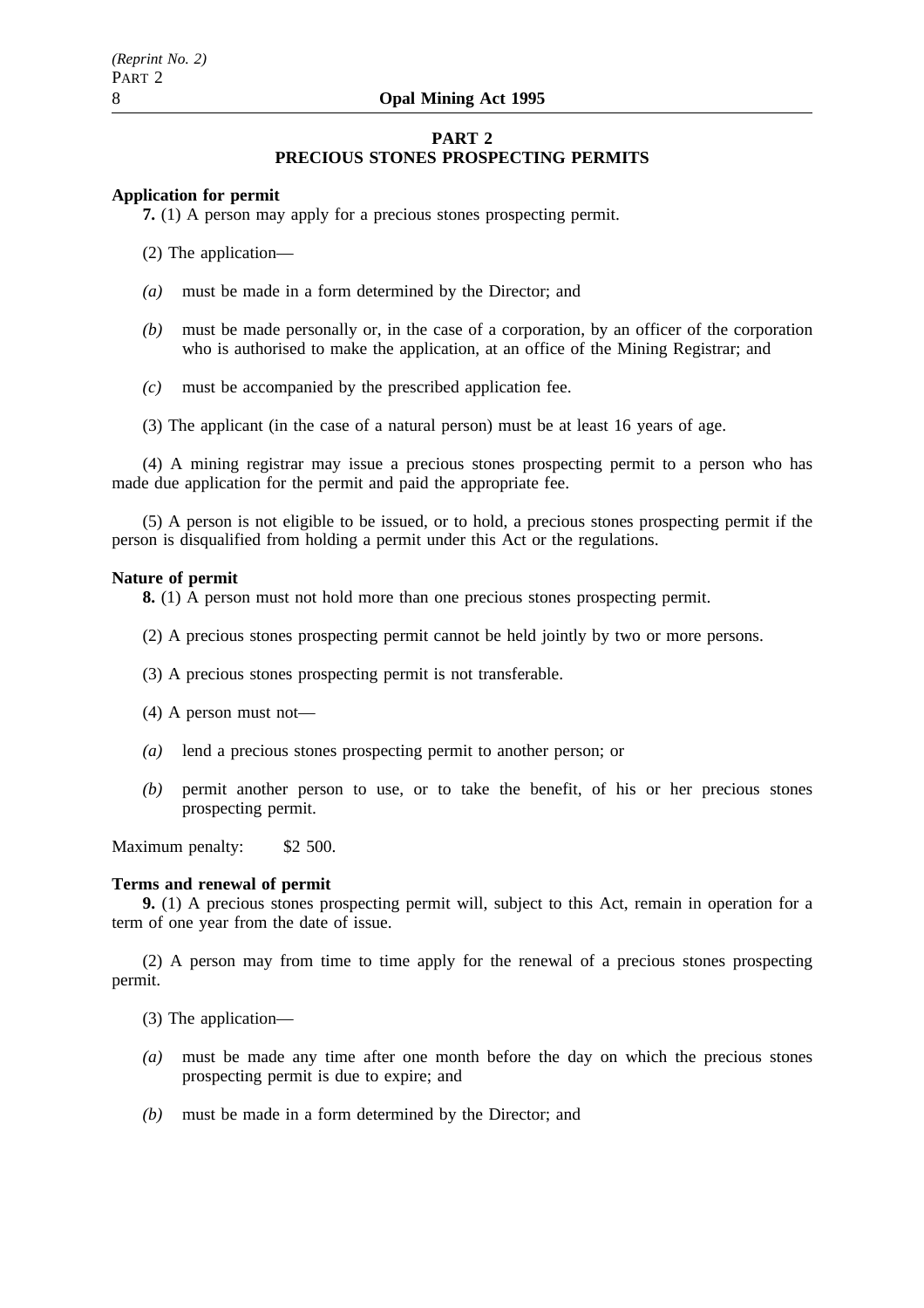- *(c)* must be made personally or, in the case of a corporation, by an officer of the corporation who is authorised to make the application, at an office of the Mining Registrar; and
- *(d)* must be accompanied by the prescribed application fee.
- (4) A renewal will be issued by a mining registrar.
- (5) The period of renewal will be one year.

(6) A precious stones prospecting permit may, subject to this Act and in accordance with the regulations, be surrendered.

# **Rights of holder of permit**

**10.** (1) A precious stones prospecting permit authorises the holder to prospect for precious stones and to peg out an area for a precious stones tenement in accordance with this Act.

(2) However, the authority conferred by subsection (1) is subject to various qualifications prescribed by this  $Act.$ <sup>1</sup>

<sup>1</sup> See especially section 11.

(3) The holder of a precious stones prospecting permit (other than a corporation) must carry out any pegging of an area under the permit personally.

(4) In the case of a corporation, any pegging out under the permit must be carried out by a person who holds a specific authority from the corporation to act on its behalf.

(5) The pegging must comply with requirements prescribed by the regulations.

# **Qualifications to permits**

**11.** (1) A precious stones prospecting permit does not authorise a person to prospect for precious stones on exempt land.<sup>1</sup>

 $1$  Detailed provisions about exempt land appear in section 6.

(2) A precious stones prospecting permit does not authorise the conduct of operations that involve the disturbance of land by declared equipment or explosives, other than where explosives are used to assist in sinking a prospecting shaft.

(3) A precious stones prospecting permit does not authorise the pegging out of an area for a precious stones tenement on land that has been granted in fee simple, or is subject to native title conferring an exclusive right to possession of the land, except with the written consent of the owner of the land.

(4) If the holder of a precious stones prospecting permit is a corporation, the precious stones prospecting permit does not authorise the pegging out of an area for a precious stones tenement—

- *(a)* on land that is within a precious stones field unless—
	- (i) the land is within a designated area; or
	- (ii) the land is not within 500 metres of a registered tenement at the time of pegging; $<sup>1</sup>$  or</sup>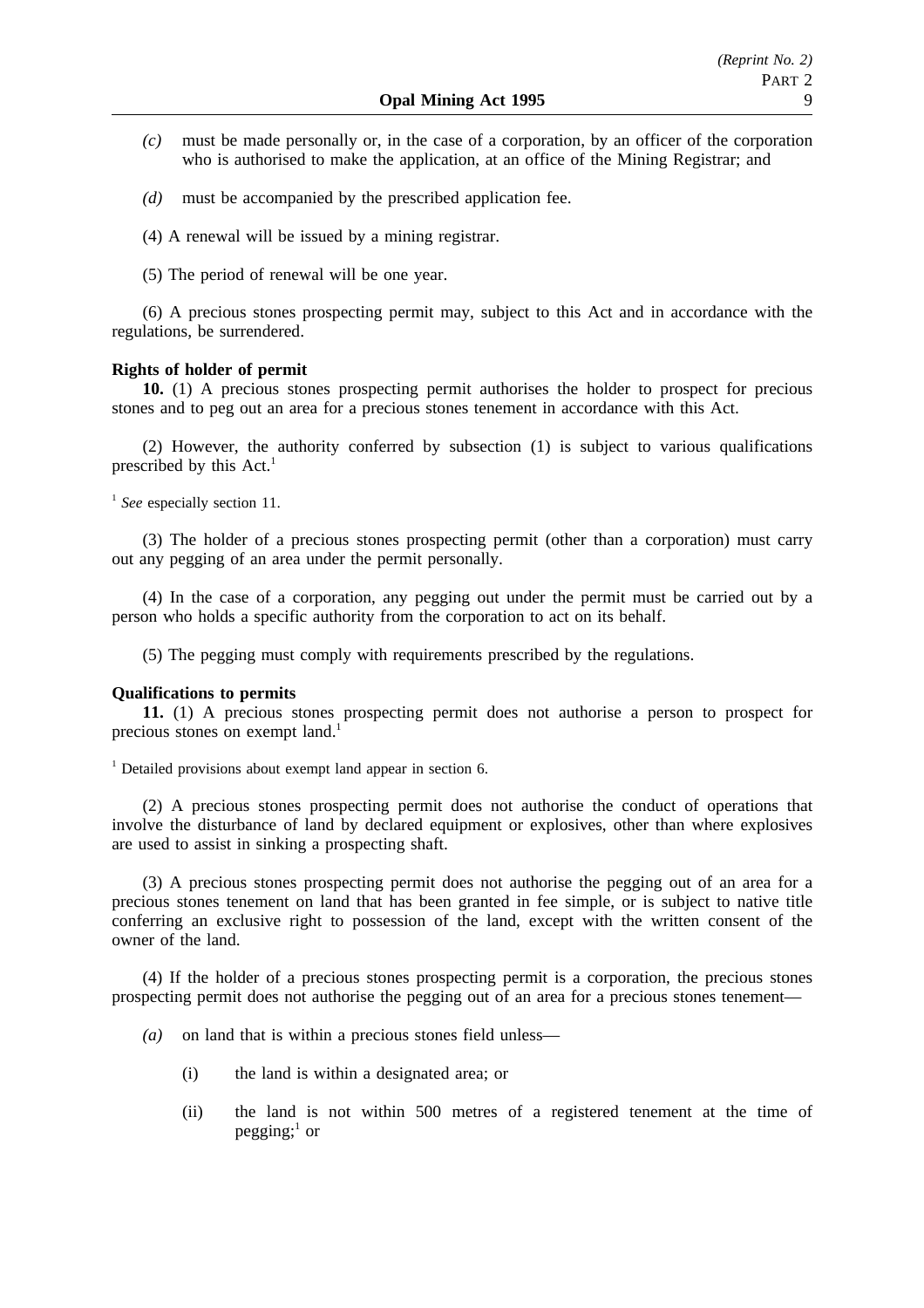- (iii) the corporation was lawfully prospecting on land within the precious stones field at the time the precious stones field was declared and the pegging occurs during the course of that prospecting, or within three months of a cessation of that prospecting; or
- *(b)* on land that is within an exclusion zone.

<sup>1</sup> There is one exception to this provision, namely, the holder of an opal development lease can peg out an area for a precious stones claim within the area of the lease.

(5) A precious stones prospecting permit does not authorise the pegging out of an area for an opal development lease on land that is within a precious stones field unless—

- *(a)* the land is within a designated area; or
- *(b)* the land is not within 500 metres of a registered tenement at the time of pegging and is not over ground that has been previously disturbed by mining operations.

(6) A precious stones prospecting permit does not authorise the pegging out of an area for a precious stones tenement on land that is within an opal development area under the Mining Act.<sup>1</sup>

<sup>1</sup> See section 8A of the Mining Act.

(7) A precious stones prospecting permit does not authorise the pegging out of an area for a precious stones tenement on land—

- *(a)* that is within an area that has been pegged out by another person (that pegging out not having lapsed or been cancelled); or
- $(b)$  that is within an existing precious stones tenement.<sup>1</sup>

<sup>1</sup> There is one exception to this provision, namely, the holder of an opal development lease can peg out an area for a precious stones claim within the area of the lease.

(8) If a precious stones tenement lapses or is cancelled under this Act—

- *(a)* if the tenement is an opal development lease—
	- (i) the holder of the lease must not peg an area for another opal development lease on land that was within the previous lease; and
	- (ii) no other person may peg an area for another opal development lease on land within the previous lease unless at least 30 days have elapsed since the previous lease came to an end; and
- *(b)* if the tenement is a precious stones claim—the holder of the claim must not, without the written approval of the Mining Registrar, peg an area for another tenement on land within the previous tenement unless at least 12 months have elapsed since the previous tenement came to an end.

(9) A person may appeal against a decision of the Mining Registrar not to grant an approval under subsection  $(8)(b)$  to the Warden's Court and the court may, on appeal—

- *(a)* confirm the Mining Registrar's decision; or
- *(b)* reverse the Mining Registrar's decision.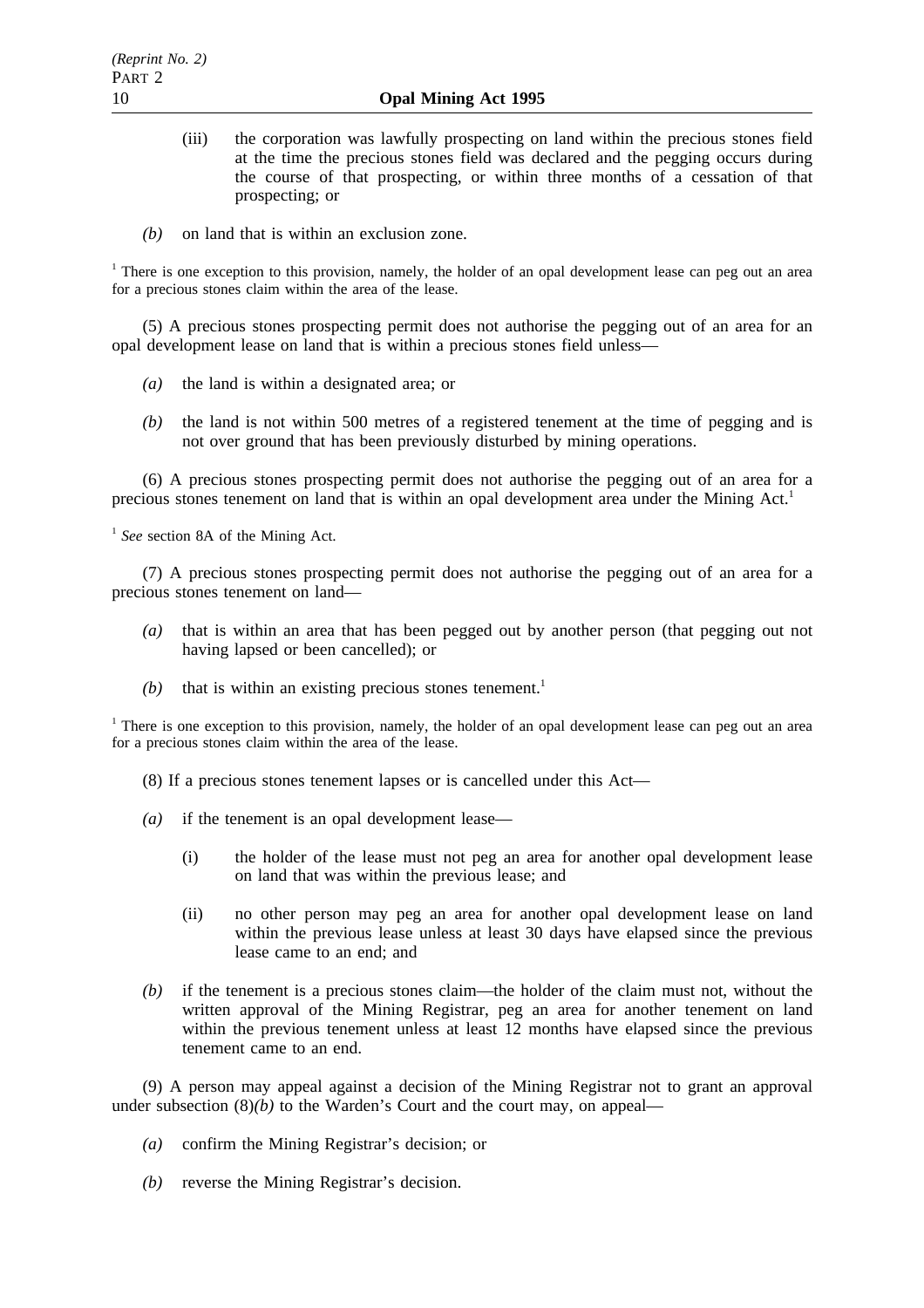- (10) A person must not have pegged out at the same time—
- *(a)* more than one area for an opal development lease;
- *(b)* more than one area for a precious stones claim in a part of a precious stones field that is not within a designated area, subject to the qualification that a person may peg out two areas for precious stones claims in such a case if one or both of the claims are within the area (or former area) of an opal development lease<sup>1</sup>;
- *(c)* more than two areas for precious stones claims.

<sup>1</sup> Section 23(2)(*b*) provides that a person can only peg out one area for a precious stones claim within the area of an opal development lease during the term of registration. However, once the registration of the lease has come to an end, a person could peg out and register another opal development lease and, subsequently, another precious stones claim.

(11) A person must not peg out an area if to do so would be contrary to the regulations.

### **Area to be pegged out, etc.**

**12.** (1) The size, shape and dimensions of an area pegged out under a precious stones prospecting permit must conform with the regulations.

(2) The person who pegs out an area must ensure that all posts, boundary indicators and notices are maintained in accordance with requirements prescribed by the regulations.

#### **Major working areas—Coober Pedy**

**13.** (1) The regulations must, after the Minister has consulted with such approved associations as the Minister thinks fit, identify an area or areas within the Coober Pedy Precious Stones Field as a major working area or major working areas for the purposes of this section.

(2) A major working area identified under subsection (1) must include a buffer zone around all extensively worked areas within the major working area (as determined according to circumstances in existence at the time that the regulation establishing the major working area is made).

(3) The buffer zone under subsection (2) must (at the time that the buffer zone is established) be at least 500 metres wide at any particular point.

(4) The following provisions apply with respect to a major working area identified under subsection (1), and to a person who has pegged out an area for a tenement within such an area, despite the other provisions of this Act:

- *(a)* a person may only peg out an area for a precious stones claim within a major working area, and a corporation cannot peg out any area within a major working area; and
- *(b)* the maximum permissible area that can be pegged out for a precious stones claim within a major working area is 5 000 square metres; and
- *(c)* a person who has pegged out an area for a precious stones claim within a major working area cannot simultaneously have another area pegged out within the precious stones field and, if or when the tenement is registered, the person cannot simultaneously hold more than one tenement within the precious stones field.

(5) The regulations under subsection (1) may, by subsequent regulation, after the Minister has consulted with such approved associations as the Minister thinks fit, be varied from time to time.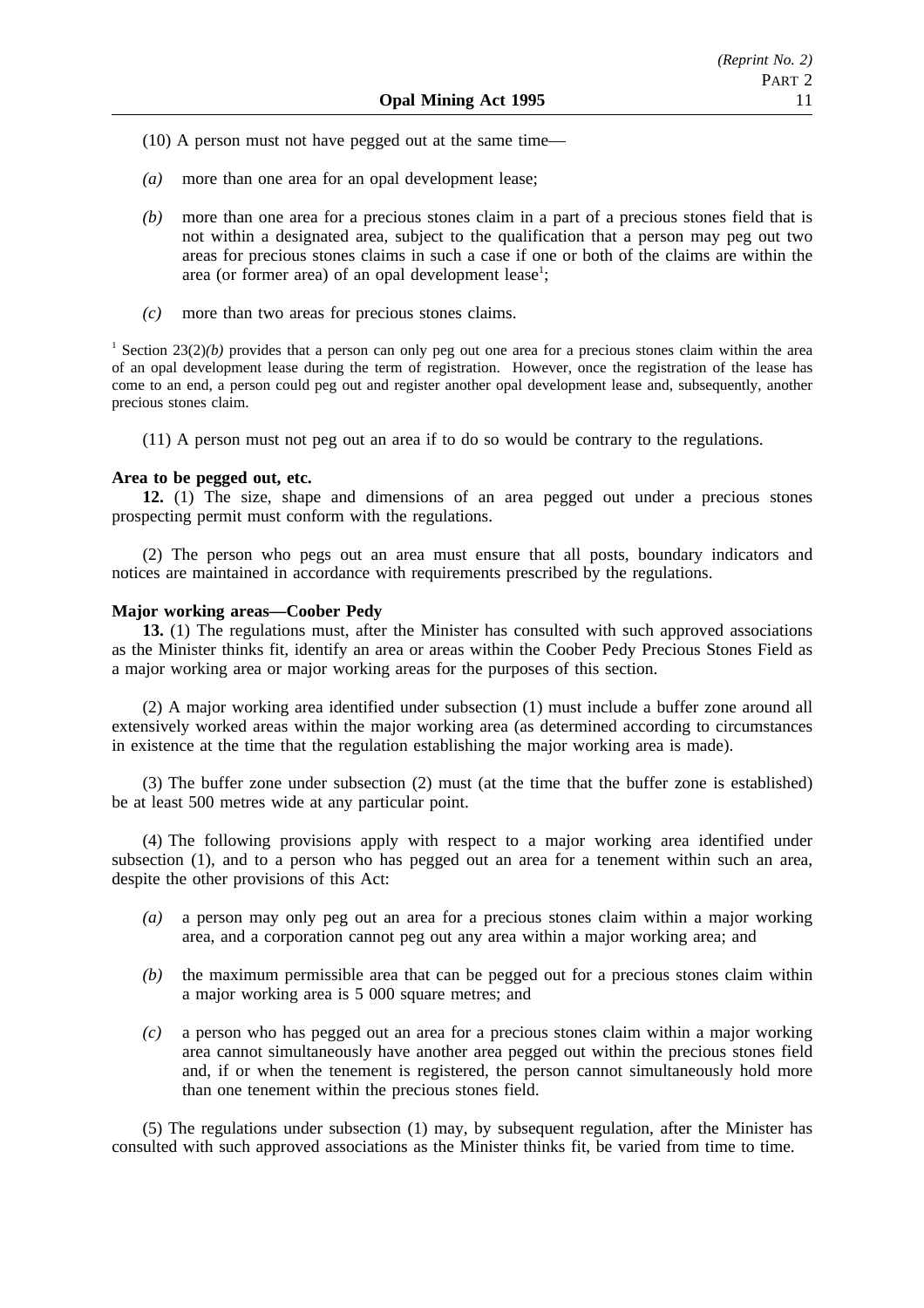# **Notice of pegging**

**14.** If an area (or part of an area) pegged out under a precious stones prospecting permit is within a precious stones field, notice of the pegging must be given in accordance with the regulations.

# **Effect of pegging an area**

**15.** (1) The holder of a precious stones prospecting permit who pegs out an area for a precious stones claim that is wholly within a precious stones field has, subject to this Act—

- *(a)* an exclusive right to conduct mining operations, other than by the use of declared equipment, for the recovery of precious stones from the area, and to sell, use, or dispose of precious stones recovered in the course of those operations, from the day of the pegging; and
- *(b)* an exclusive right to apply for the registration of a precious stones claim within 14 days after the day on which the area is pegged out.
- (2) The holder of a precious stones prospecting permit who pegs out—
- *(a)* an area for a precious stones claim that is not wholly within a precious stones field; or
- *(b)* an area for an opal development lease,

has an exclusive right to apply for the registration of the relevant tenement within 14 days after the day on which the area is pegged out (but does not have a right to conduct mining operations on the land until a tenement is registered).

# **Ballot may be conducted in certain cases**

**16.** (1) If—

- *(a)* it is proposed that the Governor, by proclamation, declare land to be a precious stones field; and
- *(b)* the Minister considers that it is appropriate that this section apply in order to facilitate orderly prospecting and pegging of areas for precious stones tenements on the land,

the Minister may, by notice published in the *Gazette* at the time that the Governor makes the proclamation, declare that this section applies in relation to the land.

- (2) If the Minister makes a declaration under subsection (1)—
- *(a)* the holder of a precious stones prospecting permit cannot prospect for precious stones or peg out an area on the land to which the declaration relates until a day specified by the Minister in the notice in the *Gazette* ("**the declared day**"); and
- *(b)* a person appointed by the Minister for the purpose will carry out a ballot on the declared day in accordance with the Minister's directions to determine who may have the first opportunity to prospect for precious stones and peg out areas on the land.
- (3) For the purposes of subsection (2), the Minister must—
- *(a)* in the notice in the *Gazette*
	- (i) set out the conditions that are to apply to the ballot; and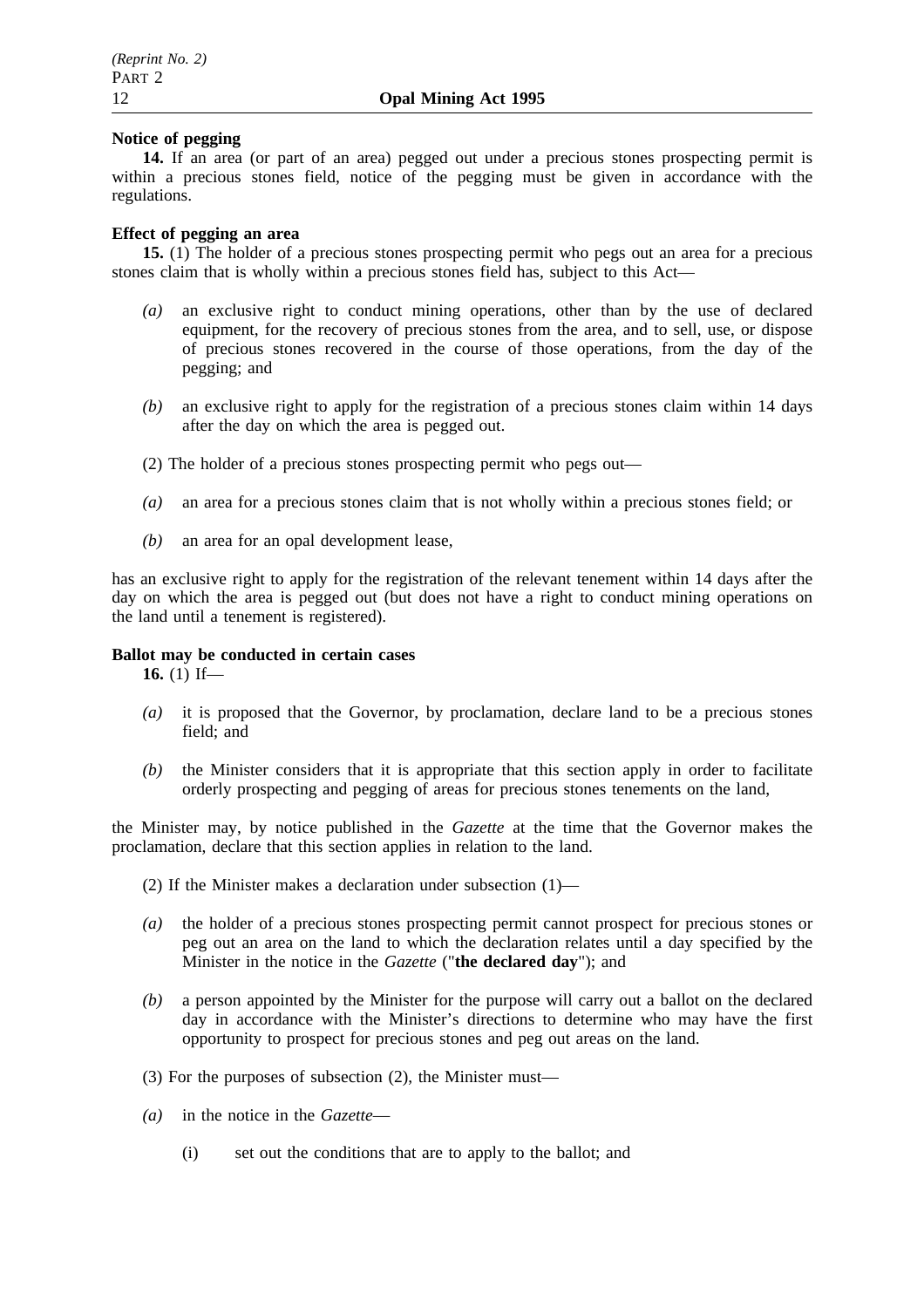- (ii) invite interested persons (being the holders of precious stones prospecting permits) to register for inclusion in the ballot before a specified day in a manner and form determined by the Minister; and
- *(b)* cause the land to be divided into blocks, of dimensions determined by the Minister, and ensure that each block is allocated an identifying number for the purposes of the ballot; and
- *(c)* cause a plan of the land that clearly delineates those blocks with their identifying numbers to be made available for public inspection at the principal office of the Director, or at another appropriate place specified by the Minister by notice in the *Gazette*, at least seven days before the declared day.

(4) The holder of a precious stones prospecting permit who is registered for inclusion in the ballot in accordance with subsection (3) may participate in the ballot by attending in person on the declared day at a place and time specified by the Minister in the notice under subsection (1).

- (5) A person who is allocated a block by virtue of participation in the ballot—
- *(a)* may, no later than 5 p.m. on the day immediately following the day of allocation, peg out the block for a precious stones tenement in accordance with directions issued by the Minister at the time of the allocation of the block; and
- *(b)* must, if the person has pegged out the block under paragraph *(a)*, give notice of the pegging in accordance with the regulations; and
- *(c)* may apply to the nearest office of the Mining Registrar to the land for registration of the tenement no later than 14 days after the declared day.

(6) A mining registrar must not, for 14 days immediately following the declared day, register a precious stones tenement in respect of a part of the land unless the application is made by a person under subsection (5).

(7) A person must not, for 14 days immediately following the declared day, prospect for precious stones or peg out an area for a precious stones tenement on land to which this section applies except on a block allocated to the person by virtue of his or her participation in the ballot.

- $(8)$  If—
- *(a)* a person who has been allocated a block—
	- (i) fails to peg out an area for a precious stones tenement on the block within the time set by subsection (5)*(a)*; or
	- (ii) fails to give notice of a pegging in accordance with the regulations; or
	- (iii) fails to apply for registration of a tenement within the time set by subsection (5)*(c)*; or
- *(b)* a block is not taken up through the ballot,

the land comprised in the block may, at any time after 14 days from the declared day, be pegged out by another person in accordance with the provisions of this Act (other than this section).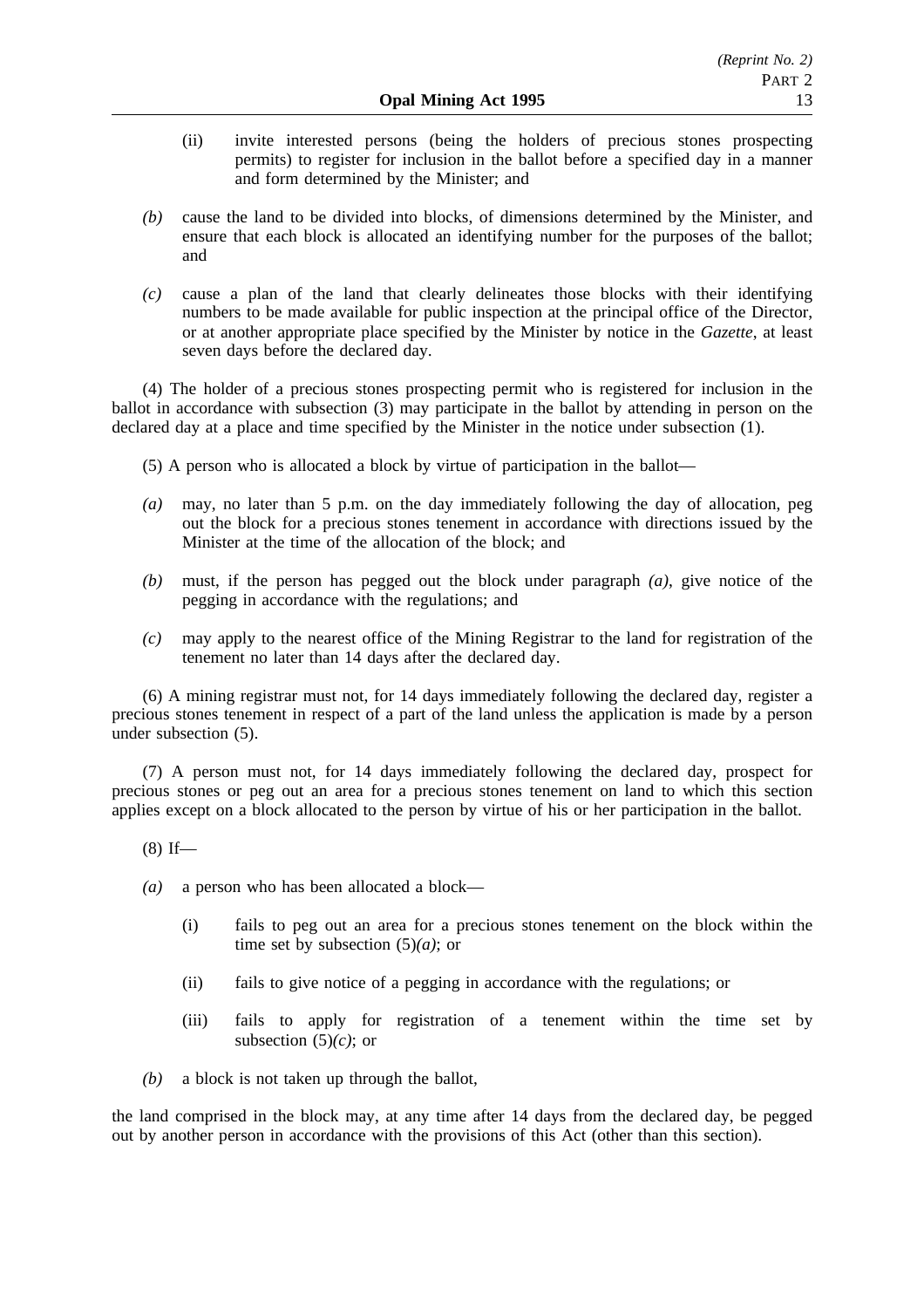(9) If a person prospects for precious stones or pegs out an area for a precious stones tenement in contravention of this section—

- *(a)* the person is guilty of an offence and liable to a penalty not exceeding \$5 000; and
- *(b)* a pegging purportedly made by the person has no effect.

(10) The Minister may, by notice in the *Gazette*, fix a fee for participation in the ballot, and a person who pays the fee but is not successful in the ballot will, on application in a manner and form determined by the Minister, be refunded the fee.

(11) A person is not entitled to obtain more than one block through participation in the ballot.

(12) A right to peg out a block awarded to a person through participation in the ballot is not transferable.

(13) The Minister must ensure that a copy of a notice published in the *Gazette* for the purposes of this section is also—

- *(a)* published in a newspaper circulating generally throughout the State; and
- *(b)* displayed, for a reasonable period of time, in the nearest office of the Mining Registrar to the land.
- (14) This section applies despite the other provisions of this Act.

# **Pegging may lapse**

**17.** If—

- *(a)* an application for registration of a tenement is not made in accordance with Part 3 within 14 days after the day on which an area is pegged out; or
- *(b)* an application for registration of a tenement is refused under Part 3,

the pegging ceases to have effect (and the entitlements that arise from the pegging lapse).

### **Offence to contravene this Part**

**18.** If a person—

- *(a)* purports to peg out an area for a precious stones tenement while not being authorised to do so under a valid precious stones prospecting permit; or
- *(b)* while being the holder of a precious stones prospecting permit, pegs out an area in contravention of this Act or otherwise than in accordance with an authority conferred by this Act; or
- *(c)* having pegged out an area, carries out unauthorised mining operations within the area,

then—

- *(d)* the person is guilty of an offence and liable to a penalty not exceeding \$5 000; and
- *(e)* a pegging purportedly made by the person has no effect.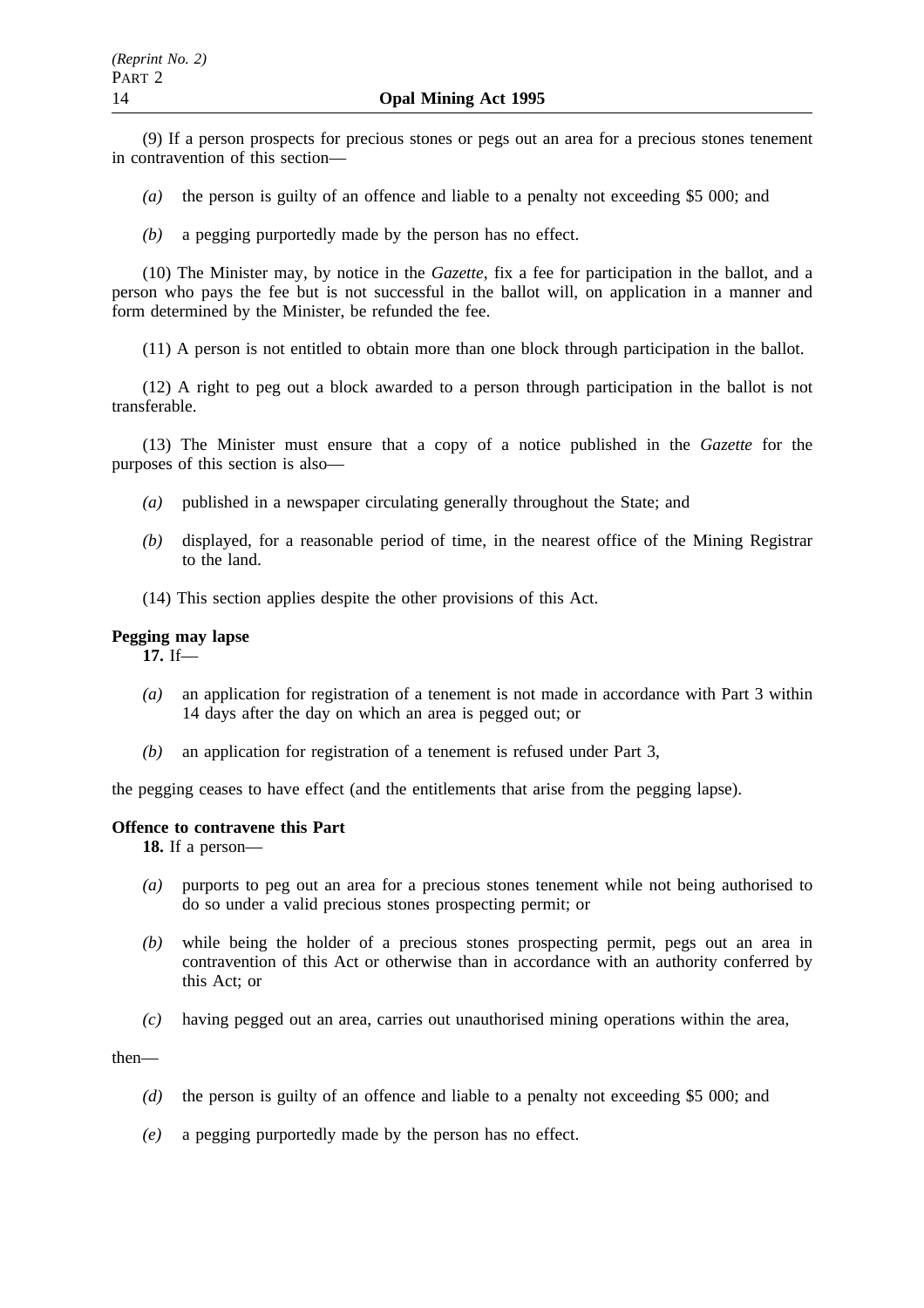# **PART 3 PRECIOUS STONES TENEMENTS**

# **Application for registration of tenement**

**19.** (1) The holder of a precious stones prospecting permit who has pegged out an area for a precious stones tenement may apply for registration of the tenement within 14 days after the day on which the area is pegged out.

(2) The application—

- *(a)* must be made in a form determined by the Director; and
- *(b)* must be made personally by the holder of the permit or, in the case of a corporation, by a person who holds an authority from the corporation to make the application; and
- *(c)* must be accompanied by the prescribed application fee.
- (3) Unless otherwise determined by the Mining Registrar—
- *(a)* if the area is within (or partly within) a precious stones field—the application must be made at the nearest office of the Mining Registrar to the field;
- *(b)* in other cases—the application must be made at either of the two nearest offices of the Mining Registrar to the area that has been pegged out.

(4) If the area is not wholly within a precious stones field, the applicant must serve on the owner of the land notice of the application within 14 days after making the application.

(5) A notice under subsection (4) must be in a form determined by the Director and, if relevant, must include information about declared equipment that the mining operator proposes to use on the land.

(6) A notice need not be given under subsection (4) if it is not required under an agreement under this Act.

#### **Registration of tenement**

**20.** (1) If due application is made for the registration of a precious stones claim, the Mining Registrar must, subject to Part 7 and the other provisions of this Act, register the precious stones claim.

(2) If the precious stones claim is wholly within a precious stones field, a registration under subsection (1) will be taken to have occurred at the time that the application was lodged at the appropriate office of the Mining Registrar.

(3) If due application is made for the registration of an opal development lease, the Mining Registrar must refer the application to the Director for an inspection of the area and the preparation of a report on the suitability of the area for an opal development lease.

(4) The Director must, on receipt of the report, determine whether an opal development lease should be granted or refused and then give notice of his or her decision to the Mining Registrar and to the applicant.

(5) If the Director determines that it is appropriate for an opal development lease to be granted, the Mining Registrar must, on receipt of the notice under subsection (4), subject to this Act, grant and register an opal development lease.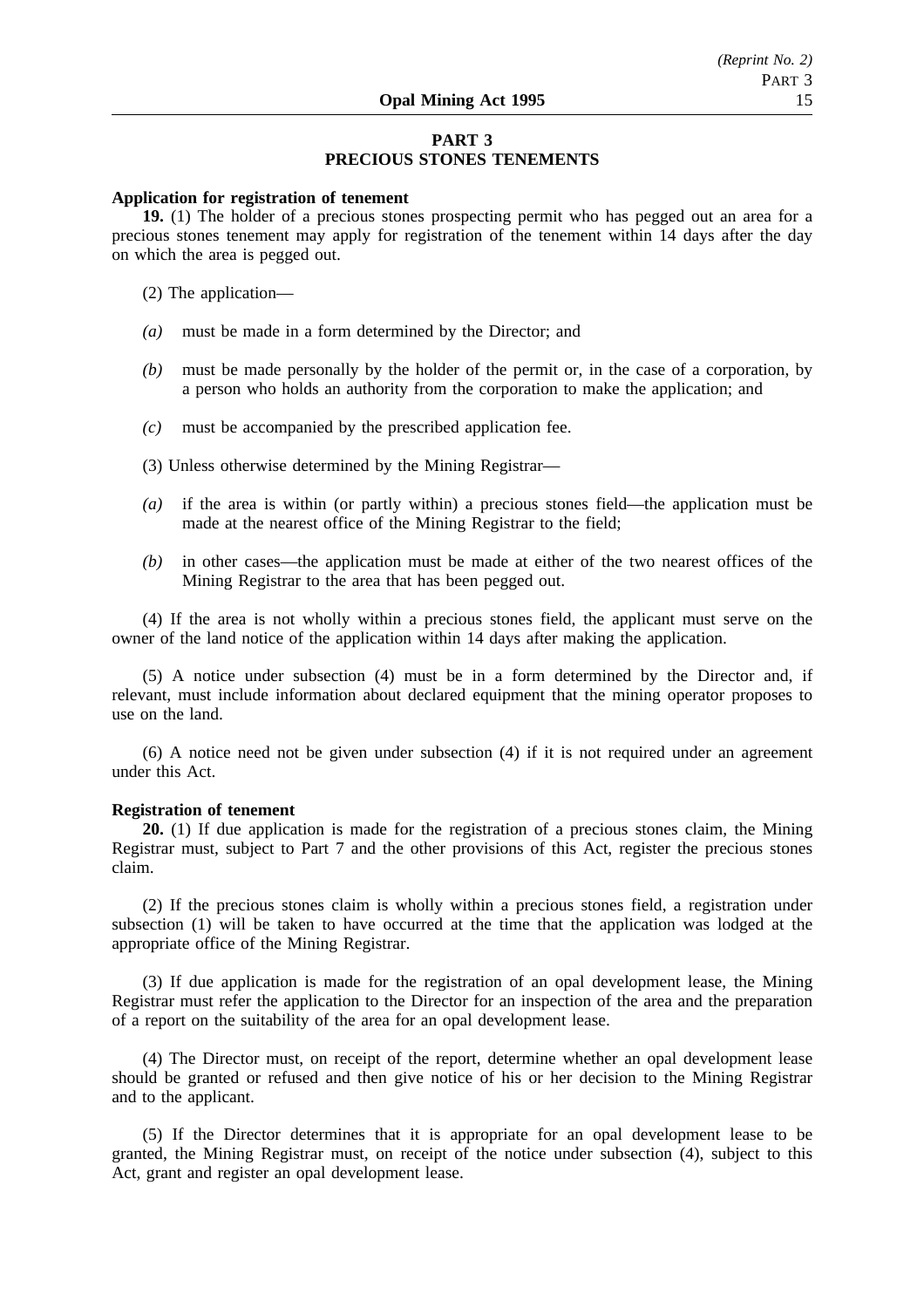(6) The Mining Registrar may refuse to register a precious stones tenement if it appears that the applicant has contravened, or failed to comply with, a provision or requirement of this  $Act<sup>1</sup>$ 

<sup>1</sup> For example, if the applicant did not, as the holder of a precious stones prospecting permit, give a valid notice of entry under section 32 for land outside a precious stones field.

(7) The Mining Registrar may refuse to register a precious stones tenement if satisfied that—

- *(a)* before the area for the tenement was pegged out, an application had been lodged under the Mining Act for an exploration licence to carry out exploratory operations for precious stones (or various minerals including precious stones) in an area comprising the area that has been pegged out, or a portion of that area; and
- *(b)* the application has not been refused.

(8) The Mining Registrar cannot register a precious stones tenement if to do so would be inconsistent with a public undertaking by the Minister to the mining industry.

### *Note—*

*Except as provided by subsection (2), the registration of a tenement takes effect from the time of registration.*

# **Maximum number of tenements**

**21.** A person must not hold at the same time—

- *(a)* more than one opal development lease;
- *(b)* more than one precious stones claim that is in a precious stones field, subject to the qualification that a person may hold two precious stones claims in such a case if one or both of the claims arise from an opal development lease<sup>1</sup>;
- *(c)* more than two precious stones claims.

<sup>1</sup> Section 23(2)(*b*) provides that a person can only peg out one area for a precious stones claim within the area of an opal development lease during the term of registration. However, once the registration of the lease has come to an end, a person could peg out and register another opal development lease and, subsequently, another precious stones claim.

# **Term and renewal of tenement**

**22.** (1) The period of registration of a precious stones tenement will be three months.

(2) A person may from time to time apply for the renewal of the registration of a precious stones claim.

(3) The application—

- *(a)* must be made within the period prescribed by the regulations; and
- *(b)* must be made in a form determined by the Director; and
- *(c)* must be made personally by the holder of the tenement or, in the case of a corporation, by a person who holds an authority from the corporation to make the application; and
- *(d)* must be accompanied by the prescribed application fee.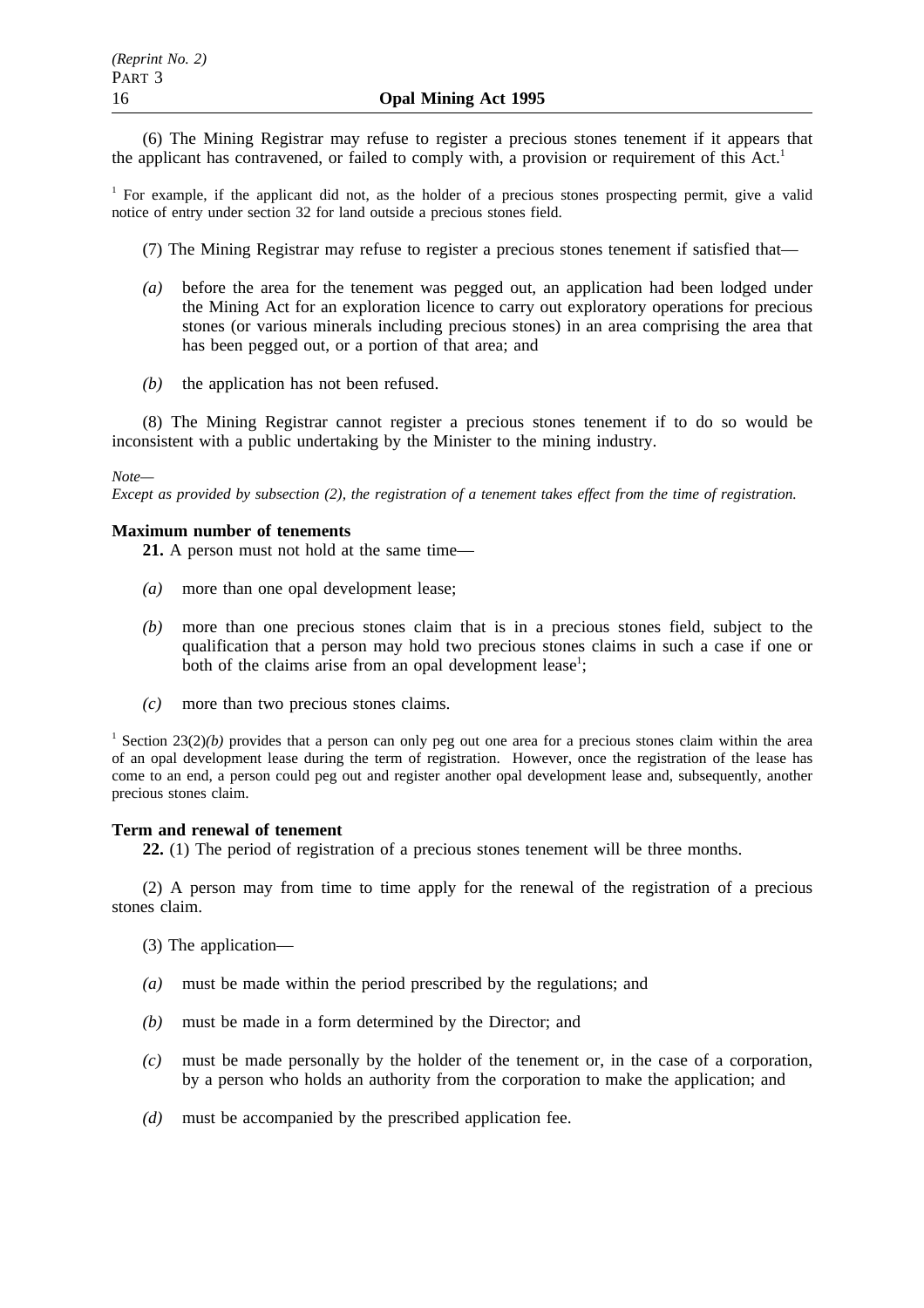(4) Unless otherwise determined by the Mining Registrar—

- *(a)* if the tenement is within (or partly within) a precious stones field—the application must be made at the nearest office of the Mining Registrar to the tenement;
- *(b)* in other cases—the application must be made at either of the two nearest offices of the Mining Registrar to the tenement.

(5) The period of renewal for the registration of a precious stones claim is 12 months.

(6) If the registration of a precious stones claim is not renewed as required by or under this section, the claim lapses.

(7) However, if an application for renewal of the registration of a precious stones claim is not decided before the date on which the registration is due to expire, the registration continues until the application is decided.

(8) The Mining Registrar may refuse to renew a registration if the applicant has failed to comply with a requirement under this Act.

(9) The registration of an opal development lease is not renewable (and the lease lapses at the end of the period of registration).

# **Rights conferred by a tenement**

**23.** (1) The holder of a registered precious stones claim has, subject to this Act, an exclusive right to conduct mining operations for the recovery of precious stones from the land comprised in the claim during the term of registration, and to sell, use or dispose of precious stones recovered in the course of those operations.

- (2) The holder of a registered opal development lease has, subject to this Act—
- *(a)* an exclusive right to conduct mining operations for the recovery of precious stones from the land comprised in the lease during the term of registration, and to sell, use or dispose of precious stones recovered in the course of those operations; and
- *(b)* an exclusive right to peg out an area (and only one area) for a precious stones claim within the area of the lease during the term of registration.

# **Tenement non-transferable**

**24.** A precious stones tenement is not transferable.

# **Unlawful entry on tenement**

**25.** (1) A person must not, without lawful authority or excuse, enter or remain on land comprised in a registered precious stones tenement without first obtaining the permission of the holder of the tenement.

Maximum penalty: \$2 500.

- (2) However, this section—
- *(a)* does not apply—
	- (i) to a police officer acting in the course of official duties; or
	- (ii) to a person appointed under an Act acting in the course of official duties; and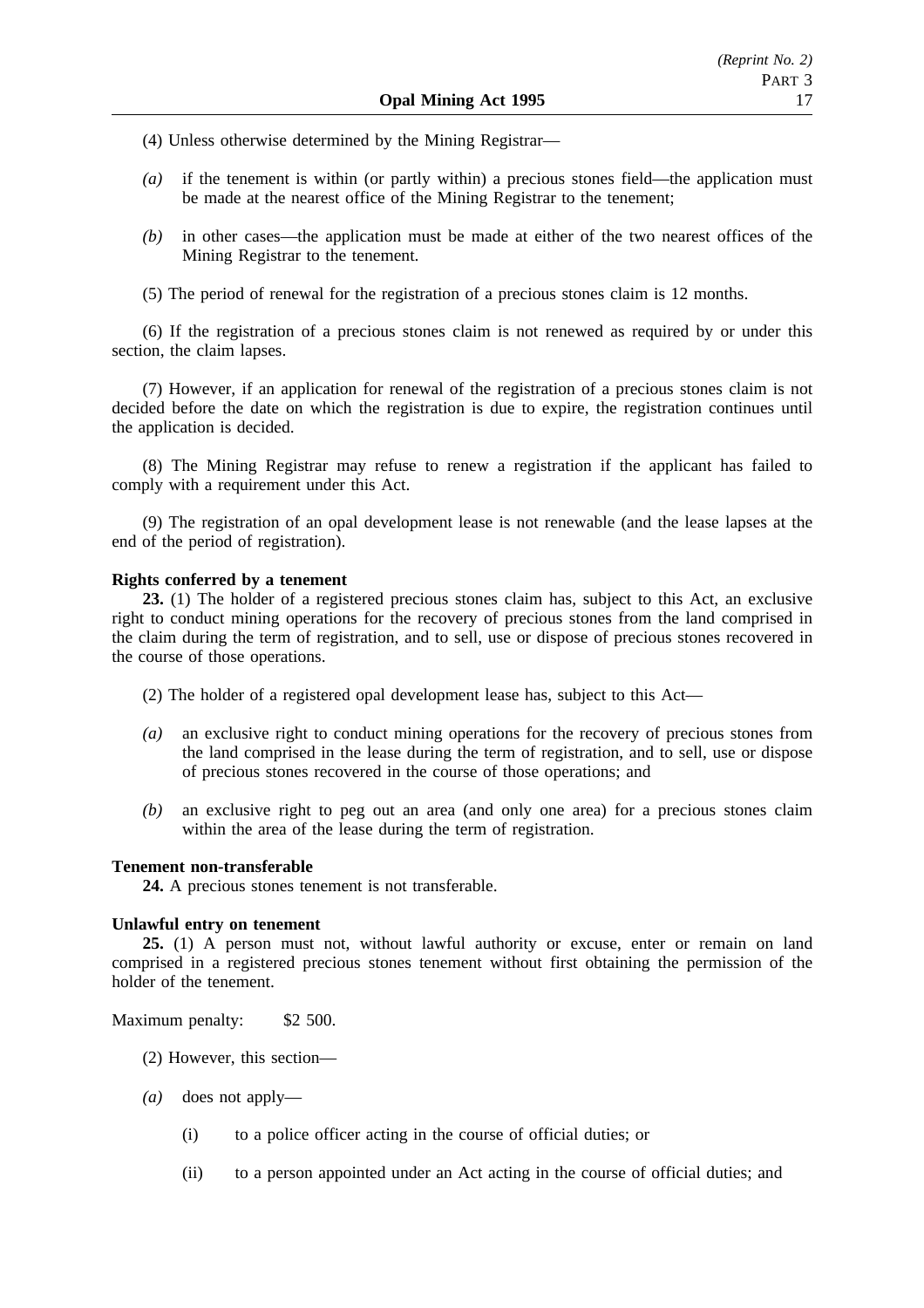*(b)* does not affect any civil liability.

# **Caveats**

**26.** (1) A person claiming an interest in a matter relevant to the registration of a tenement, or in a registered tenement, may lodge at an office of the Mining Registrar a caveat forbidding the registration of the tenement or an instrument affecting the tenement or interest.

- (2) A caveat lodged under this section must—
- *(a)* be in a form determined by the Director and accompanied by the prescribed fee; and
- *(b)* state the full name and address of the caveator; and
- *(c)* state in detail the interest claimed by the caveator; and
- *(d)* be signed by the caveator or an agent of the caveator; and
- *(e)* give an address within the State for service of notices and proceedings relating to the caveat.
- (3) A mining registrar may reject a caveat—
- *(a)* if the caveator fails to comply with a requirement of subsection (2); or
- *(b)* if the mining registrar considers that an interest claimed by the caveator is not valid.
- (4) Unless the caveat is rejected, a mining registrar must, on the lodging of a caveat—
- *(a)* enter a memorial or copy of the caveat in the Mining Register; and
- *(b)* send notice of the lodging of the caveat to the holder of the relevant tenement and to any other person who, in the opinion of the mining registrar, should have notice of the caveat.

(5) Successive caveats must not be lodged in respect of the same subject matter except by leave of the Warden's Court.

- (6) A caveat will lapse if—
- *(a)* the Warden's Court orders its removal; or
- *(b)* the caveat is withdrawn by the caveator; or
- *(c)* a person who has an interest in the matter challenges the caveat in the manner prescribed by the regulations and the caveator does not obtain an order of the Warden's Court confirming the caveat within 14 days after notice of the challenge is served on the caveator.
- (7) The withdrawal of a caveat must be undertaken in a manner determined by the Director.

(8) A mining registrar must enter a memorial of the withdrawal of a caveat in the Mining Register.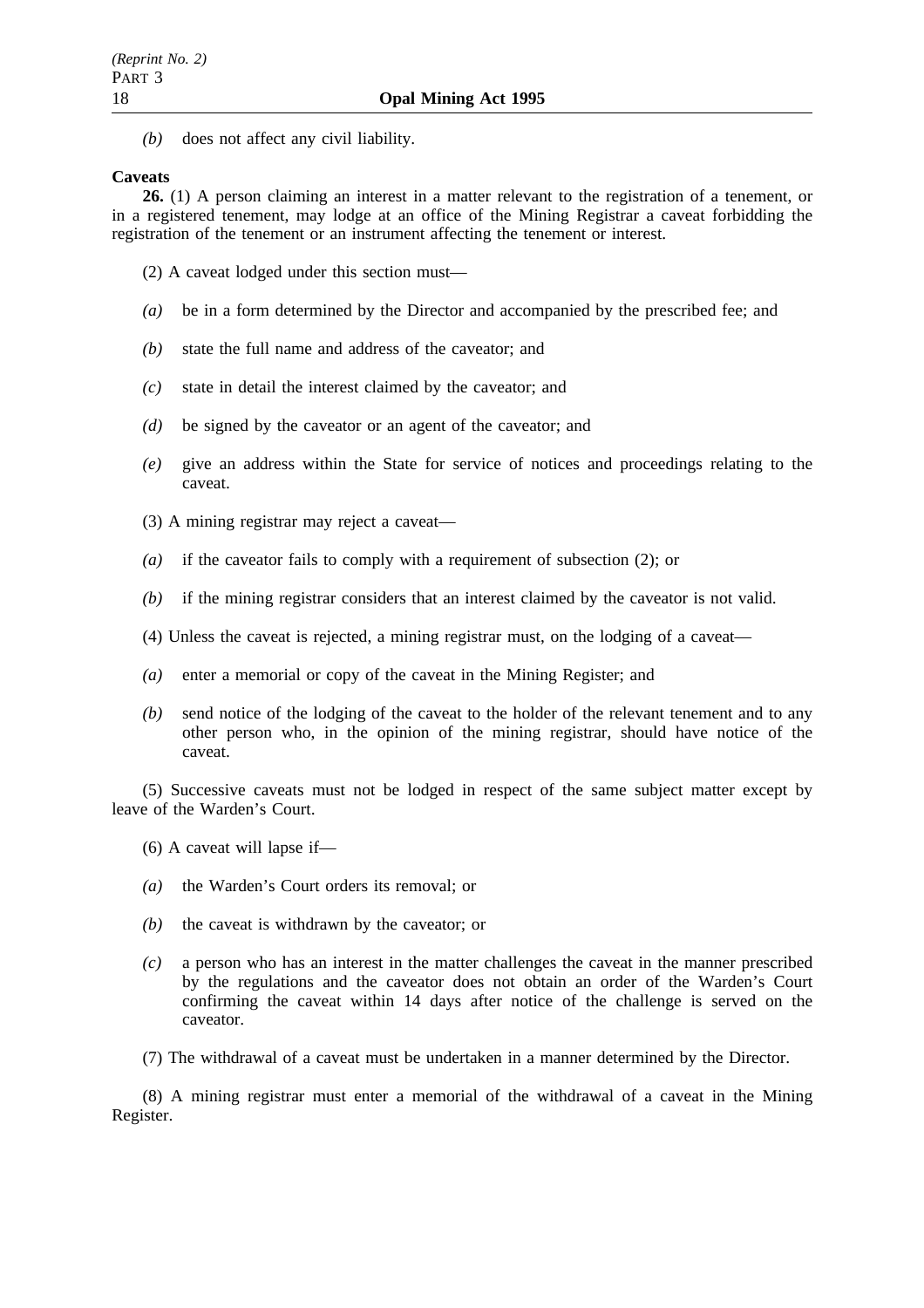(9) An instrument that would operate in derogation of rights protected by a caveat must not be registered by a mining registrar, and the operation of such an instrument will be suspended, while the caveat remains in force, unless the Warden's Court, or some other court that is competent to adjudicate on the rights protected by the caveat, otherwise orders.

(10) A person who has an interest in the matter may apply to the Warden's Court for an order under this section.

## **Power of Mining Registrar to cancel tenement**

**27.** (1) If the Mining Registrar discovers or determines, after a tenement is registered, that the tenement should not have been registered under this Act on account of a contravention of, or failure to comply with, a provision or requirement of this Act on the part of the holder of the tenement, the Mining Registrar may, by notice in writing to the holder of the tenement, give notice of his or her intention to cancel the registration of the tenement on a day specified in the notice (which must be at least 21 days after the date of the notice).

(2) A person who receives a notice under subsection (1) may apply to the Warden's Court to have the decision of the Mining Registrar reviewed.

(3) An application for review must be made within 14 days of service of the notice (unless the Warden's Court allows an extension of time).

(4) Pending the determination of an application for review, the Mining Registrar must not cancel the registration of the tenement.

- (5) At the conclusion of the review, the Warden's Court may—
- *(a)* confirm the decision of the Mining Registrar; or
- *(b)* cancel the notice.

(6) Subject to a decision of the Warden's Court under this section, the Mining Registrar may, after the day specified in a notice under this section, cancel the registration of the relevant tenement.

#### **Surrender of tenement, removal of posts, etc.**

**28.** (1) The Mining Registrar may, on receipt of an application in a manner and form determined by the Director from the holder of the tenement, cancel the registration of a precious stones tenement.

- (2) An application under subsection (1)—
- *(a)* must be made in a form determined by the Director; and
- *(b)* must be made personally by the holder of the tenement or, in the case of a corporation, by an officer of the corporation who is authorised to make the application.

(3) If the land comprised in the tenement is outside (or partly outside) a precious stones field, the Mining Registrar must not cancel the registration of the tenement unless or until advised by an authorised person that the land has been rehabilitated in accordance with the requirements of this Act.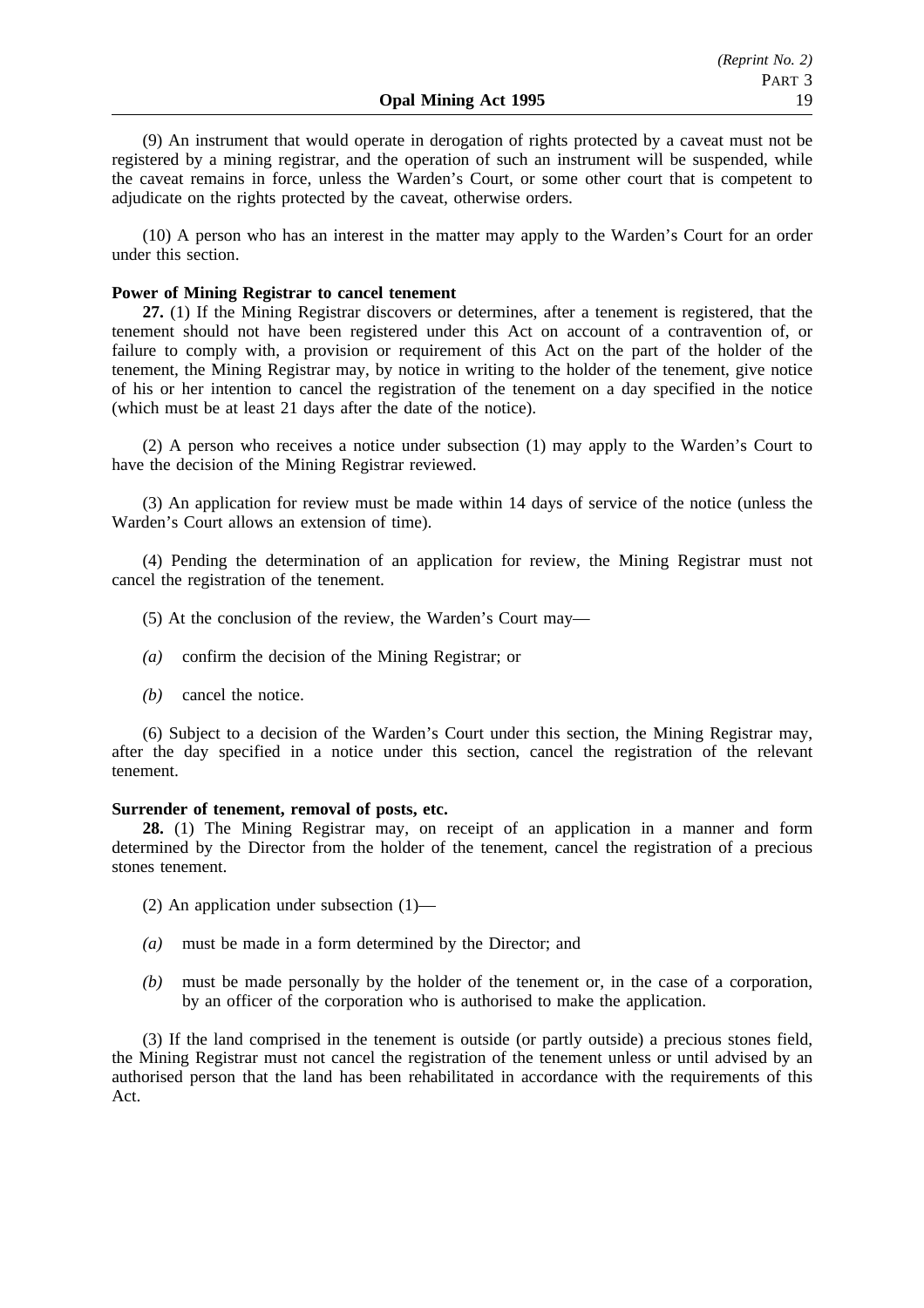(4) If the registration of a tenement lapses or is cancelled under this Act, the holder of the tenement must—

- *(a)* in the case of a tenement that is wholly within a precious stones field—immediately remove all posts, boundary indicators and markers unless exempted from the requirement to do so by a mining registrar or authorised person on the basis that it is unreasonable (for reasons of safety or otherwise) to require the posts, indicators or markers to be removed;
- *(b)* in any other case—leave all posts, boundary indicators and markers in place until authorised by a mining registrar or authorised person to remove them and then, on receiving that authorisation, subject to any direction to the contrary, immediately remove them.
- (5) In this section—

"**authorised person**" includes a person who is authorised by the Mining Registrar to exercise the powers of an authorised person under this section.

# **Removal of machinery**

**29.** (1) If the registration of a precious stones tenement lapses or is cancelled under this Act, the owner of machinery or goods on land comprised in the tenement (not being the owner of the land) must ensure that the machinery or goods are removed from the land within 28 days after the day in which the registration lapses or is cancelled.

Maximum penalty: \$5 000.

(2) A person may, at any reasonable time within the period of 28 days referred to in subsection (1), enter and remain on land for the purposes of removing machinery or goods from the land under subsection (1).

(3) If machinery or goods remain on the land after the expiration of the 28 days referred to in subsection (1), the Chief Inspector may take possession of the machinery or goods.

(4) The Chief Inspector must, within seven days after taking possession of machinery or goods under this section—

- *(a)* give notice of his or her actions to any person who has, to the knowledge of the Chief Inspector, an interest in the machinery or goods and whose address is known to the Chief Inspector; and
- *(b)* publish notice of the taking of possession of the machinery or goods in a newspaper circulating within the local area.

(5) A notice must be in a form approved by the Director for the purposes of this section.

(6) A person who is entitled to possession of the machinery or goods may reclaim them by paying to the Chief Inspector the reasonable costs associated with the Chief Inspector taking possession of the machinery or goods and storing them.

(7) If the machinery or goods are not reclaimed under subsection (6) within 28 days after publication of the notice under subsection (4)*(b)*, the Chief Inspector may sell or dispose of them as the Chief Inspector thinks fit.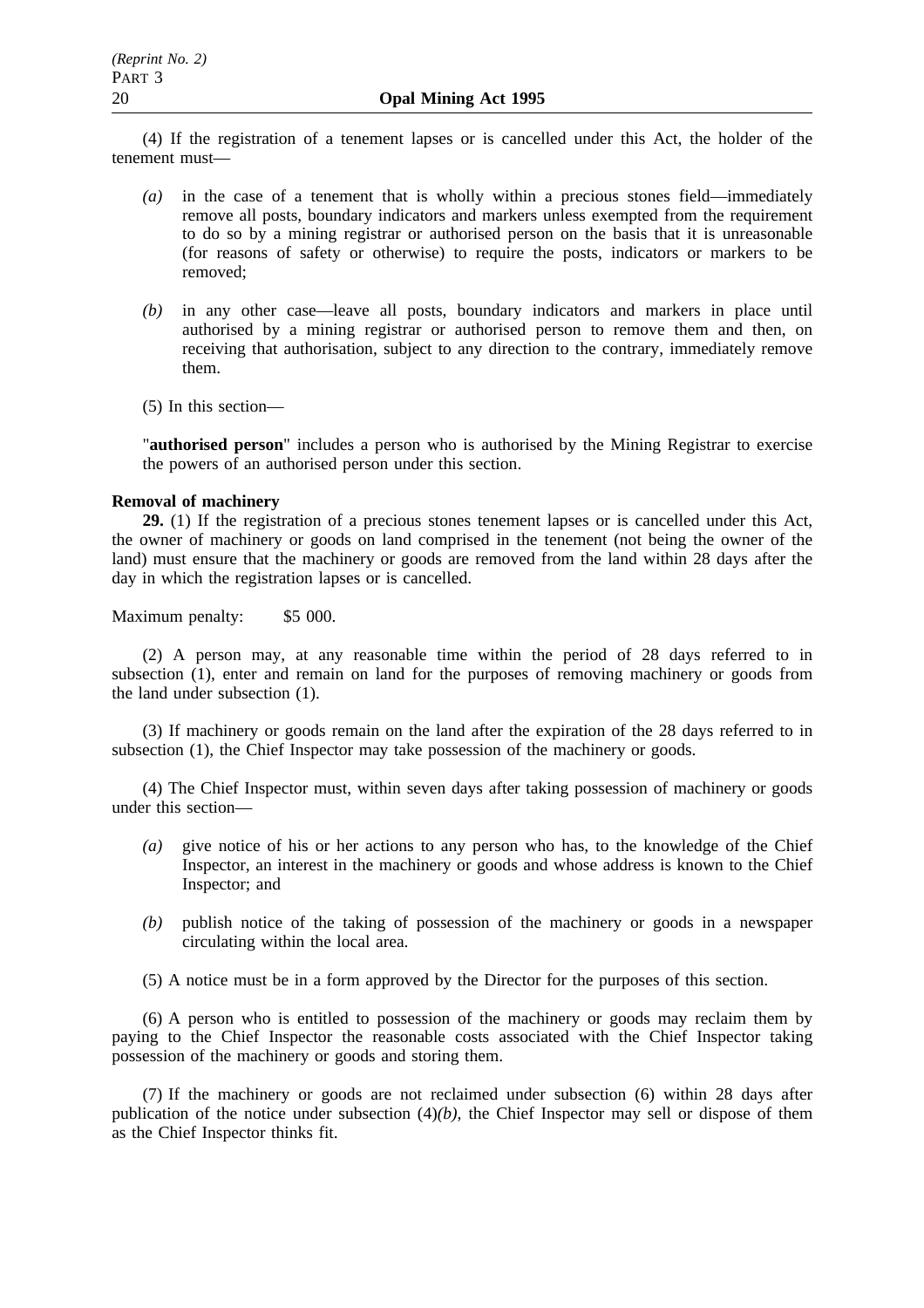(8) If the machinery or goods are sold, the Chief Inspector—

- *(a)* may retain out of the proceeds of sale an amount equal to, and to be applied in relation to, the reasonable costs associated with taking possession, storing and selling the machinery or goods; and
- *(b)* must pay the balance to the Treasurer.

(9) The purchaser of the machinery or goods acquires a good title to the machinery or goods in defeasance of—

- *(a)* the previous owner's interest in the machinery or goods; and
- *(b)* the interests of others unless the purchaser has actual notice of the interest before purchasing the machinery or goods.

(10) The previous owner of machinery or goods that have been sold under this section may, within three months after the day of sale, on application to the Chief Inspector, claim some or all of the balance paid to the Treasurer under subsection (8)*(b)*.

(11) If the Chief Inspector is satisfied, on application under subsection (10), that it is fair and reasonable that the amount of the claim be satisfied, the Chief Inspector will request payment from the Treasurer (who must then release the appropriate amount).

- $(12)$  If—
- *(a)* a claim is not made under subsection (10) within the time specified by that subsection; or
- *(b)* a claim is made but rejected,

the amount held by the Treasurer is forfeited to the Crown.

# **Maintenance of posts**

**30.** The holder of a registered precious stones tenement must ensure that all posts, boundary indicators and notices are maintained in accordance with requirements prescribed by the regulations.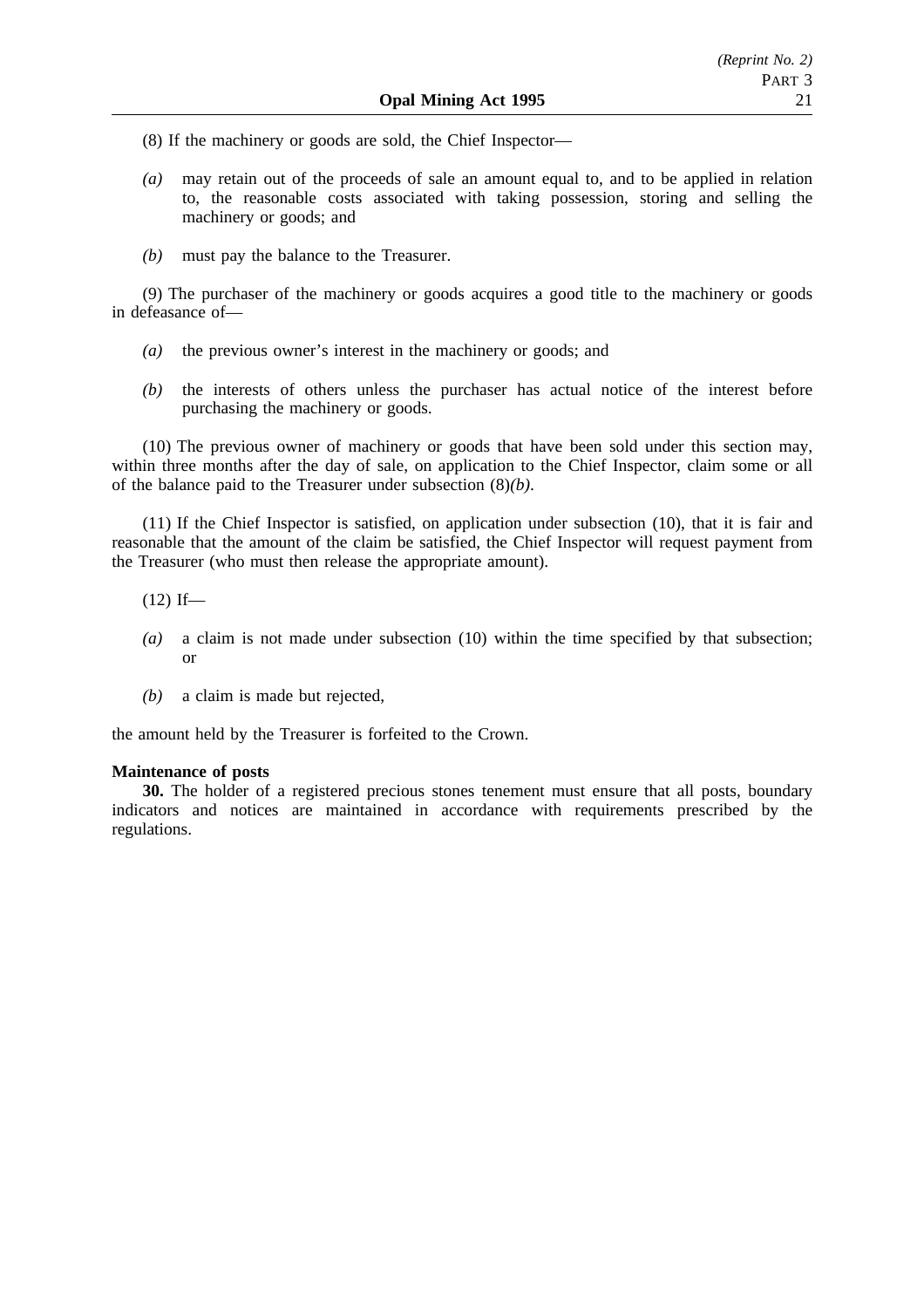# **PART 4 ENTRY ON LAND AND DECLARED EQUIPMENT**

# **DIVISION 1—ENTRY ON LAND**

# **Entry on land**

**31.** Subject to this Act, a person authorised under this Act to conduct prospecting or other mining operations on land may enter land for the purposes of those operations—

- $(a)$  if the person has an agreement<sup>1</sup> with the owner of the land authorising the person to enter the land to carry out mining operations on the land; or
- *(b)* if the person is authorised by a native title mining determination to enter the land to carry out mining operations on the land; or
- *(c)* if—
	- (i) the person has given the prescribed notice of entry; and
	- (ii) the operations will not affect native title in the land; and
	- (iii) the person complies with any determination made on objection to entry on the land, or the use or unconditional use of the land, or portion of the land, for mining operations;<sup>2</sup> or
- *(d)* if the land to be entered is in a precious stones field and the operations will not affect native title in the land; or
- *(e)* if the person enters the land to continue operations that had been lawfully commenced on the land before the commencement of this Act.

<sup>1</sup> If the land is native title, the agreement is to be negotiated under Part 7. In any other case, see Part 6.  $2$  See section 32(6).

### **Notice of entry**

**32.** (1) A mining operator must, at least 21 days before first entering land to carry out mining operations, serve on the owner of the land notice of intention to enter the land (the "**prescribed notice of entry**") describing the nature of the operations to be carried out on the land.

(2) The notice—

- *(a)* must be in a form determined by the Director; and
- *(b)* must contain a statement of the owner's right of objection and compensation under this Act; and
- *(c)* must have been validated by an authorised person.
- (3) The notice must be served—
- *(a)* in the case of native title land—as prescribed by the *Native Title (South Australia) Act 1994*; or
- *(b)* in other cases—personally or by post.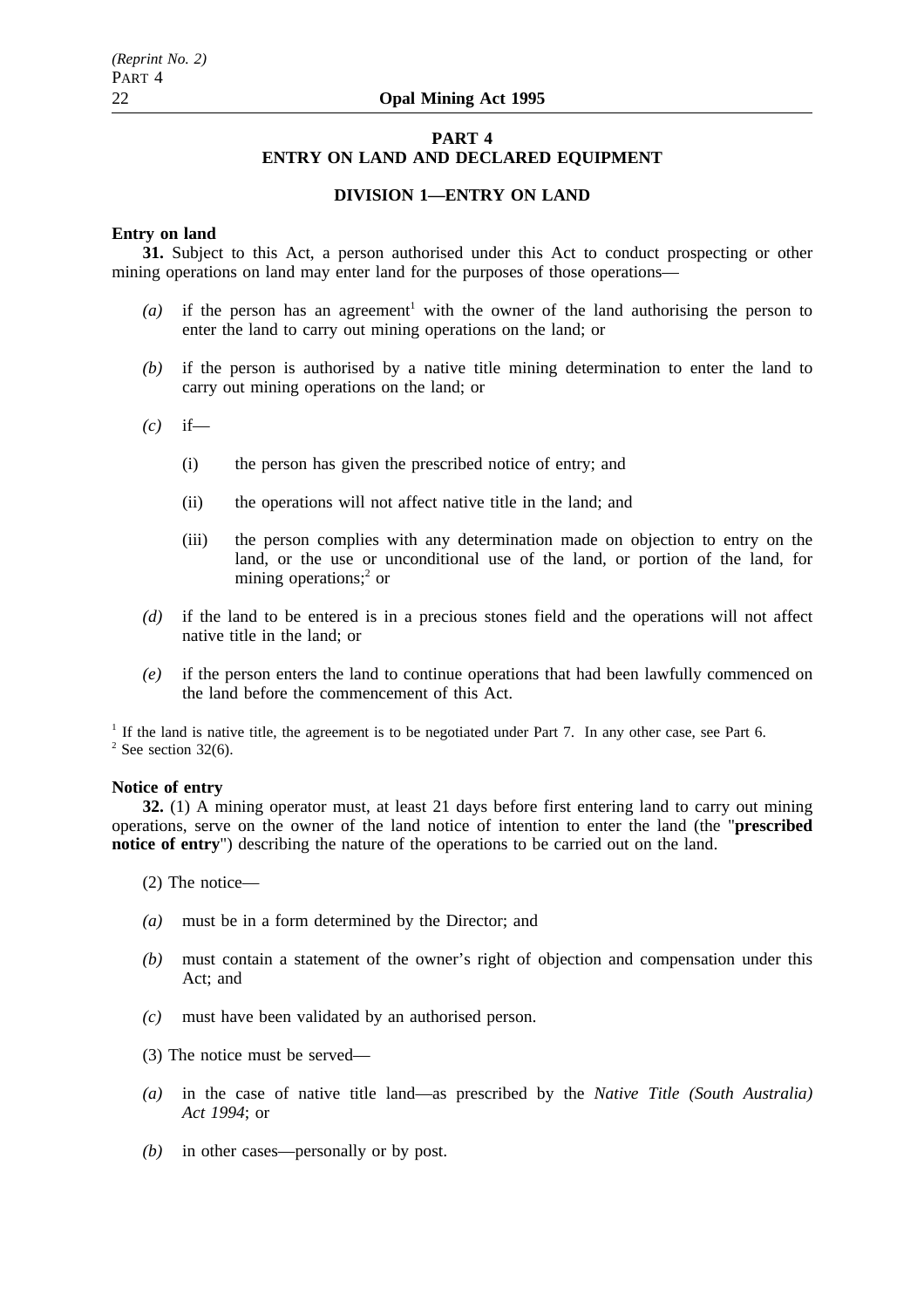(4) If the land is held under a form of title (other than a pastoral lease) that confers a right to exclusive possession of the land, the owner may, within three months after service of the notice, lodge a notice of objection with the appropriate court objecting—

- *(a)* to entry on the land by the mining operator; or
- *(b)* to the use, or the unconditional use, of the land, or a portion of the land, for mining operations.

(5) The court must send a copy of a notice of objection to the mining operator and to the Mining Registrar.

(6) If the court is satisfied on the hearing of an objection that the conduct of the mining operations on the land would be likely to result in substantial hardship or substantial damage to the land, the court may—

- *(a)* determine that the land, or a particular part of the land, should not be used by the mining operator for the purpose of mining operations; or
- *(b)* determine conditions on which operations may be carried out on the land by the mining operator with least detriment to the interests of the owner and least damage to the land.
- (7) A mining operator who—
- *(a)* contravenes or fails to comply with a requirement under subsections (1)—(4); or
- *(b)* contravenes or fails to comply with a determination under subsection (6),

is guilty of an offence.

Maximum penalty: \$5 000.

- (8) The prescribed notice of entry is not required if—
- *(a)* the land to be entered is in a precious stones field; or
- *(b)* the mining operator is authorised to enter the land by or under an agreement with the owner of the land and, under that agreement, notice is not required; or
- *(c)* the mining operator is authorised to enter the land under a native title mining determination; or
- *(d)* the mining operator enters the land to continue mining operations that had been lawfully commenced on the land before the commencement of this Act.

## **Duration of notice of entry**

**33.** (1) A notice of entry remains in force—

- *(a)* for six months from the date of validation (*see* section 32(2)); and
- *(b)* for the duration of a tenement (including any renewal) that is pegged out on the land to which the notice relates within six months from the date of validation.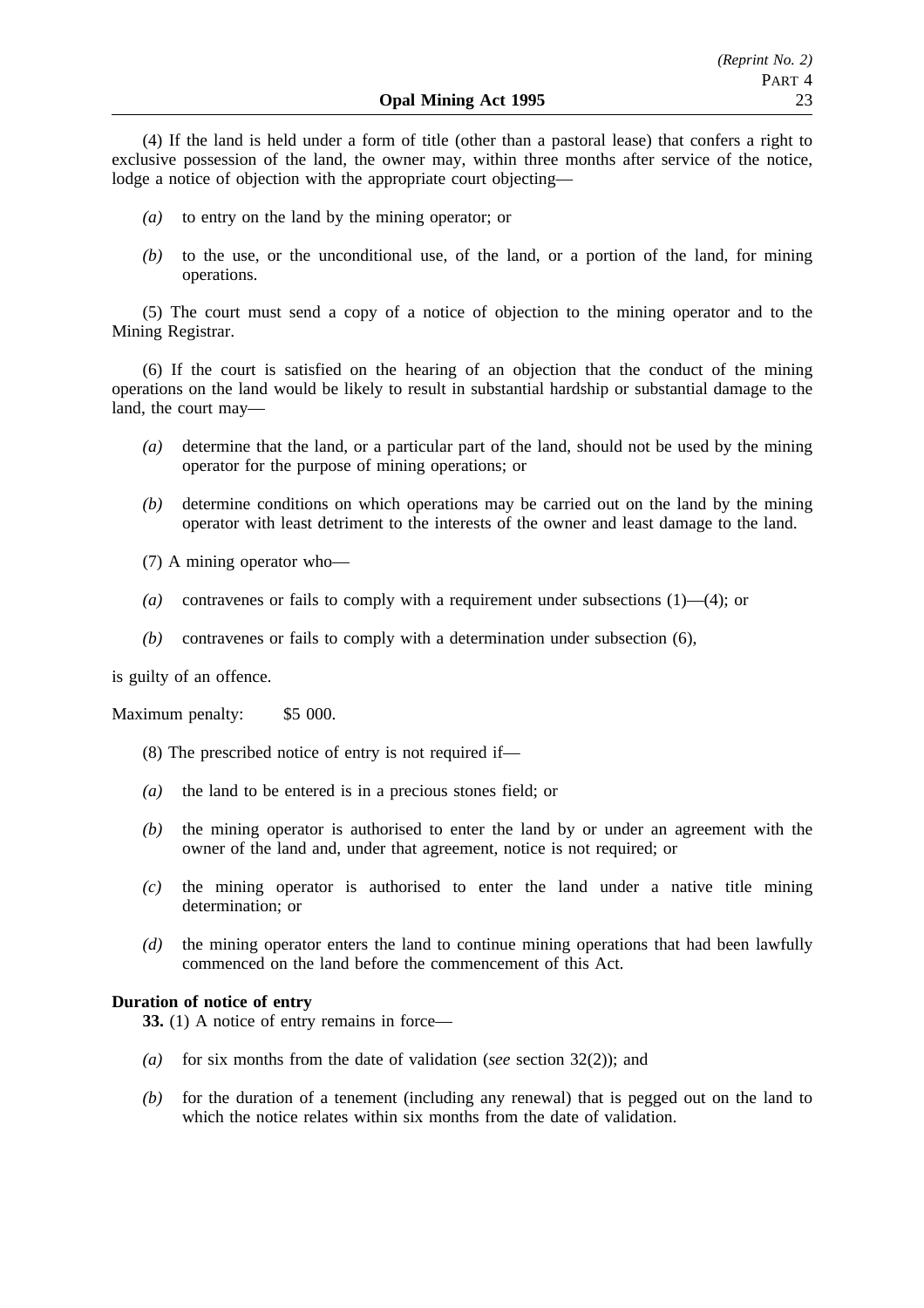(2) A mining operator who desires to enter land after a notice of entry has lapsed must serve a new, validated notice of entry, subject to the qualification that if the new notice is served within 28 days after the previous notice lapsed, the mining operator does not need to give at least 21 days notice before re-entering the land.

# **DIVISION 2—DECLARED EQUIPMENT**

## **Use of declared equipment**

**34.** (1) A mining operator must not use declared equipment in the course of mining operations under this Act except—

- *(a)* on land comprised in a registered tenement within a precious stones field; or
- *(b)* with the written authorisation of the Director (for land outside a precious stones field).

Maximum penalty: *(a)* In the case of a breach of paragraph *(a)*—\$5 000;

*(b)* In the case of a breach of paragraph *(b)*—\$10 000.

(2) An application for an authorisation of the Director to use declared equipment outside a precious stones field must be made in a manner and form determined by the Director and accompanied by the prescribed application fee.

(3) An authorisation may be given subject to conditions.

(4) The Director may, by notice in writing to the mining operator, add, substitute or delete one or more conditions to an authorisation.

(5) A mining operator must not contravene or fail to comply with a condition.

Maximum penalty: \$5 000.

(6) A mining operator must, at least 21 days before first using declared equipment on land, serve on the owner of the land notice of the intention to use the declared equipment in the course of mining operations carried out on the land.

(7) The notice must be in a form determined by the Director.

(8) The owner may, within three months after service of a notice, lodge a notice of objection with the Warden's Court objecting to the use, or the unconditional use, of declared equipment on the land.

(9) The court must send a copy of a notice of objection to the mining operator and to the Mining Registrar.

(10) If the court is satisfied on the hearing of an objection that the use of declared equipment on the land would be likely to result in severe or unjustifiable hardship or substantial damage to the land, the court may—

- *(a)* determine that declared equipment should not be used in the course of mining operations on the land or a part of the land; or
- *(b)* determine the conditions under which declared equipment may be used on the land with least detriment to the interests of the owner and least damage to the land.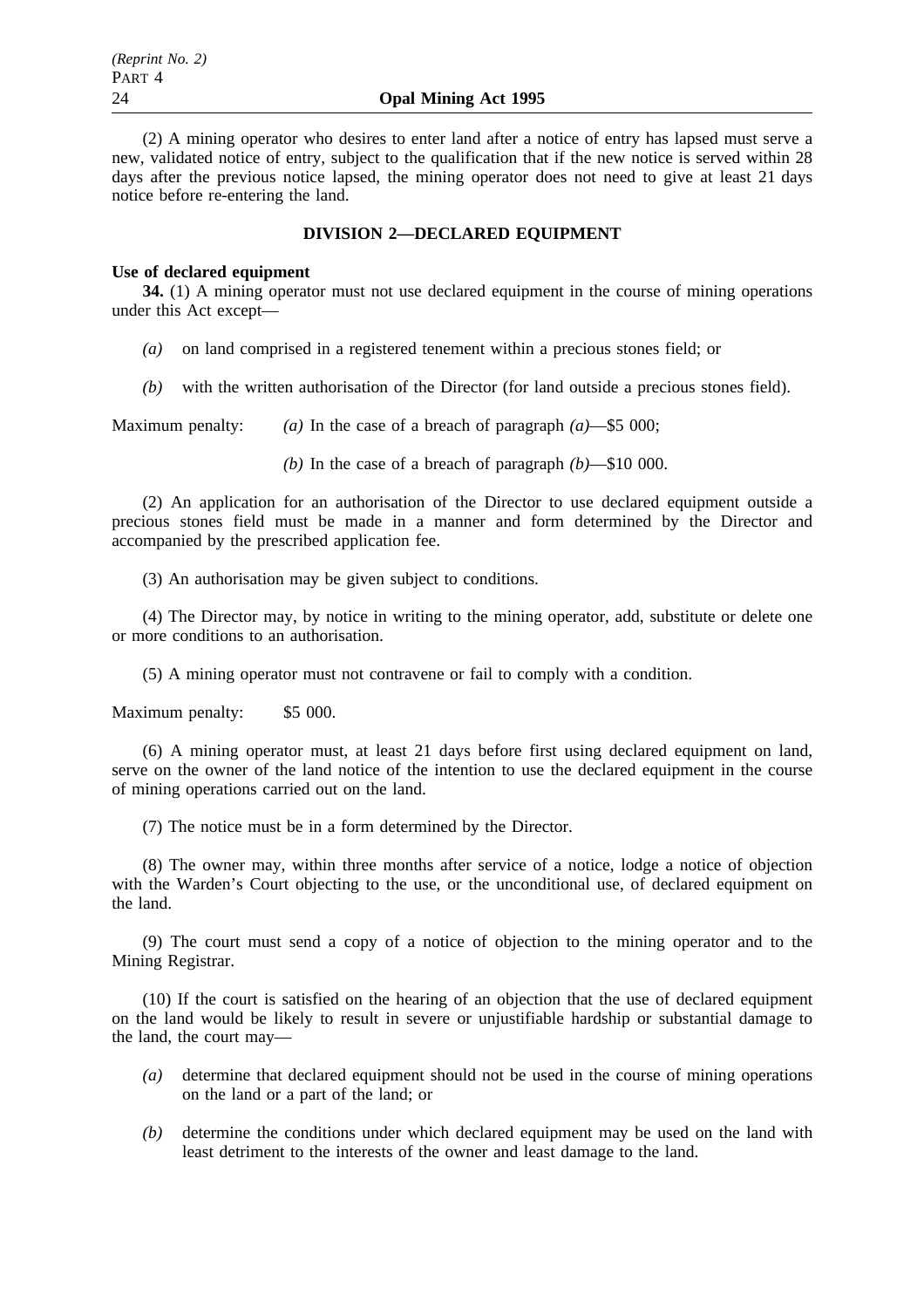- (11) A mining operator who—
- *(a)* uses declared equipment on land without prior service of a notice under subsection (6); or
- *(b)* fails to comply with a determination or condition under subsection (10),

is guilty of an offence.

Maximum penalty: \$10 000.

- (12) Subsections  $(6)$ —(11) do not apply to the use of declared equipment on land if—
- *(a)* the land is within a precious stones field; or
- *(b)* the Warden's Court or the ERD Court has determined conditions on which declared equipment may be used on the land and the mining operator complies with the terms of the determination.

(13) This section does not apply to the use of declared equipment on land if there is an agreement with the owner of the land about the use of declared equipment and the mining operator complies with the terms of the agreement.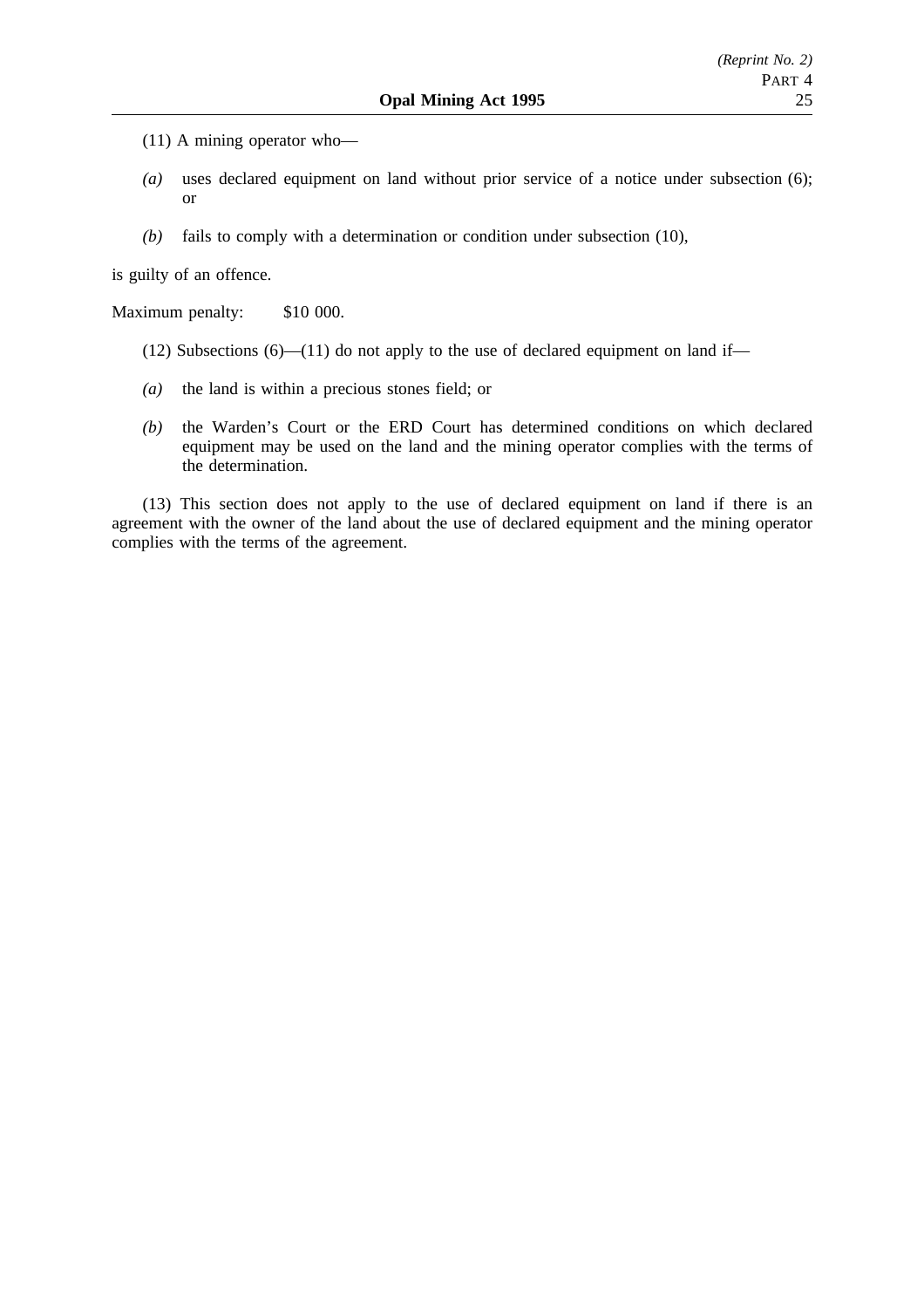## **PART 5 REHABILITATION AND COMPENSATION**

### **Rehabilitation of land**

**35.** (1) An authorised person may, by notice in writing to the holder of a precious stones tenement that is outside (or partly outside) a precious stones field, direct the holder of the tenement to rehabilitate land within the tenement that has been disturbed by mining operations to a condition that is, in the opinion of an authorised person, satisfactory.

(2) A notice under subsection (1)—

- *(a)* may specify the action to be taken by the person, and specify the period within which it must be taken; and
- *(b)* may relate or extend to mining operations carried out on the land before the tenement was pegged out or registered; and
- *(c)* may relate or extend to mining operations carried out by another person on the land; and
- *(d)* may be given before or after the tenement has come to an end.
- (3) A person to whom a notice is issued under this section must comply with the notice.

Maximum penalty: \$5 000.

(4) The Minister may order that no other area may be pegged out for a tenement by a person named in a notice until the person has complied with the notice.

(5) A person must not contravene an order under subsection (4).

Maximum penalty: \$5 000.

(6) If the requirements of a notice are not carried out, an authorised person may cause the requirements to be carried out.

(7) The Director may recover the costs and expenses reasonably incurred in taking action under subsection (6) from the person who failed to comply with the notice, as a debt.

(8) A person may, at any reasonable time, enter and remain on land for the purposes of rehabilitating the land under this section, and may take appropriate action on the land in order to comply with an order under this section.

(9) An authorised person may, with the approval of the Director, vary a notice previously given under this section.

(10) An obligation on the holder of a tenement to rehabilitate land is not affected by the tenement lapsing or being cancelled.

(11) In this section—

"**holder**" of a mining tenement includes a former holder of a tenement;

"**precious stones tenement**" includes a tenement the registration of which has lapsed or been cancelled.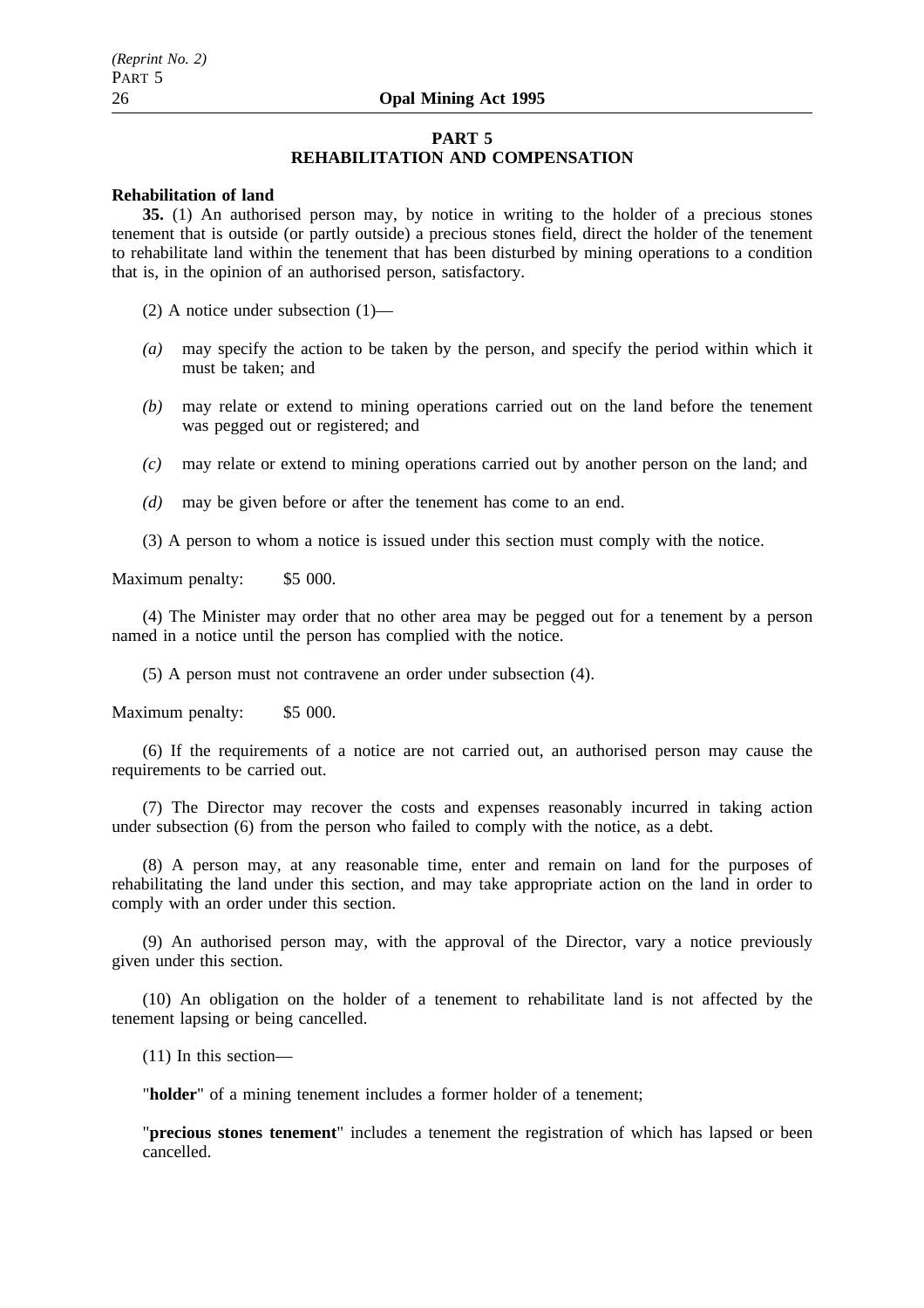### **Bonds**

**36.** (1) The Minister may, by notice in writing to an applicant for the registration of, or the holder of, a precious stones tenement that is outside (or partly outside) a precious stones field, require the person to enter into a bond under this section.

(2) The Minister may determine the amount, form and terms of the bond taking into account—

- *(a)* liabilities that the relevant person may incur in the course of mining operations; and
- *(b)* the present or future obligations that the relevant person may incur for the rehabilitation of land.

(3) The Minister may require security for the satisfaction of the bond in accordance with a determination of the Minister.

(4) The Minister may, by notice in writing to the holder of a tenement, require that the amount, form or terms of a bond, or the security for a bond, be varied.

(5) A variation under subsection (4) may include the addition or substitution of terms.

(6) A person to whom a notice is issued under this section must comply with the notice within 30 days after service of the notice.

(7) A bond must be lodged with the Mining Registrar.

(8) The prescribed fee is payable when the bond is lodged.

(9) The Mining Registrar may delay the registration of a tenement until a bond is lodged.

(10) A person who has been required to enter into a bond must not carry out mining operations on the relevant land, or must cease mining operations on the relevant land, until the bond is lodged with the Mining Registrar.

Maximum penalty: \$5 000.

(11) The Minister or an authorised person may prohibit mining operations on land until a person complies with a requirement under this section.

(12) A person must not contravene a prohibition under subsection (11).

Maximum penalty: \$5 000.

#### **Application of bonds**

**37.** (1) If a person fails to fulfil an obligation under a tenement, fails to rehabilitate land within a tenement (or former tenement), or acts (or omits to act) so as to breach a term of a bond, the Minister may determine that an amount under a bond entered into by the person is forfeited under this section.

(2) The amount is forfeited to the Crown (to be held by the Minister).

(3) The forfeited amount may, at the discretion of the Minister, be applied—

- *(a)* towards the rehabilitation of land in the relevant tenement;
- *(b)* in respect of liabilities incurred on account of mining operations on the land.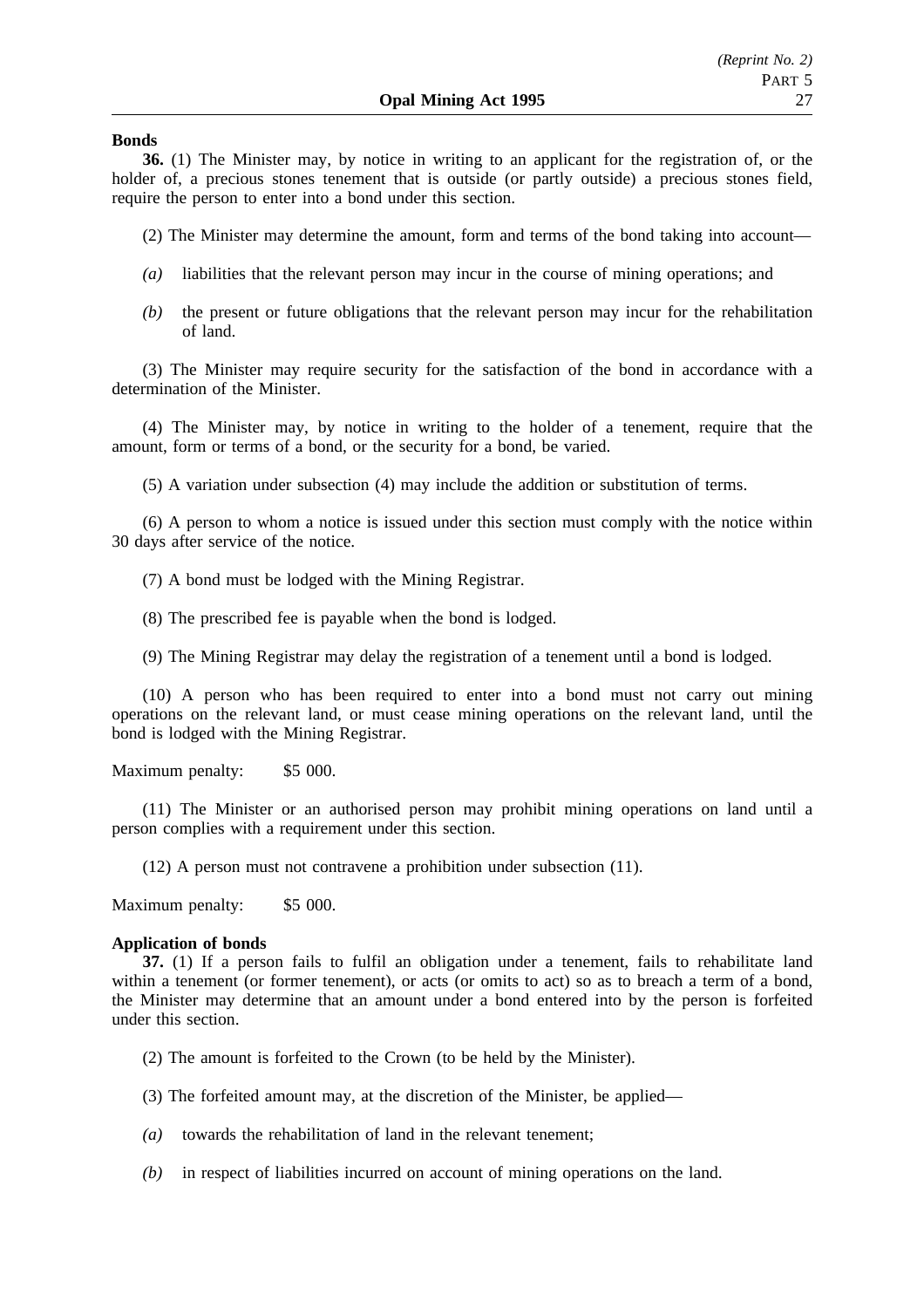$(4)$  If—

- *(a)* a tenement in respect of which a bond has been lodged lapses or is cancelled; and
- *(b)* the Mining Registrar is satisfied that it is appropriate to do so,

the Mining Registrar may return the bond to the holder of the tenement.

# **Compensation**

**38.** (1) The owner of land on which mining operations are carried out is entitled to receive compensation for economic loss, hardship or inconvenience suffered on account of the mining operations.

- (2) The compensation will be payable by—
- *(a)* if the land is subject to a tenement at the time of the mining operations—the holder of the tenement (even if the holder of the tenement did not carry out the mining operations); and
- *(b)* in all cases—the person who carries out the mining operations.

(3) The holder of a tenement who is required to pay compensation on account of mining operations carried out by another person is entitled, subject to an agreement between the parties, to recover from the other person an amount equal to the amount of the compensation.

(4) In determining the compensation payable under this section, the following matters must be considered:

- *(a)* damage caused to the land by the mining operations; and
- *(b)* loss of productivity or profits as a result of the mining operations; and
- *(c)* other relevant matters.

(5) The amount of the compensation will be an amount determined by agreement between the owner and the person by whom the compensation is payable or, in default of agreement, an amount determined, on application by an interested party, by the appropriate court.

(6) The appropriate court, in determining compensation under this section, must take into consideration any work that a mining operator has carried out, or undertakes to carry out, to rehabilitate the land.

(7) On the hearing of an application for compensation under this section, the appropriate court may order a mining operator to carry out specified work to rehabilitate the land.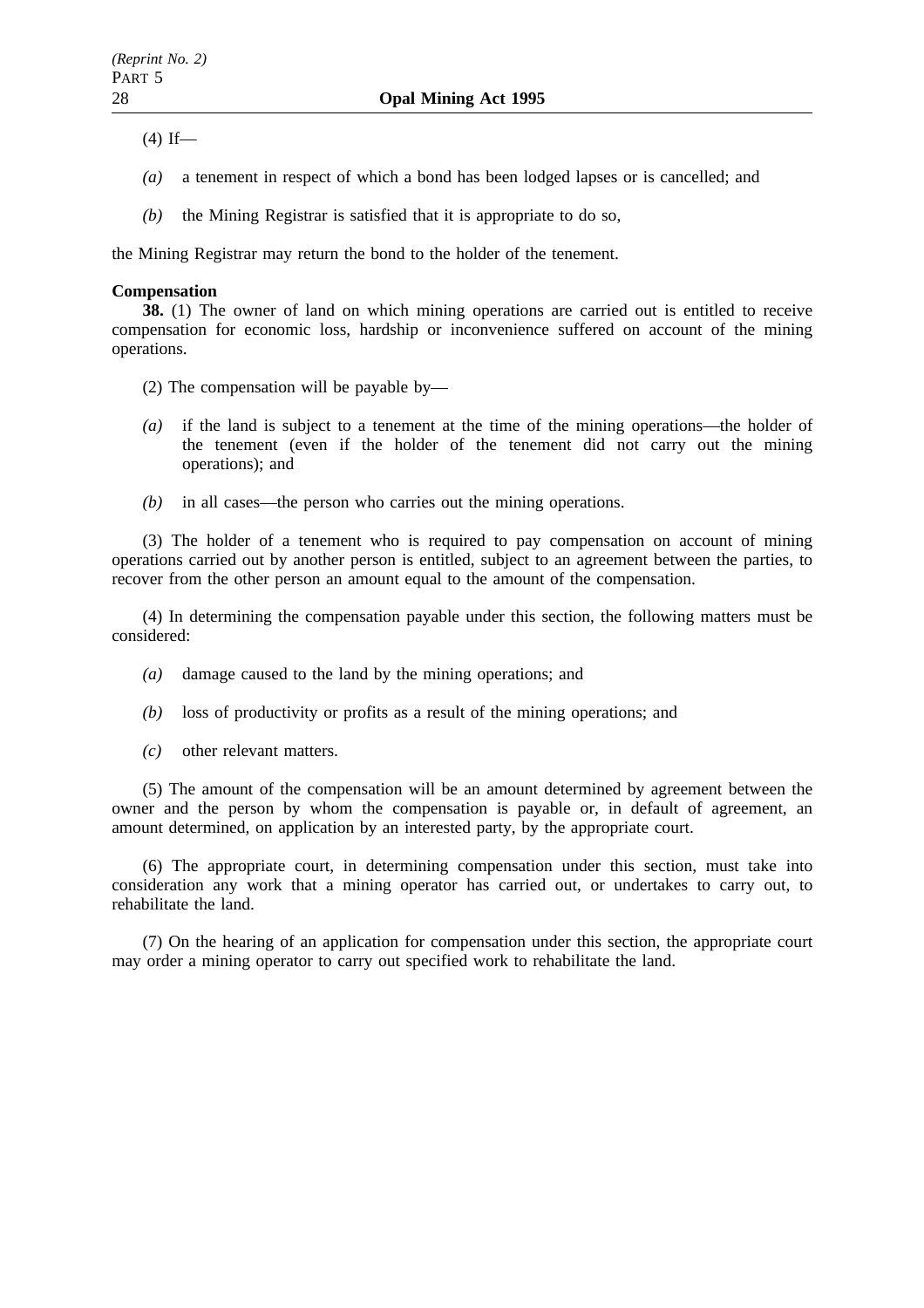# **PART 6 OPAL MINING CO-OPERATION AGREEMENTS**

# **Interpretation**

**39.** In this Part—

"**mining operator**" includes a person who seeks to carry out mining operations on land;

"**registered agreement**" means an opal mining co-operation agreement registered under this Part.

## **Nature of agreement**

**40.** (1) An opal mining co-operation agreement may be made about mining operations carried out under this Act on land.

- (2) However, an opal mining co-operation agreement cannot relate to—
- *(a)* native title land; or
- *(b)* land within a precious stones field.

# **Parties to an agreement**

**41.** An opal mining co-operation agreement may be made between—

- *(a)* the owner of land; and
- $(b)$ 
	- (i) a mining operator; or
	- (ii) an approved association.

#### **Content of an agreement**

**42.** (1) An opal mining co-operation agreement may—

- *(a)* provide that land that would otherwise be exempt land will not be taken to be exempt land under this Act for the purposes of mining operations authorised by the agreement;
- *(b)* prohibit or restrict the pegging out of an area for a precious stones tenement by a person bound by the agreement;
- *(c)* provide—
	- (i) that the owner of the land will not object to a notice of entry to the land; or
	- (ii) that a notice of entry to the land does not need to be given (or does not need to be given in specified circumstances, or only needs to be given in specified circumstances);
- *(d)* restrict or regulate the circumstances or conditions under which a person covered by the agreement may enter, or remain on, the land;
- *(e)* permit, prohibit, restrict or regulate the use of declared equipment on the land, or provide that notice of the use of declared equipment need not be given;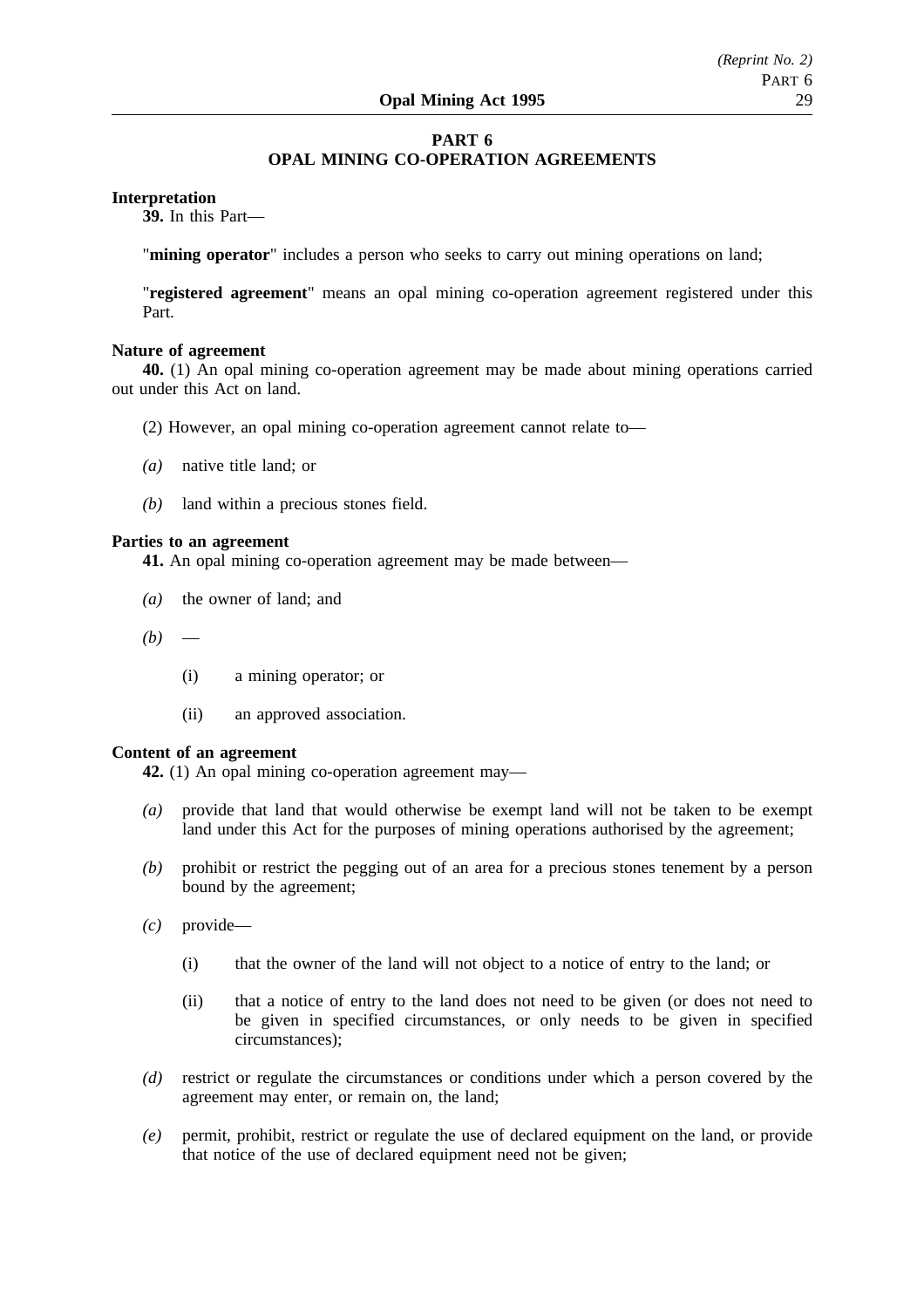- *(f)* provide for any other permission that the owner of the land may give under this Act;
- *(g)* provide for the care, management or rehabilitation of land;
- *(h)* provide for the payment of compensation to the owner of the land on account of mining operations on the land;
- *(i)* make other provisions about carrying out of mining operations on the land;
- *(j)* identify camp sites or temporary residences on the land;
- *(k)* provide for other matters agreed between the parties to the agreement.

(2) An agreement may provide for payments to the owner of the land that are based on profits or income derived from mining operations on the land or the quantity of precious stones produced.

(3) An agreement must comply with requirements prescribed by the regulations.

# **Registration of agreement**

**43.** (1) The parties to an opal mining co-operation agreement must submit the agreement to the Mining Registrar for registration within 21 days after the agreement is signed by or on behalf of the parties to the agreement.

- (2) The prescribed fee is payable when the agreement is submitted for registration.
- (3) The Mining Registrar must register the agreement unless—
- *(a)* the agreement relates to land that is within a precious stones field or is native title land; or
- *(b)* the Mining Registrar believes—
	- (i) that the agreement has not been negotiated in good faith; or
	- (ii) that the agreement is inconsistent with the objects of this Act or is not in the best interests of opal mining in the State; or
	- (iii) that there is some other good reason why the agreement should not be registered.

(4) The Mining Registrar must make a decision on the registration of an agreement within one month after the agreement is submitted for registration.

(5) However, despite subsections (2) and (3), the Mining Registrar must not register an agreement over pastoral land within the meaning of the *Pastoral Land Management and Conservation Act 1989* unless or until the Mining Registrar has consulted with the Pastoral Board about proposals for the rehabilitation of land under the agreement (and the Minister may, on the basis of the time that is required to complete that consultation process, grant an extension of time under subsection (4)).

(6) An agreement has no force or effect under this Act until it is registered.

# **Agreement may be varied or revoked**

**44.** (1) The parties to a registered opal mining co-operation agreement may, by agreement, vary or revoke the agreement.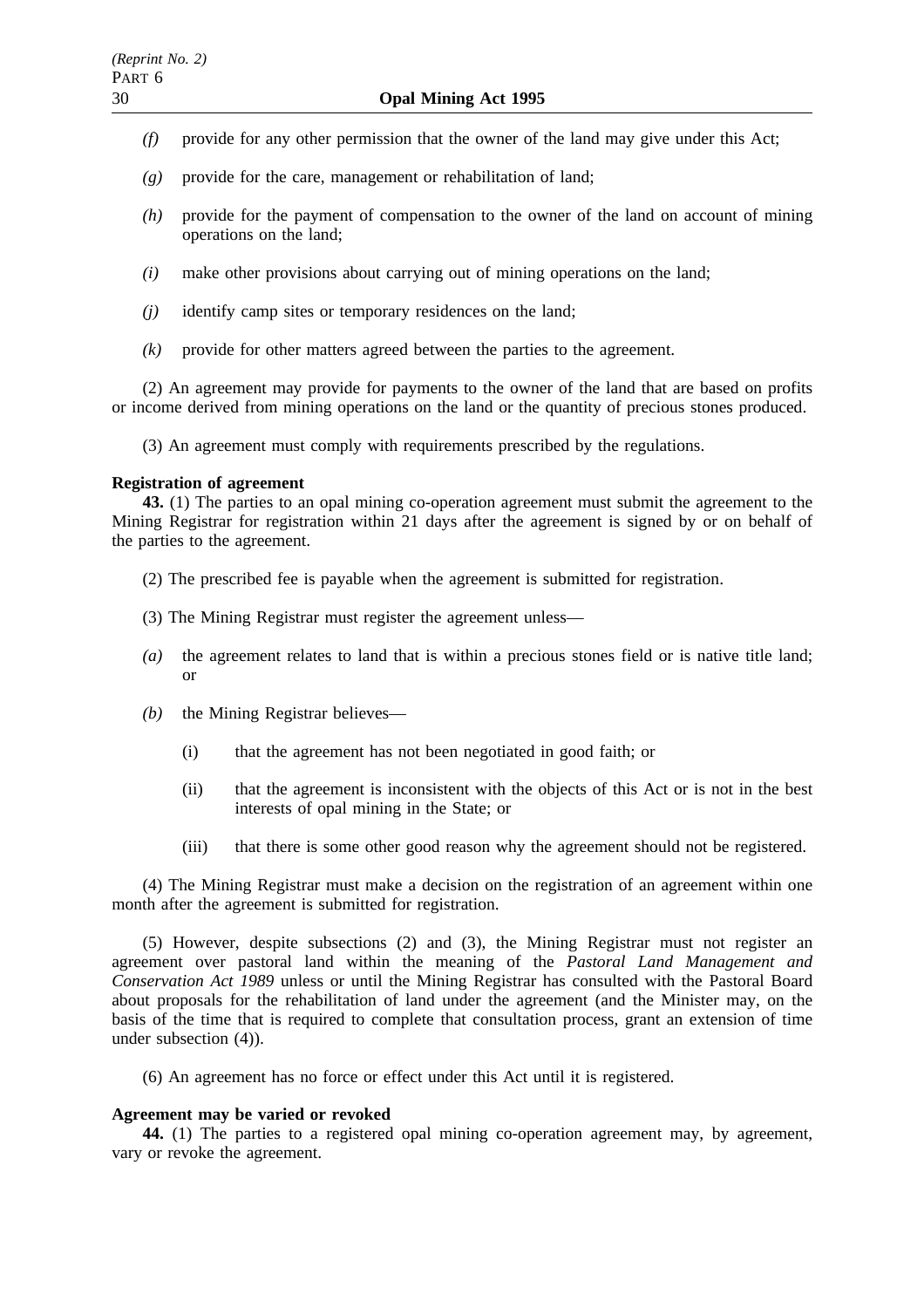(2) A variation to a registered agreement must be submitted by the parties to the agreement to the Mining Registrar for registration within 21 days after the variation is made and the Mining Registrar must register the variation unless the Mining Registrar believes—

- *(a)* that the variation is inconsistent with the objects of this Act or is not in the best interests of opal mining in the State; or
- *(b)* that there is some other good reason why the variation should not be registered.

(3) A party to a registered agreement may, by notice in writing to the other parties to the agreement, withdraw from the agreement.

- (4) However, a notice under subsection (3)—
- *(a)* cannot be given without the approval of the Mining Registrar; and
- *(b)* must be given at least 60 days before the withdrawal is to take effect.

(5) If an approved association is withdrawing from an agreement, the association must give notice of the withdrawal to each member who is covered by the agreement in accordance with any requirements specified by the Mining Registrar.

# **Appeal to Warden's Court**

**45.** A party to an opal mining co-operation agreement may appeal to the Warden's Court against a decision of the Mining Registrar under this Part and the court may, on appeal, confirm or reverse the Mining Registrar's decision.

# **Persons bound by agreement**

**46.** A registered agreement is binding on, and enforceable by or against, the original parties to the agreement and—

- *(a)* the successors in title to the owner of the land; and
- *(b)* a person who carries out mining operations on the land on behalf of a party to the agreement; and
- *(c)* if an approved association is a party to the agreement—the members of the association who are covered by the agreement; and
- *(d)* the holders from time to time of mining tenements covered by the agreement.

# **Enforcement of agreement**

**47.** A person who is entitled to enforce a registered agreement who believes that another person bound by the agreement has contravened, or failed to comply with, a term of the agreement may apply to the appropriate court and the court may, if satisfied that the other person is in default—

- *(a)* order the other person to take specified action to comply with the agreement or to rectify a situation caused by the other person;
- *(b)* order the other person to pay compensation for loss or damage caused by a breach or a failure to comply with the agreement;
- *(c)* vary or revoke a term of the agreement;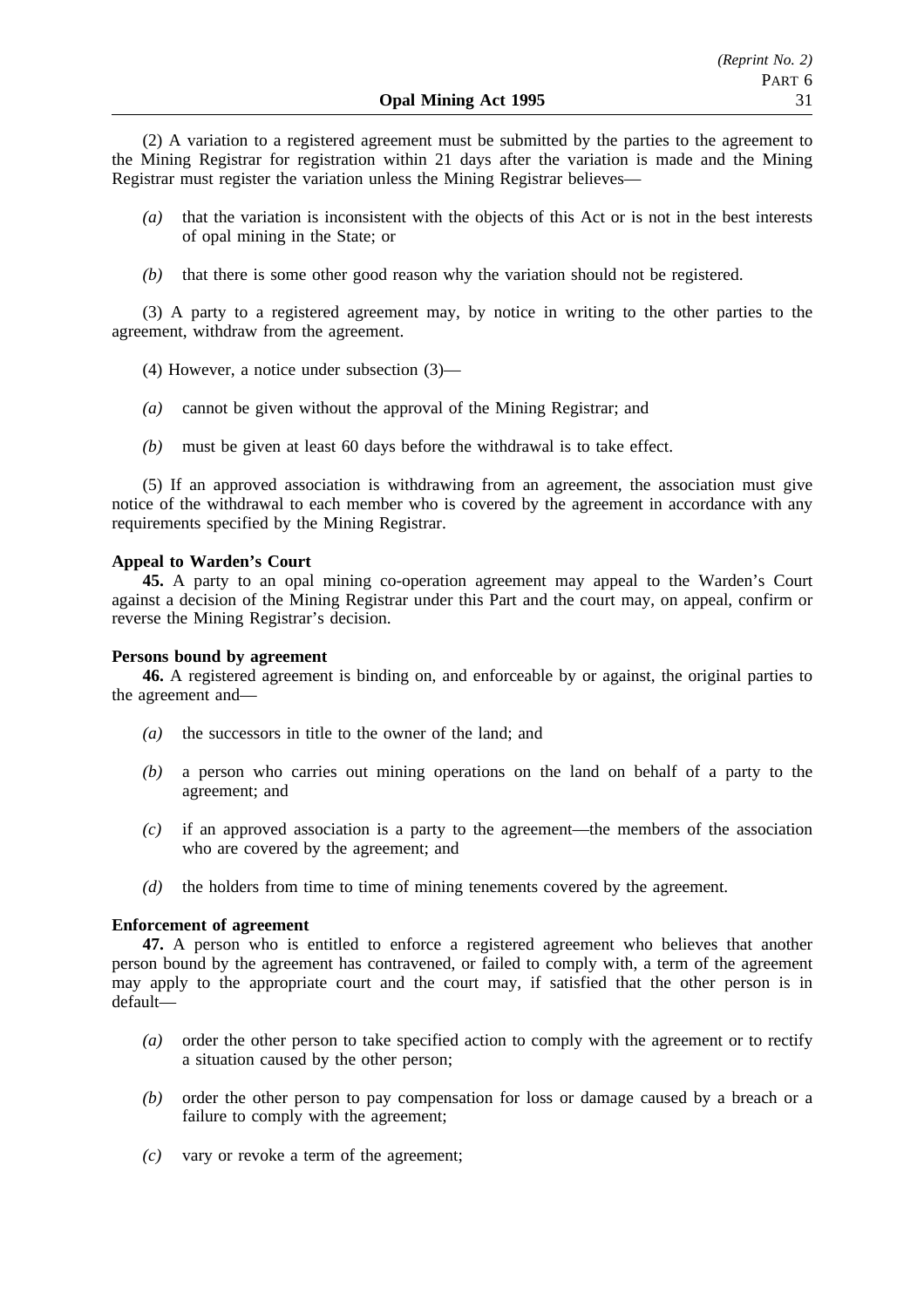- *(d)* revoke the agreement;
- *(e)* make other orders that the court considers to be appropriate in the circumstances.

# **Restriction on mining operations by third parties**

**48.** (1) If an approved association is a party to a registered agreement, a person who is not a member of that association must not conduct mining operations on land that is subject to the agreement unless—

- *(a)* the person is a party to another agreement with the owner of the land registered before the agreement with the association; or
- *(b)* the person has entered into a separate opal mining co-operation agreement with the owner of the land and an agreement of that kind is not specifically excluded under the terms of the agreement with the association; or
- *(c)* the person pegged out an area for a tenement before the agreement with the association was entered into and the mining operations are carried out in that area in accordance with this Act; or
- *(d)* the person is acting under the authority of a mining tenement under the Mining Act; or
- *(e)* the person is acting under an authority granted by the Warden's Court.

(2) For the purposes of subsection  $(1)(e)$ , a person who desires to carry out mining operations on land that is subject to a registered agreement with an approved association (and who is not authorised to carry out mining operations under the agreement) may apply to the Warden's Court for an authority to conduct mining operations on the land (including to peg out an area for a tenement) despite the agreement and the court may, on the application—

- *(a)* if it considers that it would be reasonable to allow the person to carry out mining operations on the land and that to do so would not unfairly disadvantage the parties to the registered agreement—grant the application, on conditions (if any) determined by the court; or
- *(b)* reject the application.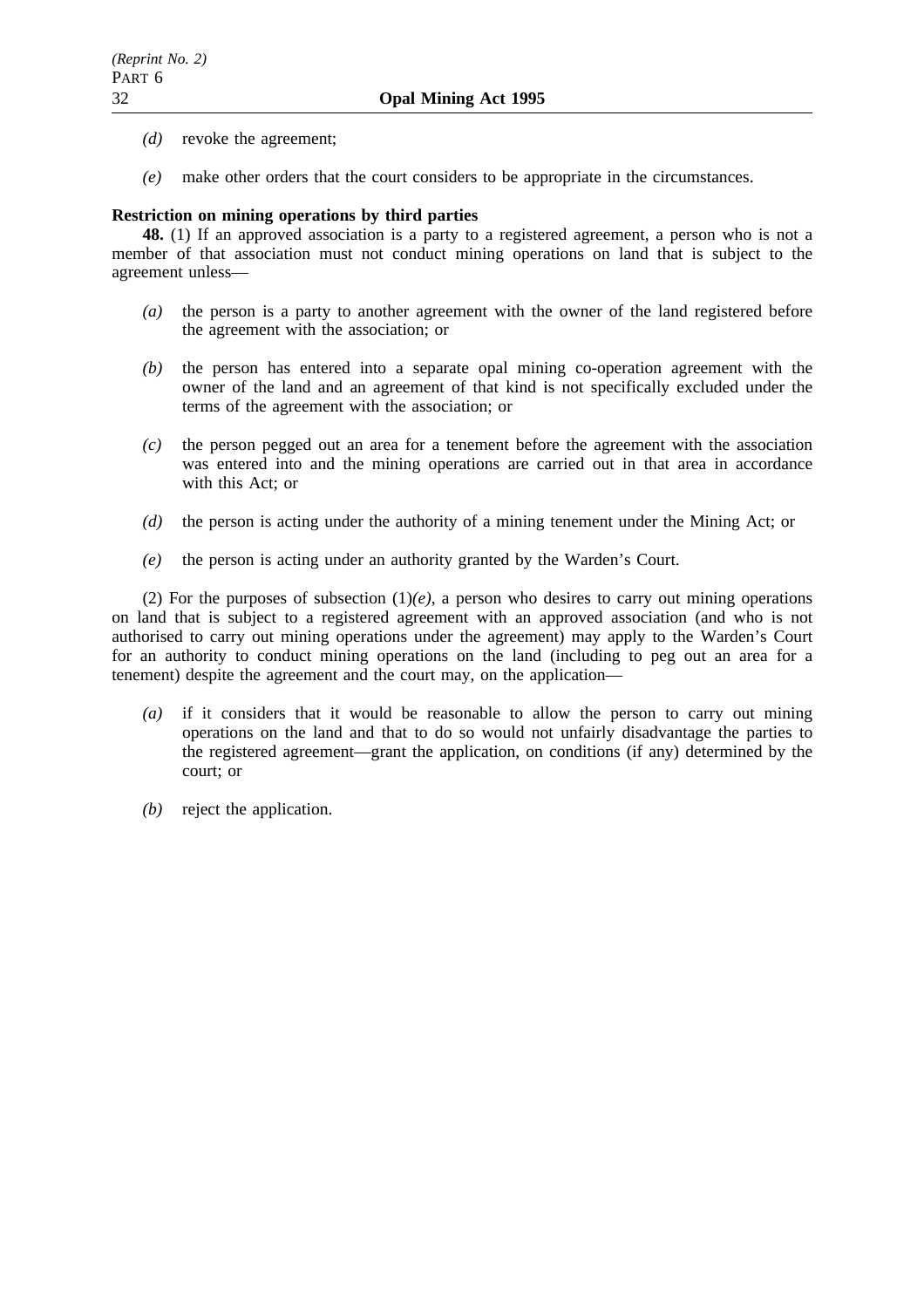# **PART 7 NATIVE TITLE LAND**

# **DIVISION 1—PROSPECTING**

## **Qualification of rights conferred by permit**

**49.** (1) A precious stones prospecting permit confers no right to carry out mining operations on native title land unless—

- *(a)* the mining operations do not affect native title (*ie* they are not wholly or partly inconsistent with the continued existence, enjoyment or exercise of rights deriving from native title<sup>1</sup>); or
- *(b)* a declaration is made under the law of the State or the Commonwealth to the effect that the land is not subject to native title.<sup>2</sup>

(2) However, a person who holds a precious stones prospecting permit that would, if land were not native title land, authorise various operations on the land may acquire the right to carry out those operations on the land (that affect native title) from an agreement or determination authorising the operations under this Part.

(3) An agreement or determination under this Part need not be related to a particular precious stones prospecting permit.

(4) However, a mining operator's right to carry on mining operations under this Act that affect native title is contingent on the existence of a permit that would, if the land were not native title land, authorise the mining operator to carry out the mining operations on the land.

# <sup>1</sup> Cf. *Native Title Act 1993* (Cwth), s. 227.

<sup>2</sup> A declaration to this effect may be made under Part 4 of the *Native Title (South Australia) Act 1994* or the *Native Title Act 1993* (Cwth). The effect of such a declaration is that the land ceases to be native title land.

# **DIVISION 2—PRODUCTION**

#### **Limits on grant of tenement**

**50.** A precious stones tenement may not be registered over native title land unless—

- *(a)* the mining operations to be carried out under the tenement are authorised by a preexisting agreement or determination registered under this Part; or
- *(b)* a declaration is made under the law of the State or the Commonwealth to the effect that the land is not subject to native title.<sup>1</sup>

<sup>1</sup> A declaration to this effect may be made under Part 4 of the *Native Title (South Australia) Act 1994* or the *Native Title Act 1993* (Cwth). The effect of the declaration is that the land ceases to be native title land.

### **Applications for tenements**

**51.** (1) The Minister may agree with an applicant for a precious stones tenement over native title land that the tenement will be registered contingent on the registration of an agreement or determination under this Part.

(2) The Mining Registrar may refuse an application for a precious stones tenement over native title land if it appears to the Mining Registrar that the applicant is not proceeding with reasonable diligence to obtain the agreement or determination necessary to the registration of the tenement to which the application relates (and if the application is refused, the applicant's claim lapses).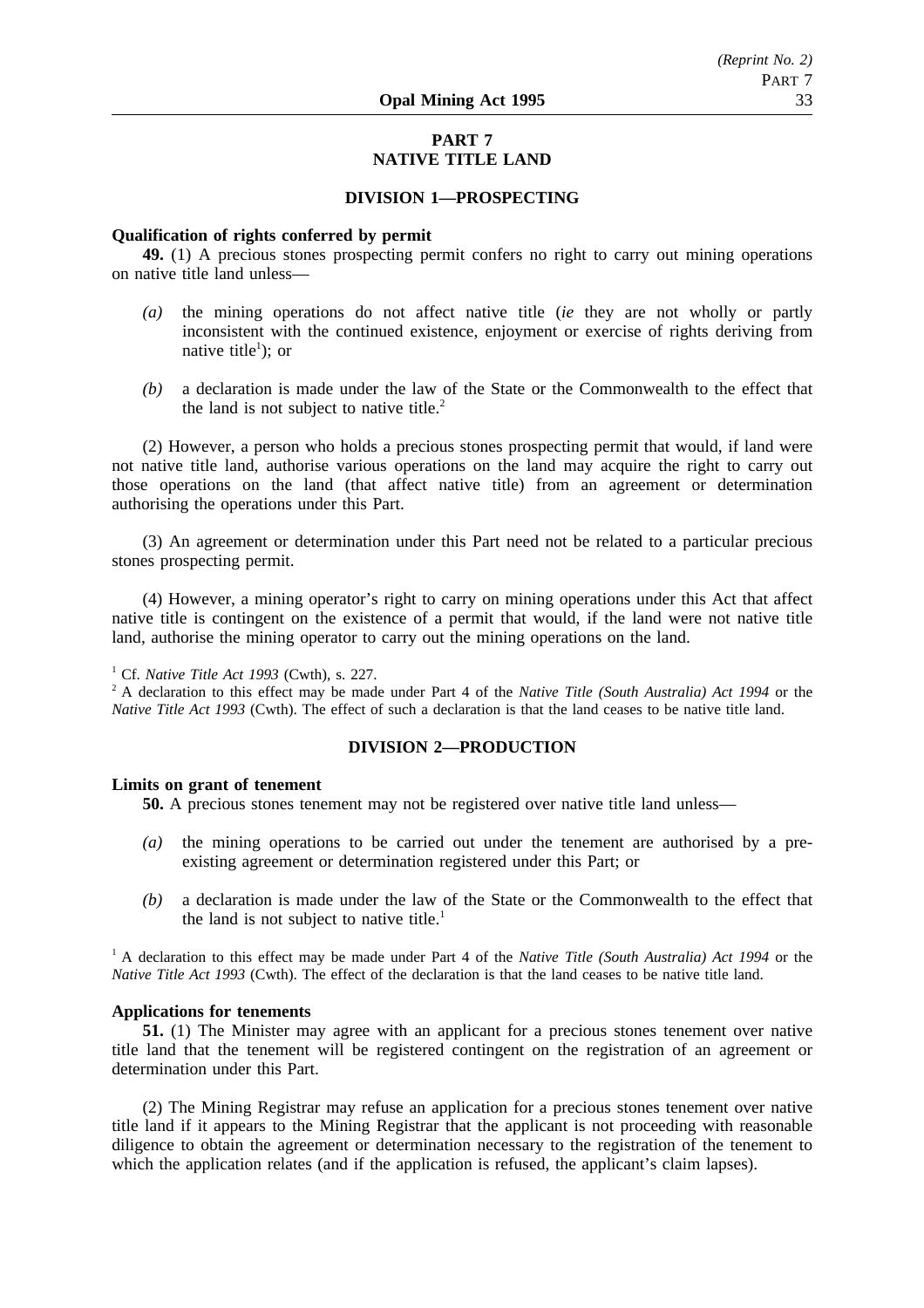# **DIVISION 3—APPLICATION FOR DECLARATION**

## **Application for declaration**

**52.** A person who seeks to carry out mining operations under this Act on native title land may apply to the ERD Court for a declaration that the land is not subject to native title.<sup>1</sup>

<sup>1</sup> The application is to be made under the *Native Title (South Australia) Act 1994*.

# **DIVISION 4—NEGOTIATING PROCEDURE**

## **Types of agreement authorising mining operations on native title land**

**53.** (1) An agreement authorising mining operations on native title land (a "**native title mining agreement**") may—

- *(a)* authorise mining operations by a particular mining operator; or
- *(b)* authorise mining operations of a specified class within a defined area by mining operators of a specified class who comply with the terms of the agreement.

#### Note—

If the authorisation relates to a particular mining operator it is referred to as an **individual authorisation**. Such an authorisation is not necessarily limited to mining operations under a particular permit or tenement but may extend also to future permits or tenements. If the authorisation does extend to future permits or tenements it is referred to as a **conjunctive authorisation**. An authorisation that extends to a specified class of mining operators is referred to as an **umbrella authorisation**.

(2) If a native title mining agreement is negotiated between a mining operator who does not hold, and is not an applicant for, a tenement for the relevant land, and native title parties who are claimants to (rather than registered holders of) native title land, the agreement cannot extend to mining operations conducted on the land under a future tenement.

(3) An umbrella authorisation can only relate to prospecting or mining for precious stones over an area of 200 square kilometres or less.

(4) If the native title parties with whom a native title mining agreement conferring an umbrella authorisation is negotiated are claimants to (rather than registered holders of) native title land, the term of the agreement cannot exceed 10 years.

(5) The existence of an umbrella authorisation does not preclude a native title mining agreement between a mining operator and the relevant native title parties relating to the same land, and if an individual agreement is negotiated, the agreement regulates mining operations by a mining operator who is bound by the agreement to the exclusion of the umbrella authorisation.

#### **Negotiation of agreements**

**54.** (1) A person (the "**proponent**") who seeks a native title mining agreement may negotiate the agreement with the native title parties.

#### Note—

The **native title parties** are the persons who are, at the end of the period of two months from when notice is given under section 55, registered under the law of the State or the Commonwealth as holders of, or claimants to, native title in the land. A person who negotiates with the registered representative of those persons will be taken to have negotiated with the native title parties. Negotiations with other persons are not precluded but any agreement reached must be signed by the registered representative on behalf of the native title parties.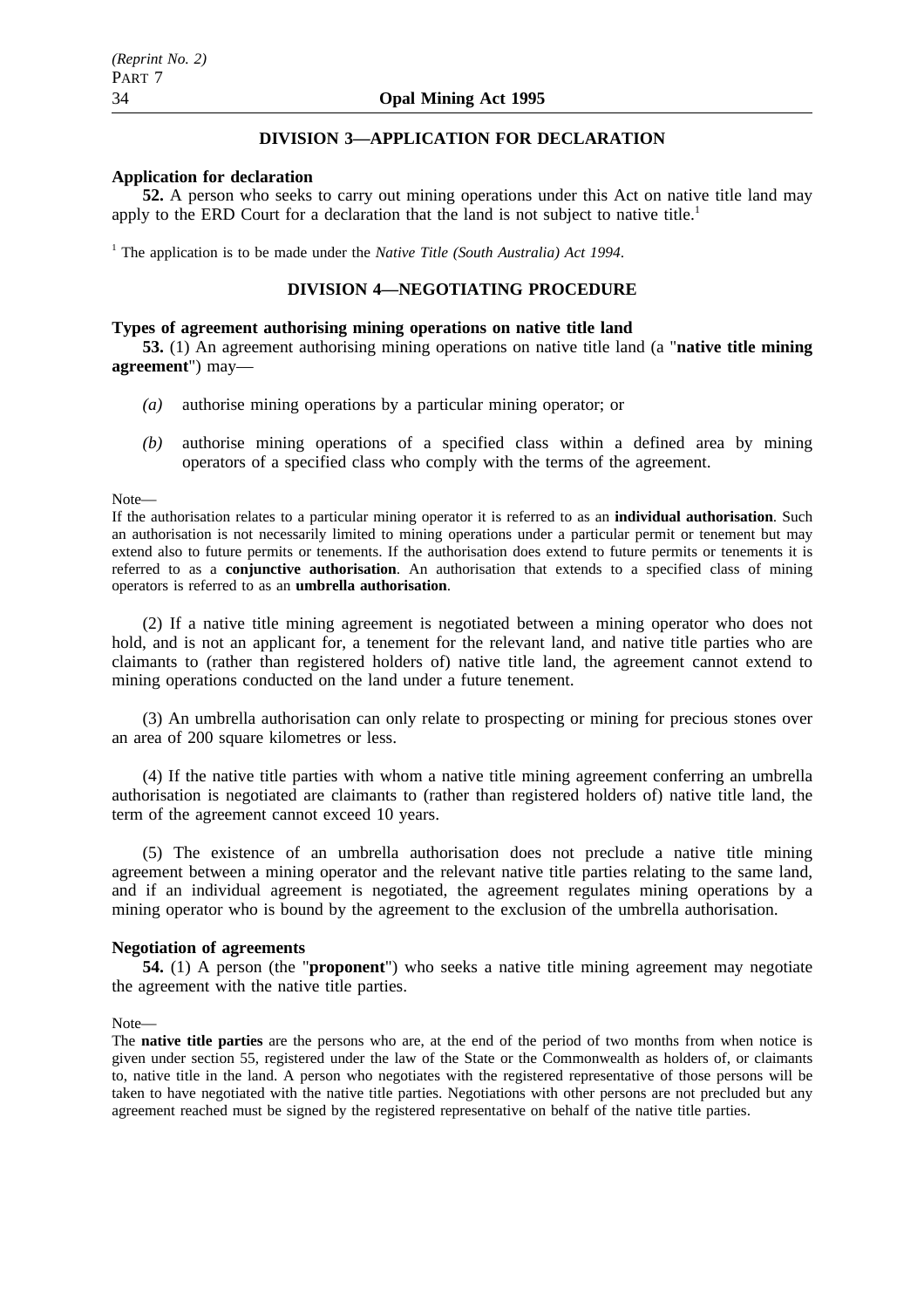- (2) The proponent must be—
- $(a)$  if an agreement conferring an individual authorisation<sup>1</sup> is sought—the mining operator who seeks the authorisation;
- $(b)$  if an agreement conferring an umbrella authorisation<sup>1</sup> is sought—the Minister or an association representing the interests of mining operators approved by regulation for the purposes of this section.

 $1$  See the note to section 53(1).

# **Notification of parties affected**

**55.** (1) The proponent initiates negotiations by giving notice under this section.

- (2) The notice must—
- *(a)* identify the land on which the proposed mining operations are to be carried out; and
- *(b)* describe the general nature of the proposed mining operations that are to be carried out on the land.
- (3) The notice must be given to—
- *(a)* the relevant native title parties; and
- *(b)* the ERD Court; and
- *(c)* the Minister.
- (4) Notice is given to the relevant native title parties as follows:
- *(a)* if a native title declaration establishes who are the holders of native title in the land—the notice must be given to the registered representative of the native title holders and the relevant representative Aboriginal body for the land;
- *(b)* if there is no native title declaration establishing who are the holders of native title in the land—the notice must be given to all who hold or may hold native title in the land in accordance with the method prescribed by Part 5 of the *Native Title (South Australia) Act 1994.*

#### **What happens when there are no registered native title parties with whom to negotiate**

**56.** (1) If, two months after the notice is given to all who hold or may hold native title in the land, there are no native title parties in relation to the land to which the notice relates, the proponent may apply *ex parte* to the ERD Court for a summary determination.

(2) On an application under subsection (1), the ERD Court must make a determination authorising entry to the land for the purpose of carrying out mining operations on the land, and the conduct of mining operations on the land.

(3) The determination may be made on conditions the Court considers appropriate and specifies in the determination.

(4) The determination cannot confer a conjunctive or umbrella authorisation.<sup>1</sup>

 $1$  See the note to section 53(1).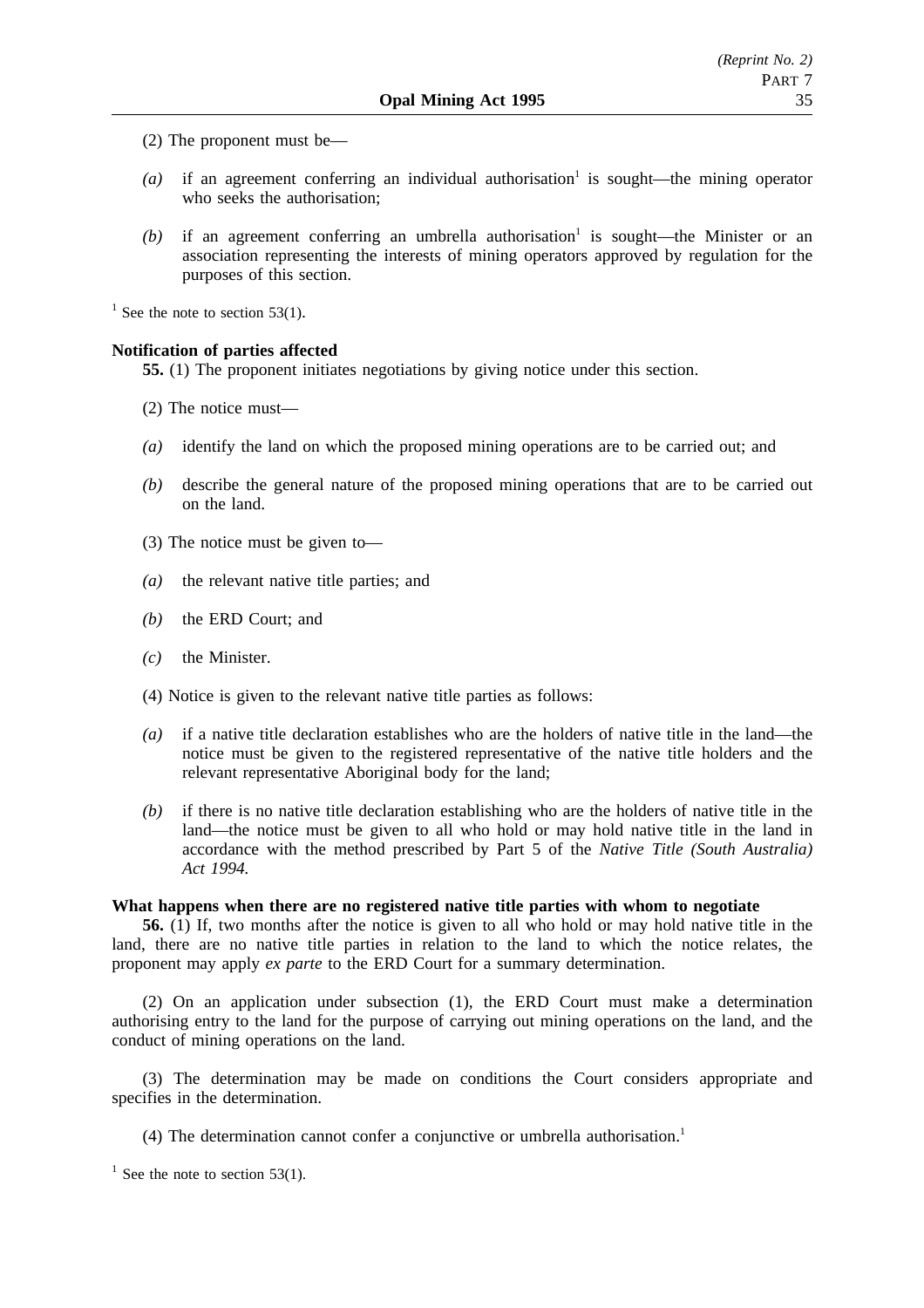### **Expedited procedure where impact of operations is minimal**

- **57.** (1) This section applies to mining operations that—
- *(a)* will not directly interfere with the community life of the holders of native title in the land on which the operations are to be carried out; and
- *(b)* will not interfere with areas or sites of particular significance, in accordance with their traditions, to the holders of native title in the land on which the operations are to be carried out; and
- *(c)* will not involve major disturbance to the land on which the operations are to be carried out.

(2) If the proponent states in the notice given under this Division that the mining operations to which the notice relates are operations to which this section applies and that the proponent proposes to rely on this section, the proponent may apply *ex parte* to the ERD Court for a summary determination authorising mining operations in accordance with the proposals made in the notice.

(3) On an application under subsection (2), the ERD Court may make a summary determination authorising mining operations in accordance with the proposals contained in the notice.

(4) However, if within two months after notice is given, a written objection to the proponent's reliance on this section is given by the Minister, or a person who holds, or claims to hold, native title in the land, the Court must not make a summary determination under this section unless the Court is satisfied after giving the objectors an opportunity to be heard that the operations are in fact operations to which this section applies.

#### **Negotiating procedure**

**58.** (1) The proponent and native title parties must negotiate in good faith and accordingly explore the possibility of reaching an agreement.

(2) However, the obligation to negotiate does not arise if the case is one where a summary determination may be made.

(3) If any of the negotiating parties requests the ERD Court to do so, the Court must mediate among the parties to assist in obtaining their agreement.

(4) The Minister may (personally or by representative) intervene in negotiations under this Division.

## **Agreement**

**59.** (1) An agreement negotiated under this Division may provide for payment to the native title parties based on profits or income derived from mining operations on the land or the quantity of precious stones produced.

(2) The basis of the payment may be fixed in the agreement or left to be decided by the ERD Court or some other nominated arbitrator.

- (3) An agreement must deal with—
- *(a)* notices to be given or other conditions to be met before the land is entered for the purposes of carrying out mining operations; and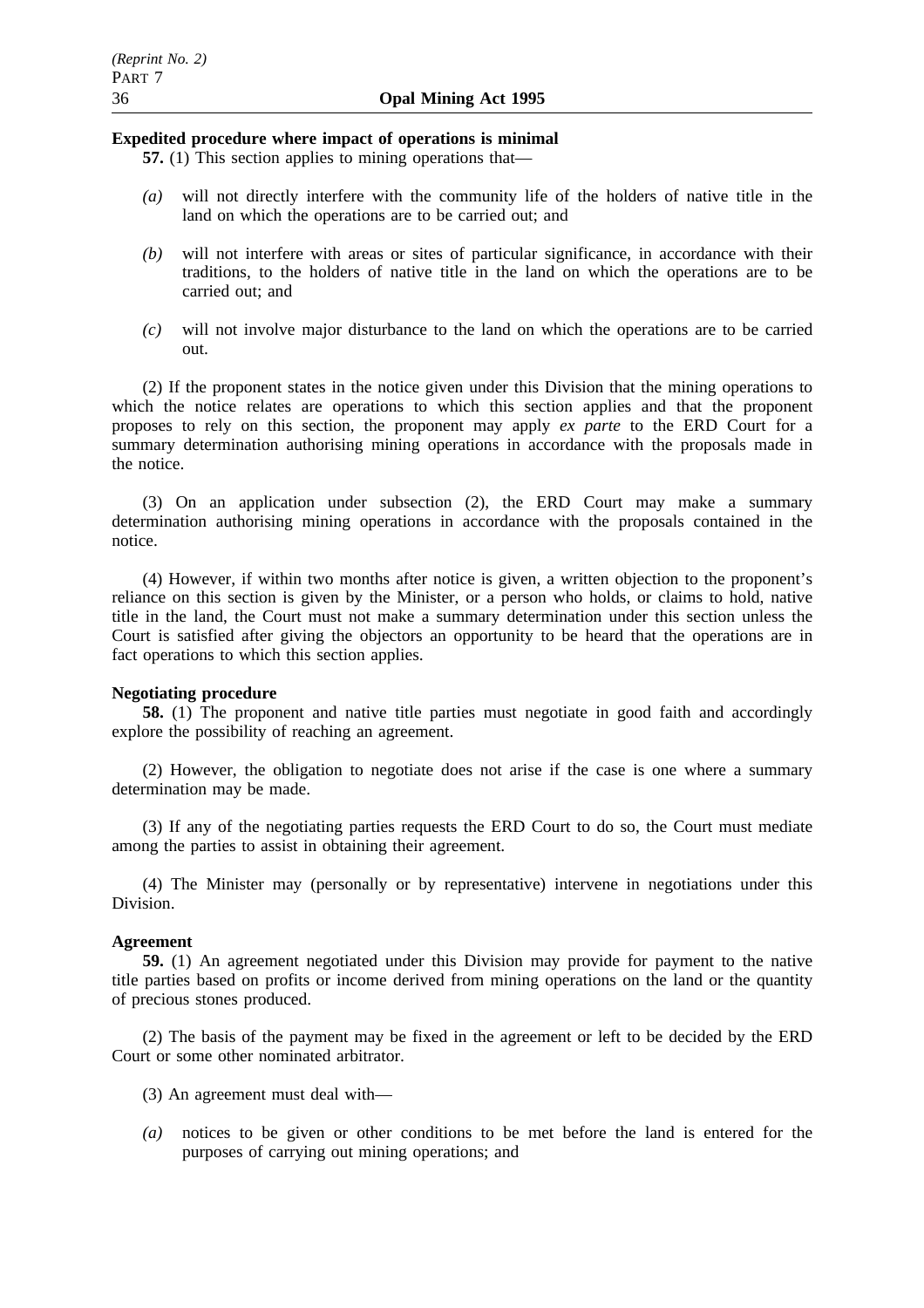*(b)* principles governing the rehabilitation of the land on completion of the mining operations.

(4) If agreement is reached between the proponent and the native title parties authorising mining operations on the native title land, the proponent must lodge a copy of the agreement with the Mining Registrar and the Mining Registrar will, subject to this section, register the agreement.

(5) If the Minister is of the opinion that there is reason to believe that the agreement may not have been negotiated in good faith, the Minister may, within two months after the copy of the agreement is lodged for registration with the Mining Registrar, make an order prohibiting registration of the agreement.

(6) A party to an agreement may appeal against an order under subsection (5) to the ERD Court and the Court may, on appeal—

- *(a)* confirm or revoke the Minister's order; and
- *(b)* if the Court considers it appropriate, make a determination authorising entry on the land to carry out mining operations, and the conduct of mining operations on the land, on conditions determined by the Court.

# **Effect of registered agreement**

**60.** (1) A registered agreement negotiated under this Division is (subject to its terms) binding on, and enforceable by or against the original parties to the agreement and—

- *(a)* the holders from time to time of native title in the land to which the agreement relates; and
- *(b)* the holders from time to time of any permit or tenement under which mining operations to which the agreement relates are carried out.

(2) If a native title declaration establishes that the native title parties with whom an agreement was negotiated are not the holders of native title in the land or are not the only holders of native title in the land, the agreement continues in operation (subject to its terms) until a fresh agreement is negotiated under this Part with the holders of native title in the land, or for two years after the date of the declaration (whichever is the lesser).

(3) Either the holders of native title in the land or the mining operator may initiate negotiations for a fresh agreement by giving notice to the other.

(4) A registered agreement that authorises mining operations to be conducted under a future mining tenement is contingent on the tenement being granted or registered.

# **Application for determination**

**61.** (1) If agreement between the proponent and the native title parties is not reached within the relevant period, any party to the negotiations or the Minister may apply to the ERD Court for a determination.

[In this subsection, the "**relevant period**" is—

- *(a)* if the mining operations to which the negotiations relate are merely of an exploratory nature—four months from when the negotiations were initiated; or
- *(b)* in any other case—six months from when the negotiations were initiated.]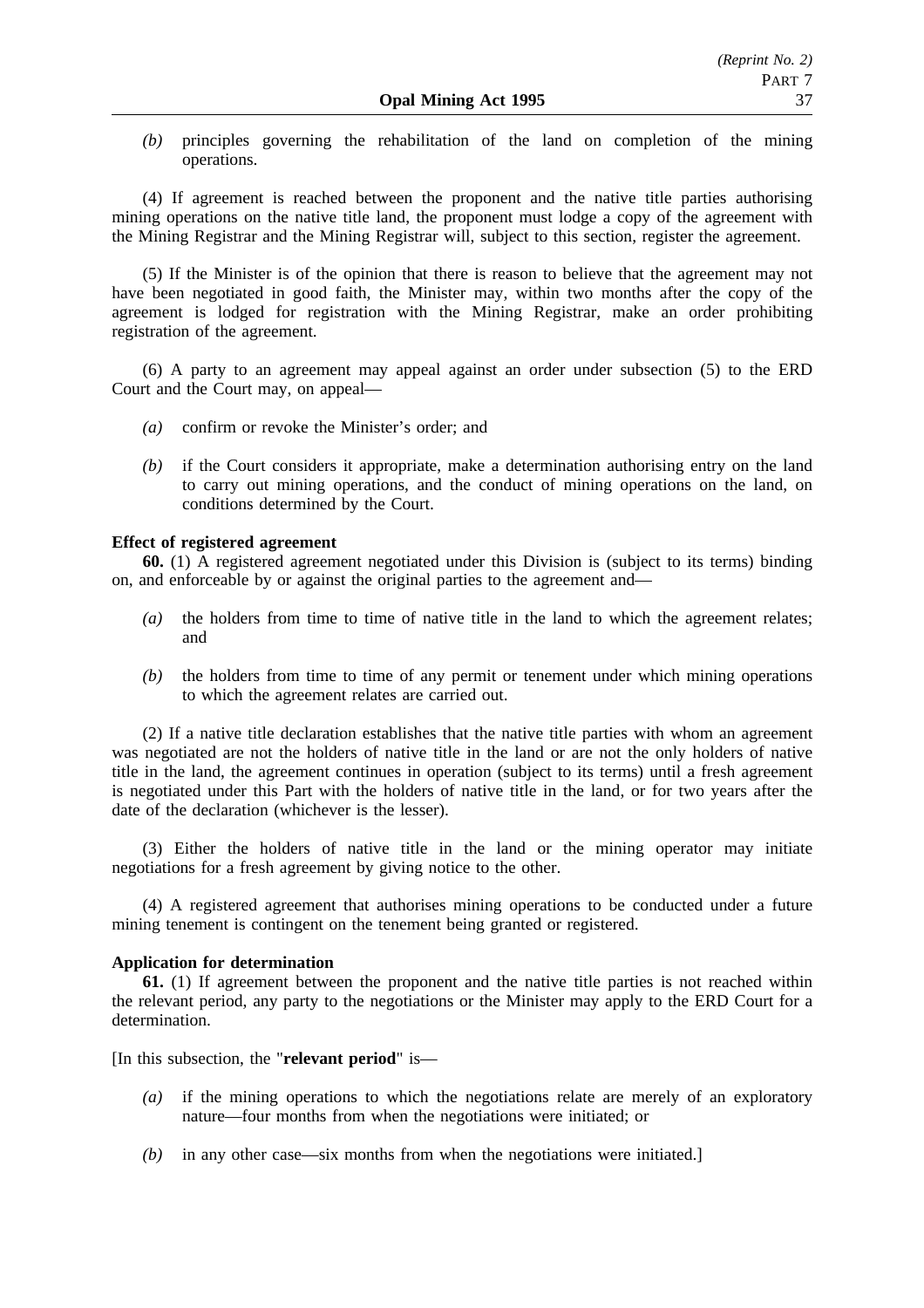(2) On an application under this section, the ERD Court may determine—

- *(a)* that mining operations may not be conducted on the native title land; or
- *(b)* that mining operations may be conducted on the native title land subject to conditions determined by the Court.

(3) If the ERD Court determines that mining operations may be conducted on native title land, the determination—

- *(a)* must deal with the notices to be given or other conditions to be met before the land is entered for the purposes of mining operations; but
- *(b)* cannot provide for payment to the native title parties based on profits or income derived from mining operations on the land or the quantity of precious stones produced.

(4) The ERD Court must make its determination on an application under this section within the relevant period unless there are special reasons why it cannot do so.

[In this subsection, the "**relevant period**" is—

- *(a)* if a determination is sought only for exploring—four months from when the application is made; or
- *(b)* in any other case—six months from when the application is made.]

(5) The representative Aboriginal body for the area in which the land is situated is entitled to be heard in proceedings under this section.

# **Criteria for making determination**

**62.** (1) In making its determination, the ERD Court must take into account the following:

- *(a)* the effect of the proposed mining operations on—
	- (i) native title in the land; and
	- (ii) the way of life, culture and traditions of any of the native title parties; and
	- (iii) the development of the social, cultural and economic structures of any of those parties; and
	- (iv) the freedom of access by any of those parties to the land concerned and their freedom to carry out rites, ceremonies or other activities of cultural significance on the land in accordance with their traditions; and
	- (v) any area or site, on the land concerned, of particular significance to the native title parties in accordance with their traditions; and
	- (vi) the natural environment of the land concerned;
- *(b)* any assessment of the effect of the proposed mining operations on the natural environment of the land concerned—
	- (i) made by a court or tribunal; or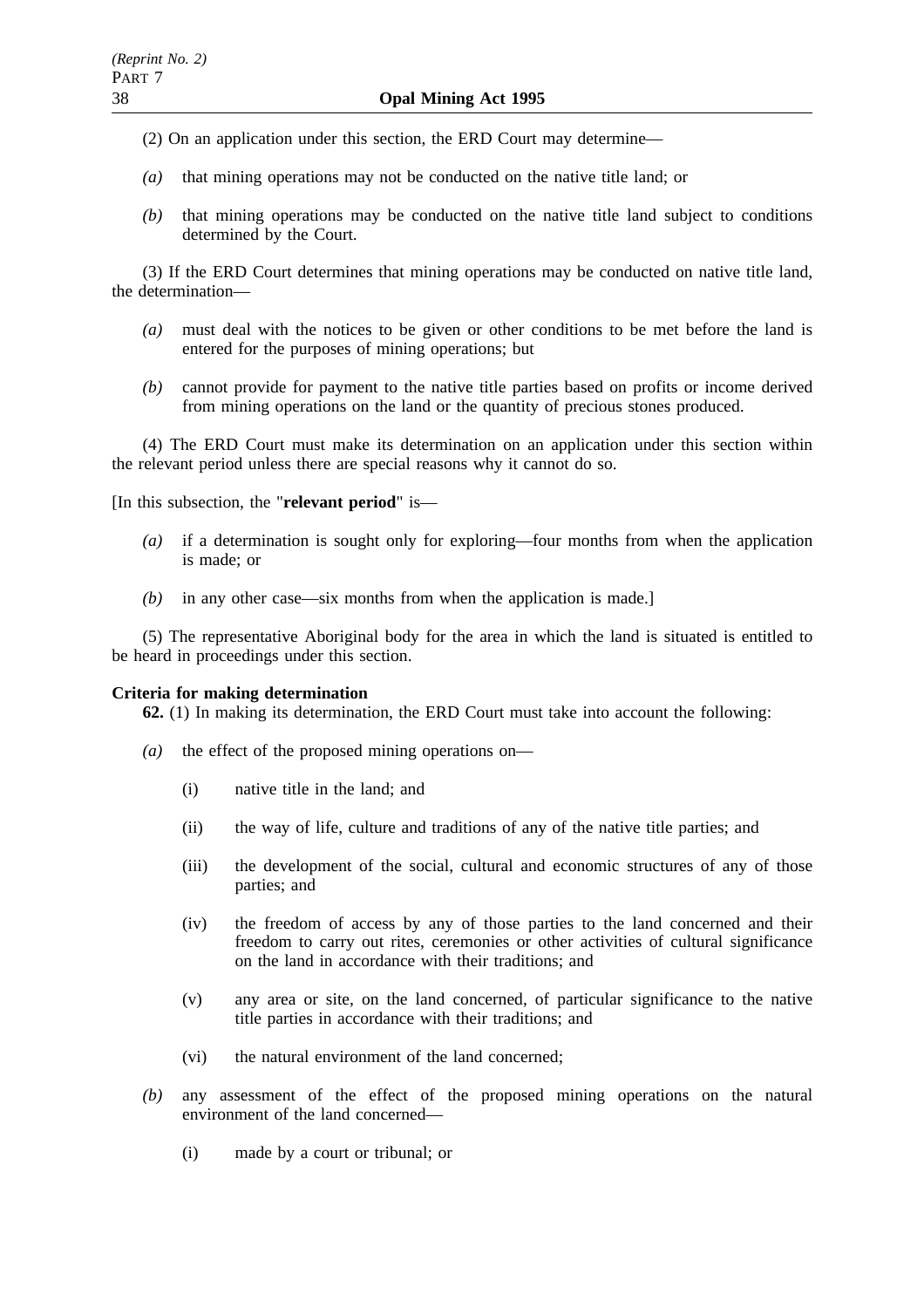- (ii) made, or commissioned, by the Crown in any capacity or by a statutory authority;
- *(c)* the interests, proposals, opinions or wishes of the native title parties in relation to the management, use or control of the land concerned;
- *(d)* the economic or other significance of the proposed mining operations to Australia and to the State;
- *(e)* any public interest in the mining operations proceeding;
- *(f)* any other matter the ERD Court considers relevant.

(2) This section does not affect the operation of another law of the State or the Commonwealth for the preservation or protection of areas or sites of particular significance to Aboriginal people.

# **Limitation on powers of Court**

**63.** (1) The ERD Court cannot make a determination conferring a conjunctive or umbrella authorisation<sup>1</sup> unless the native title parties<sup>2</sup> are represented in the proceedings and agree to the authorisation.

(2) A conjunctive authorisation<sup>1</sup> conferred by determination cannot authorise mining operations under both a permit and a tenement unless the native title parties<sup>1</sup> are the registered holders of (rather than claimants to) native title land.3

- (3) An umbrella authorisation<sup>1</sup> conferred by determination—
- *(a)* can only relate to prospecting or mining for precious stones over an area of 200 square kilometres or less; and
- *(b)* cannot authorise mining operations for a period exceeding 10 years unless the native title parties<sup>2</sup> are registered holders of (rather than claimants to) native title land.<sup>4</sup>

 $1$  See note to section 53(1).

 $2$  See note to section 54(1).

<sup>4</sup> Section 53(3) and (4) are of similar effect in relation to native title mining agreements.

# **Effect of determination**

**64.** (1) A determination under this Division—

- *(a)* must be lodged with the Mining Registrar; and
- *(b)* must be registered two months after it was lodged for registration unless it has in the meantime been overruled by the Minister; $<sup>1</sup>$  and</sup>
- *(c)* takes effect on registration.

(2) A determination registered under this Division has effect as if it were a contract between the proponent and the native title parties.

(3) A registered determination is (subject to its terms) binding on, and enforceable by or against the original parties to the proceedings in which the determination was made and—

Section 53(2) is of similar effect in relation to native title mining agreements.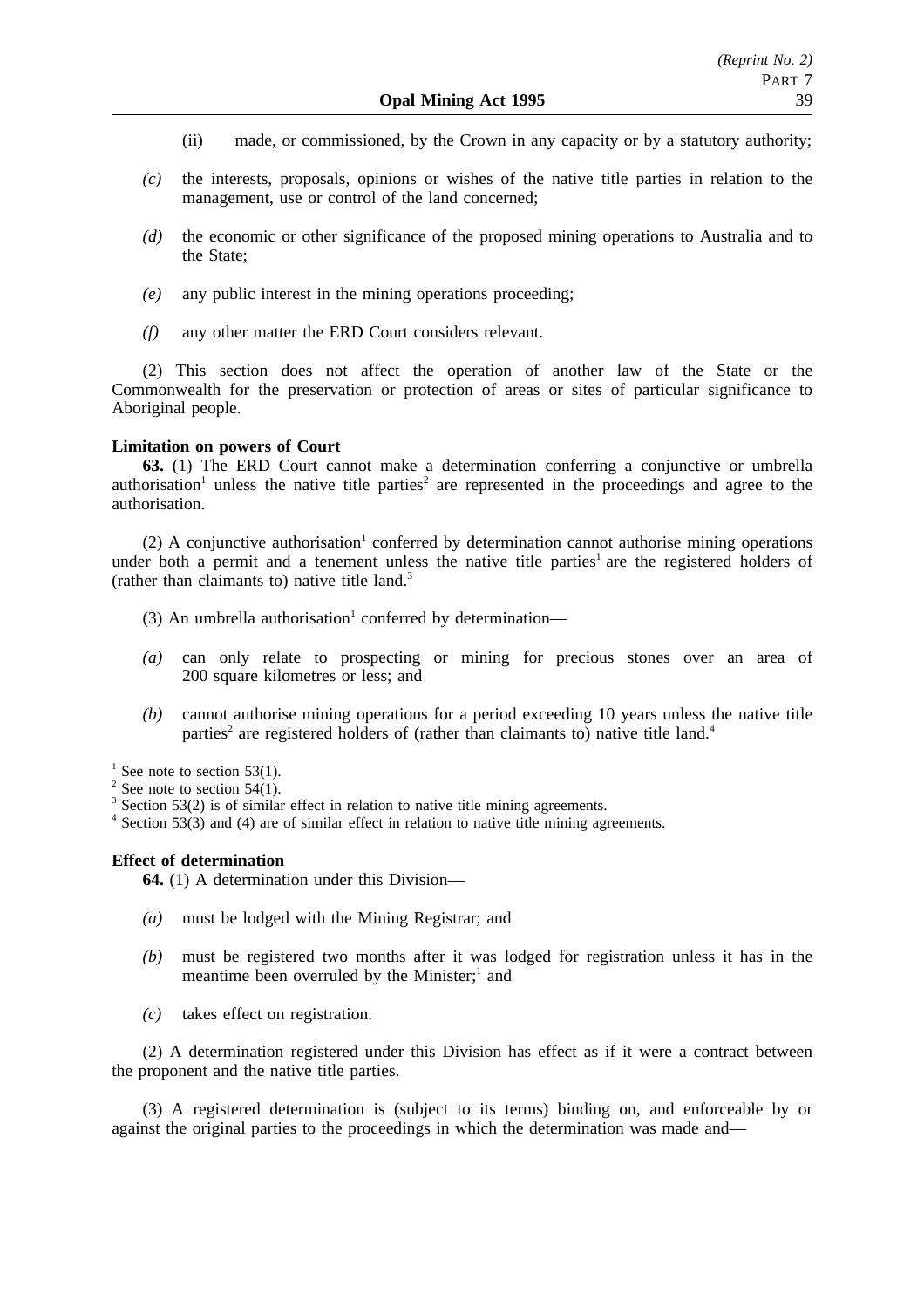- *(a)* the holders from time to time of native title in the land to which the determination relates; and
- *(b)* the holders from time to time of any permit or tenement under which mining operations to which the determination relates are carried out.

(4) If a native title declaration establishes that the native title parties to whom the determination relates are not the holders of native title in the land or are not the only holders of native title in the land, the determination continues in operation (subject to its terms) until a fresh determination is made, or for two years after the date of the declaration (whichever is the lesser).

(5) A determination under this Part that authorises mining operations to be conducted under a future mining tenement is contingent on the tenement being granted or registered.

 $<sup>1</sup>$  See section 65.</sup>

### **Ministerial power to overrule determinations**

**65.** (1) If the Minister considers it to be in the interests of the State to overrule a determination of the ERD Court under this Part, the Minister may, by notice in writing given to the ERD Court and the parties to the proceedings before the Court, overrule the determination and substitute another determination that might have been made by the Court.

(2) However—

- *(a)* the Minister cannot overrule a determination—
	- (i) if more than two months have elapsed since the date of the determination; or
	- (ii) if the Minister was the proponent of the negotiations leading to the determination; and
- $(b)$  the substituted determination cannot create a conjunctive or umbrella authorisation<sup>1</sup> if there was no such authorisation in the original determination nor can the substituted determination extend the scope of a conjunctive or umbrella authorisation.

Note—

The scope of an authorisation is extended if the period of its operation is lengthened, the area to which it applies is increased, or the class of mining operations to which it applies is expanded in any way.

<sup>1</sup> See the note to section 53(1).

### **No re-opening of issues**

**66.** If an issue is decided by determination under this Part, the parties to the proceedings in which the determination was made cannot make an agreement that is inconsistent with the terms of the determination unless the ERD Court authorises the agreement.

# **DIVISION 5—MISCELLANEOUS**

### **Non-application of this Part to Pitjantjatjara and Maralinga lands**

**67.** Nothing in this Part affects the operation of—

- *(a)* the *Pitjantjatjara Land Rights Act 1981*; or
- *(b)* the *Maralinga Tjarutja Land Rights Act 1984*.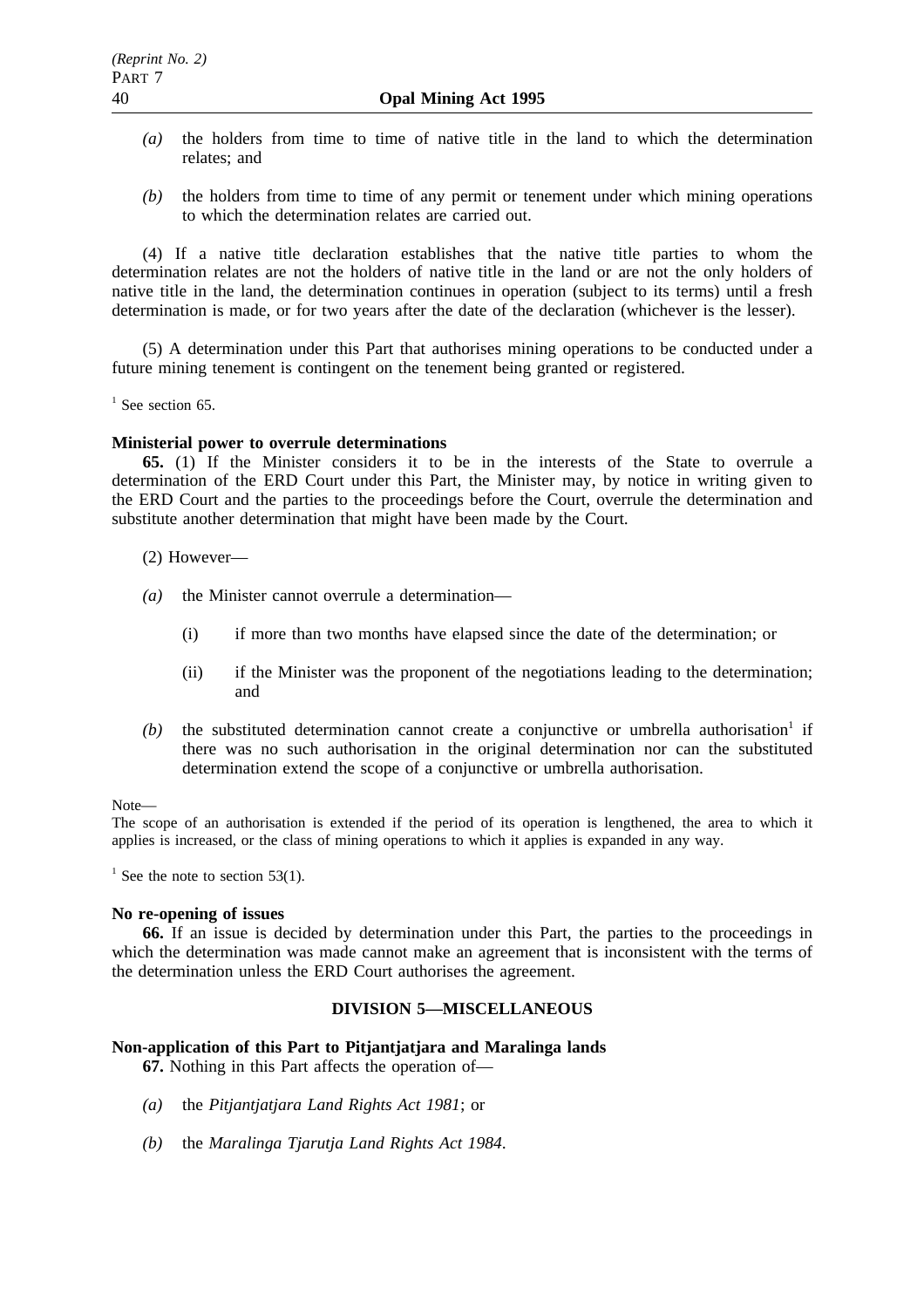# **Compensation to be held on trust in certain cases**

**68.** (1) If a determination under this Part authorises mining operations on conditions requiring payment of compensation—

- *(a)* the ERD Court must decide the amount of the compensation; and
- *(b)* the compensation must be paid into the ERD Court to be held on trust and applied as required by this section.
- (2) Compensation paid into the ERD Court under this section—
- *(a)* must, on application by the registered representative of the native title holders, be paid out to the registered representative; or
- *(b)* if the Court, on application by an interested person, is satisfied that it is just and equitable to pay the compensation in some other way—must be paid out as directed by the Court.
- (3) However, if compensation is held on trust by the ERD Court under this section and—
- *(a)* a native title declaration is made to the effect that no part of the land is subject to native title; or
- *(b)* the proponent abandons the proposal to carry out mining operations on the land before exercising the right to do so and, by notice to the Minister, relinquishes the right to do so,

the compensation must be repaid to the person who paid it.

#### **Non-monetary compensation**

**69.** (1) Compensation under this Part is to be given in the form of monetary compensation.

- (2) However—
- *(a)* if, during negotiations under this Part, a person who may be entitled to compensation requests that the whole or part of the compensation be in a form other than money, $<sup>1</sup>$  the</sup> other person who may be liable to pay compensation—
	- (i) must consider the request; and
	- (ii) must negotiate in good faith on the subject; and
- *(b)* the ERD Court may, at the request of a person entitled to compensation, order nonmonetary compensation.<sup>1</sup>

# <sup>1</sup> *Example*—

The non-monetary compensation might take the form of a transfer of property or the provision of goods or services.

## **Review of compensation**

**70.** (1) If—

*(a)* mining operations are authorised by determination under this Part on conditions requiring the payment of compensation; and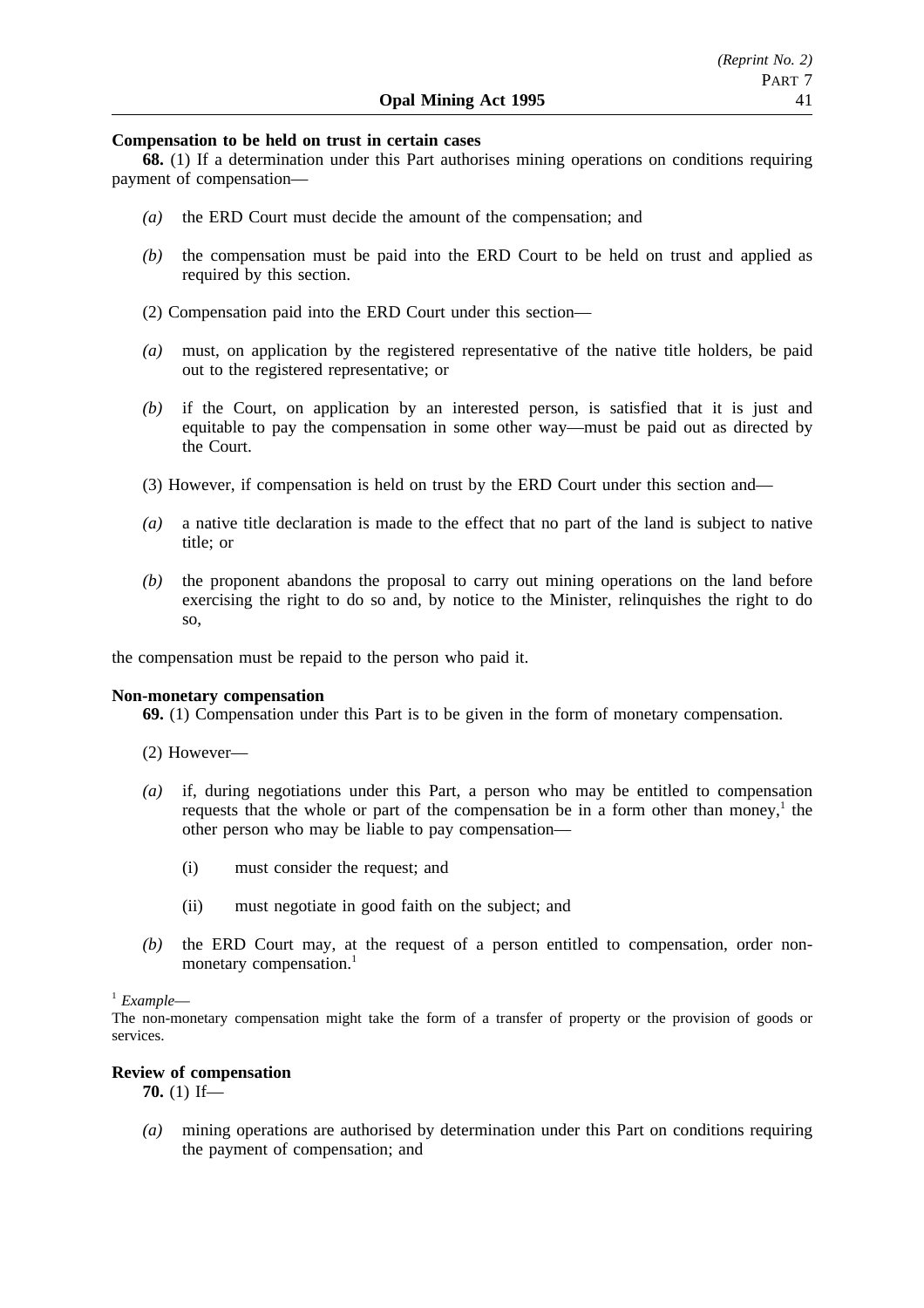*(b)* a native title declaration is later made establishing who are the holders of native title in the land,

the ERD Court may, on application by the registered representative of the holders of native title in the land, or on the application of a person who is liable to pay compensation under the determination, review the provisions of the determination providing for the payment of compensation.

(2) The application must be made within three months after the date of the native title declaration.

- (3) The Court may, on an application under this section—
- *(a)* increase or reduce the amount of the compensation payable under the determination (as from the date of application or a later date fixed by the Court); and
- *(b)* change the provisions of the determination for payment of compensation in some other way.

(4) In deciding whether to vary a determination and, if so, how, the Court must have regard to—

- *(a)* the assumptions about the existence or nature of native title on which the determination was made and the extent to which the native title declaration has confirmed or invalidated those assumptions; and
- *(b)* the need to ensure that the determination provides just compensation for, and only for, persons whose native title in land is affected by the mining operations; and
- *(c)* the interests of mining operators and investors who have relied in good faith on the assumptions on which the determination was made.

# **Opal Mining Native Title Register**

**70A.** (1) The Mining Registrar must establish a distinct part of that part of the Mining Register established under section 76 (which may be referred to as the *Opal Mining Native Title Register*) for the registration of agreements and determinations under this Part.

(2) The Mining Registrar must, in respect of each agreement or determination registered under this Part, include in the *Opal Mining Native Title Register* details concerning—

- *(a)* the land to which the agreement or determination relates; and
- *(b)* if relevant—the permit or tenement to which the agreement or determination relates; and
- *(c)* the parties who are bound by the agreement or determination; and
- *(d)* other information prescribed by the regulations.

(3) The Mining Registrar may also note in any other part of the Mining Register any agreement or determination registered under this Part (as the Mining Registrar thinks fit).

(4) An agreement or determination registered under this Part is not available for inspection under this Act if—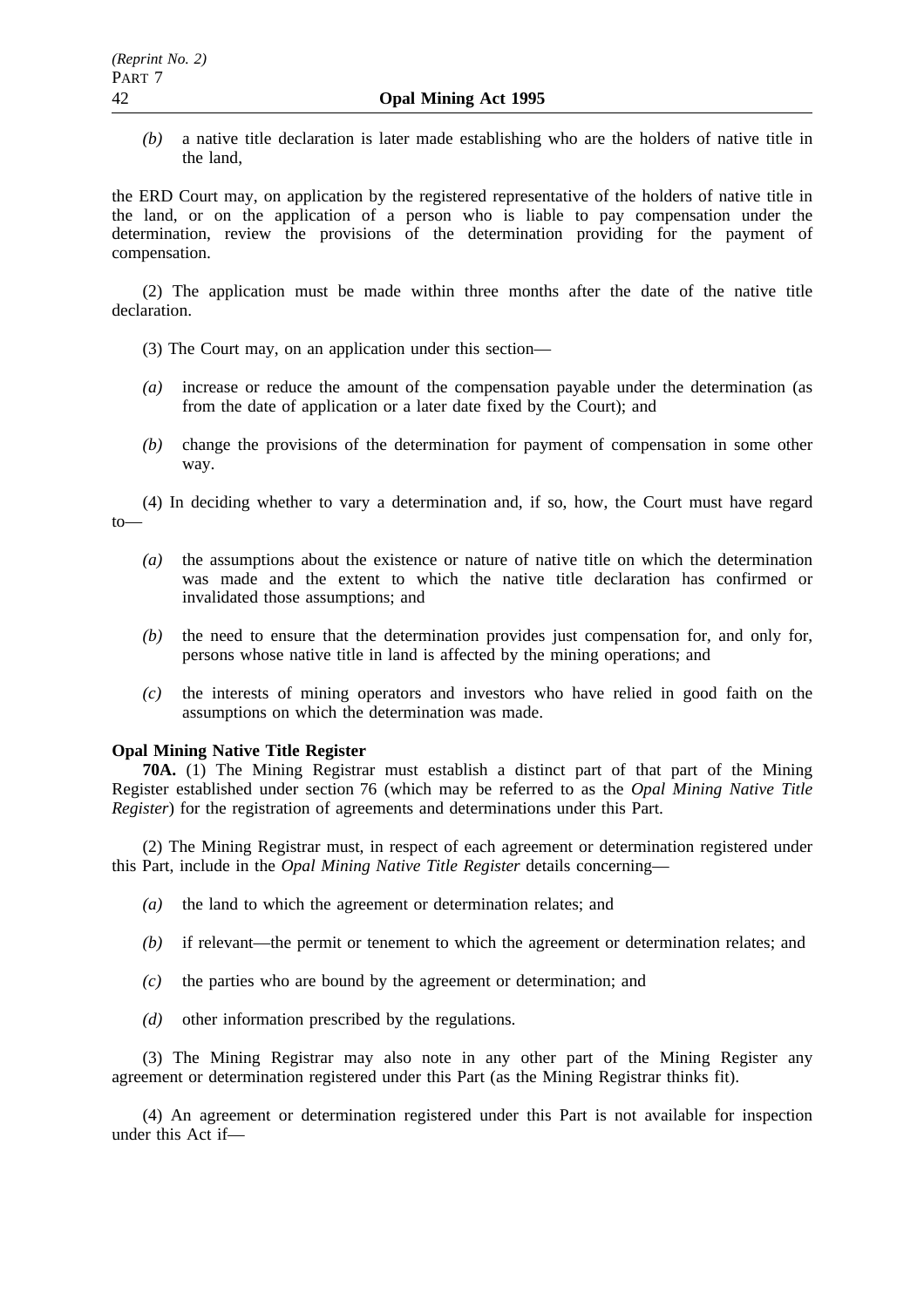- *(a)* in the case of an agreement, the parties to the agreement specify in the agreement, or in some other manner determined by the Mining Registrar, that the contents of the agreement should be kept confidential under this section;
- *(b)* in the case of a determination, the ERD Court specifies in the determination that the contents of the determination should be kept confidential under this section.

(5) However, subsection (4) does not prevent the inspection of an agreement or determination registered under this Part by—

- *(a)* a person engaged in the administration of this Act acting in the course of official duties; or
- *(b)* the Minister, or a person appointed to the Public Service acting in the course of official duties on behalf of, or with the authority of, the Minister; or
- *(c)* a person who is bound by the agreement or determination; or
- *(d)* a person who is acting under the joint authority of all persons who are bound by the agreement or determination (and such an authority must be given in a manner and form approved by the Mining Registrar); or
- *(e)* a person who is acting under the authority of an order or determination of the ERD Court or the Supreme Court (for the purposes of this or another Act or law).
- (6) An authority under subsection (5) may be given on conditions.
- (7) A person who contravenes or fails to comply with a condition is guilty of an offence.

Maximum penalty: \$10 000.

## **Expiry of this Part**

**71.** This Part expires on 17 June 2000.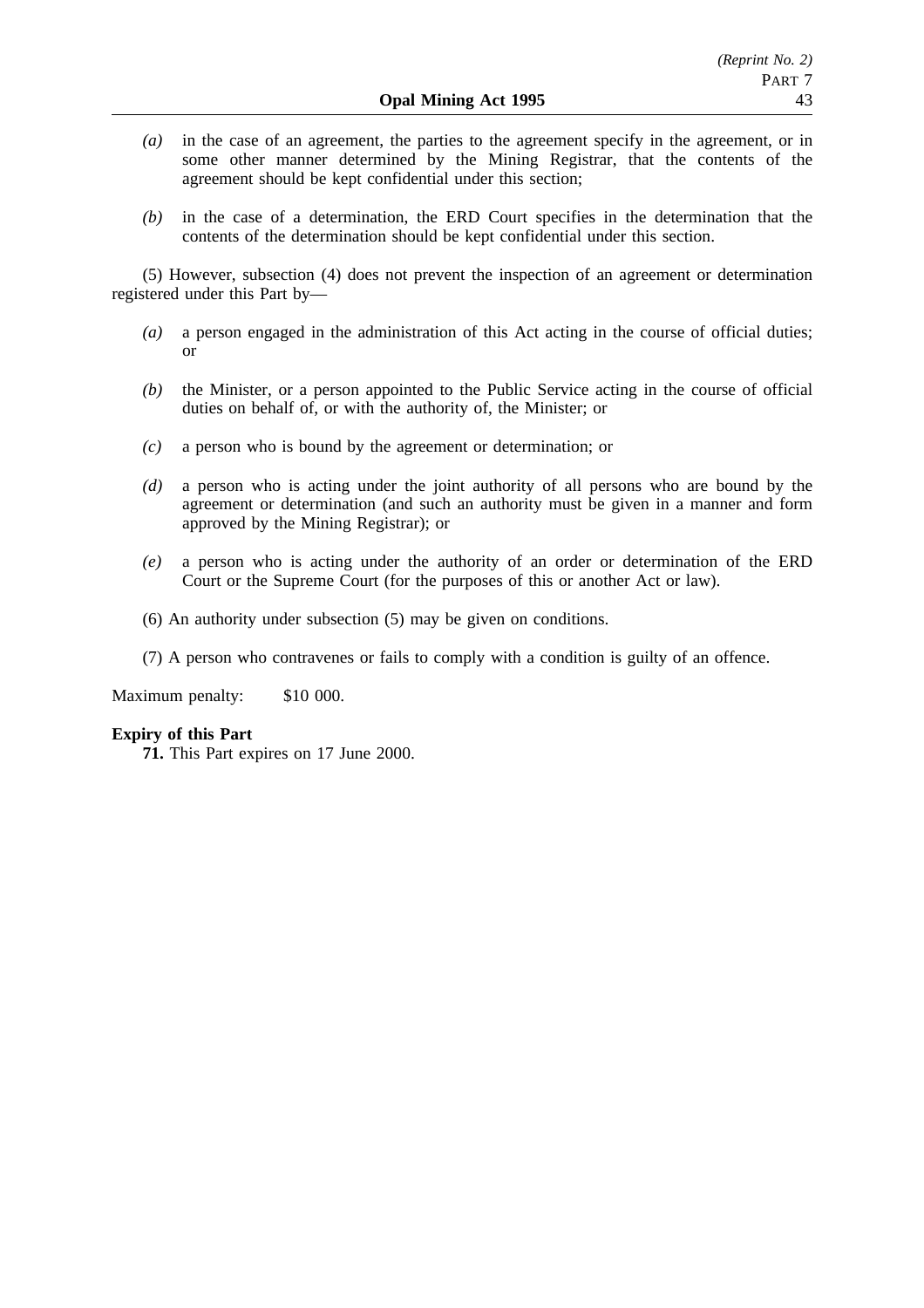# **PART 8**

# **SPECIAL POWERS OF WARDEN'S COURT**

## **Disputes relating to tenements**

**72.** (1) The Warden's Court has jurisdiction to determine, in the manner it thinks just, all suits concerning a right claimed in, under, or in relation to, a tenement, or a purported tenement, or a precious stones prospecting permit, or otherwise arising under this Act.

(2) The Warden's Court may make a declaration as to the validity (or invalidity) of a permit or tenement under this Act.

(3) The Warden's Court will also have jurisdiction in any matter in which it is vested with jurisdiction by regulation.

- (4) If proceedings relating to a matter under this Act are commenced in the Warden's Court—
- *(a)* the Warden's Court must give written notice of the proceedings to the Mining Registrar; and
- *(b)* the Mining Registrar must make a note of the proceedings in the Mining Register.

(5) The Director is entitled to appear in any proceedings before the Warden's Court under this Act.

(6) Sections 65 to 66A of the Mining Act apply to the jurisdiction and proceedings of the Warden's Court under this Act.

## **Cancellation of permit**

**73.** (1) The Warden's Court may, on the application of the Director, make one or both of the following orders:

- *(a)* an order cancelling a precious stones prospecting permit;
- *(b)* an order prohibiting a person from holding or obtaining a precious stones prospecting permit for a period specified in the order or until further order of the Warden's Court.

(2) An order must not be made under subsection (1) unless the Warden's Court is satisfied that the person against whom the order is made has contravened, or failed to comply with, a provision of this or another Act or regulations regulating mining operations (including mining operations that do not involve precious stones), and that the matter is of sufficient gravity to justify the making of the order.

# **Cancellation of pegging**

**74.** (1) The Warden's Court may, on the application of an interested person, make an order cancelling a pegging under Part 2.

(2) An order must not be made under subsection (1) unless the Warden's Court is satisfied that a requirement of this Act has not been complied with in a material respect, and that the matter is of sufficient gravity to justify the cancellation of the pegging.

(3) If an order for cancellation is made (otherwise than on the application of the Director), the person on whose application the order was made has, for a period of 14 days immediately following the date of the order, an exclusive right to peg out an area for a precious stones tenement of the same kind on the land.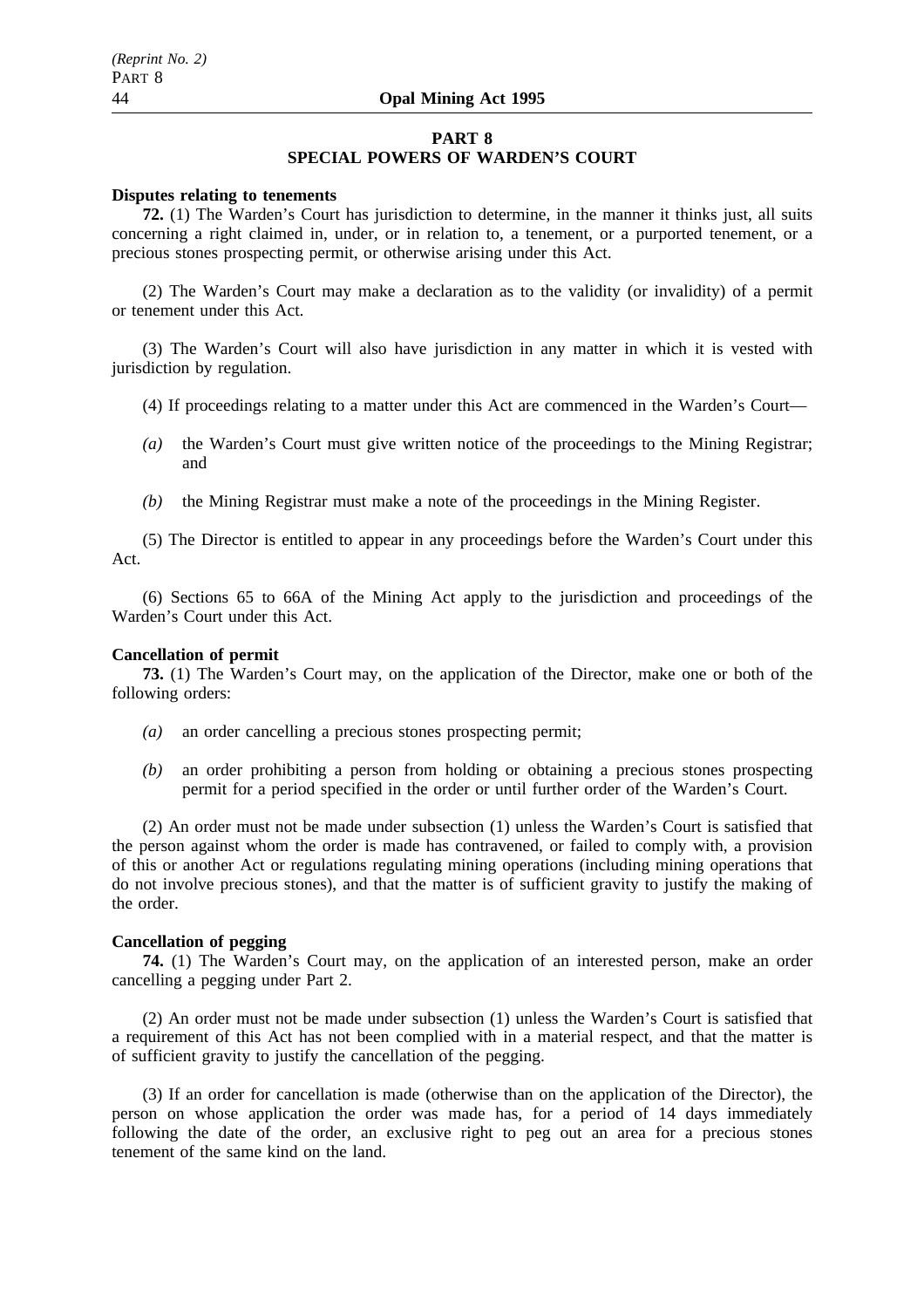(4) After an application has been made under this section, the pegging to which the application relates cannot be altered, nor will it lapse, until the application is determined.

(5) In this section—

"**interested person**" means—

- *(a)* the Director; or
- *(b)* the holder of a precious stones prospecting permit; or
- *(c)* the owner of the land on which the pegging has occurred.

# **Forfeiture of tenement**

**75.** (1) The Warden's Court may, on the application of an interested person, make an order for the forfeiture of a tenement registered under Part 3.

(2) An order must not be made under subsection (1) unless the Warden's Court is satisfied that a requirement of this Act has not been complied with in a material respect, and that the matter is of sufficient gravity to justify the cancellation of the tenement.

(3) If an order for the forfeiture of a tenement is made under this section, the registration of the tenement is, by force of the order, cancelled.

(4) If an order is made under this section, a person must not peg out an area for a precious stones tenement on a part of the land comprised in the tenement that has been forfeited—

- *(a)* until the time within which a person may appeal against the decision of the Warden's Court has lapsed; and
- *(b)* if an appeal is commenced—
	- (i) until the appeal is dismissed, struck out or withdrawn; or
	- (ii) until the questions raised by the appeal have been finally determined.

(5) If the forfeiture remains in force at the conclusion of the period referred to in subsection (4), the person on whose application the order for forfeiture was made (not being the Director) has, for a period of 14 days immediately following the conclusion of the period referred to in subsection (4), an exclusive right to peg out an area for a precious stones tenement of the same kind on the land.

(6) After an application has been made under this section—

- *(a)* the tenement to which the application relates cannot be surrendered, nor will it lapse; and
- *(b)* a person must not, without leave of the Warden's Court—
	- (i) otherwise deal with the tenement, or an interest in, or associated with, the tenement; or
	- (ii) take action to enforce a right claimed in, under or in relation to the tenement,

until the matter is finally determined.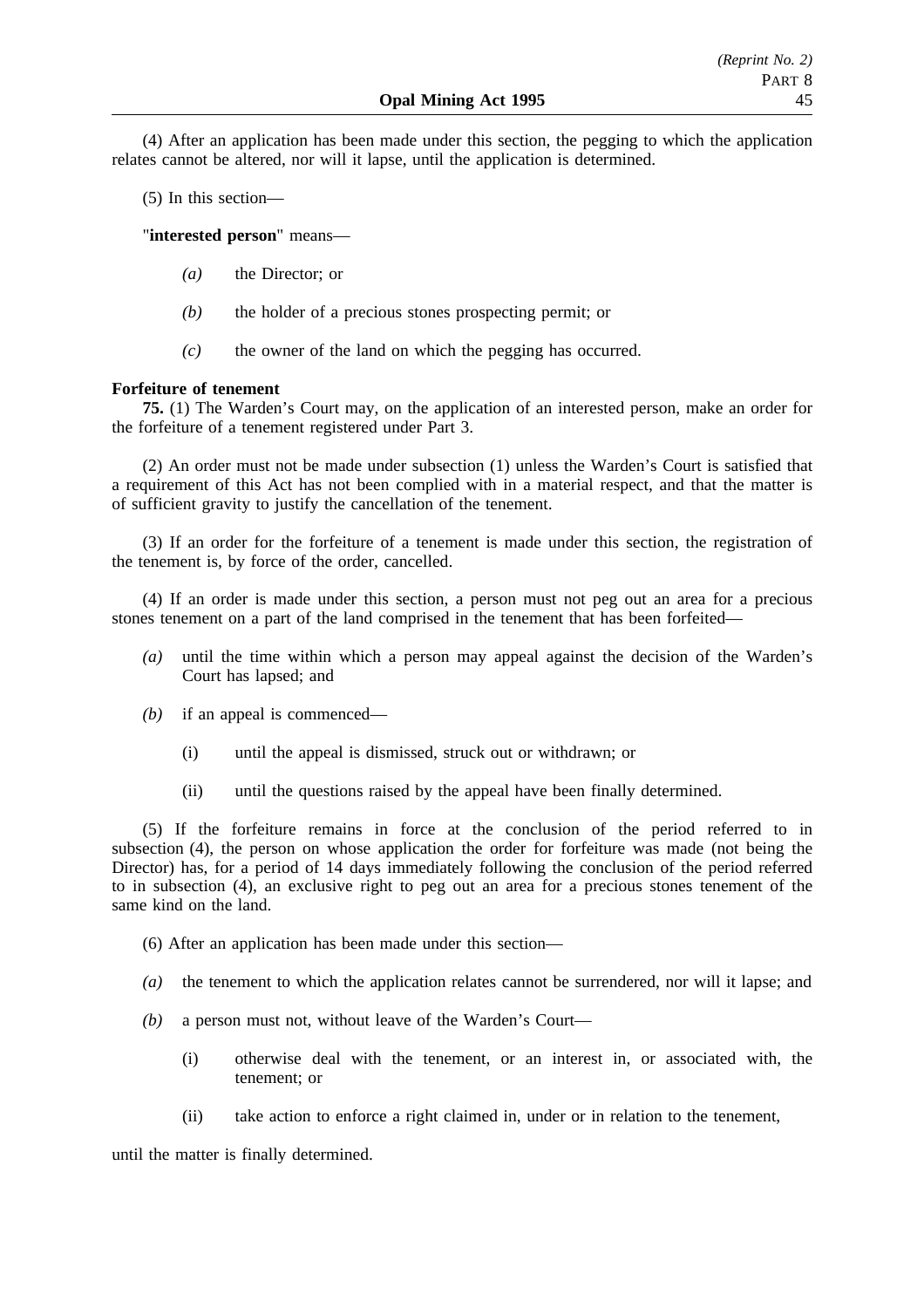(7) However, if the tenement would have lapsed except for the operation of subsection (6), the holder of the tenement must not carry out mining operations on the land after the day on which the tenement would otherwise have lapsed until the matter is finally determined.

(8) In this section—

"**interested person**" means—

- *(a)* the Director; or
- *(b)* the holder of a precious stones prospecting permit; or
- *(c)* the owner of land comprised in the tenement.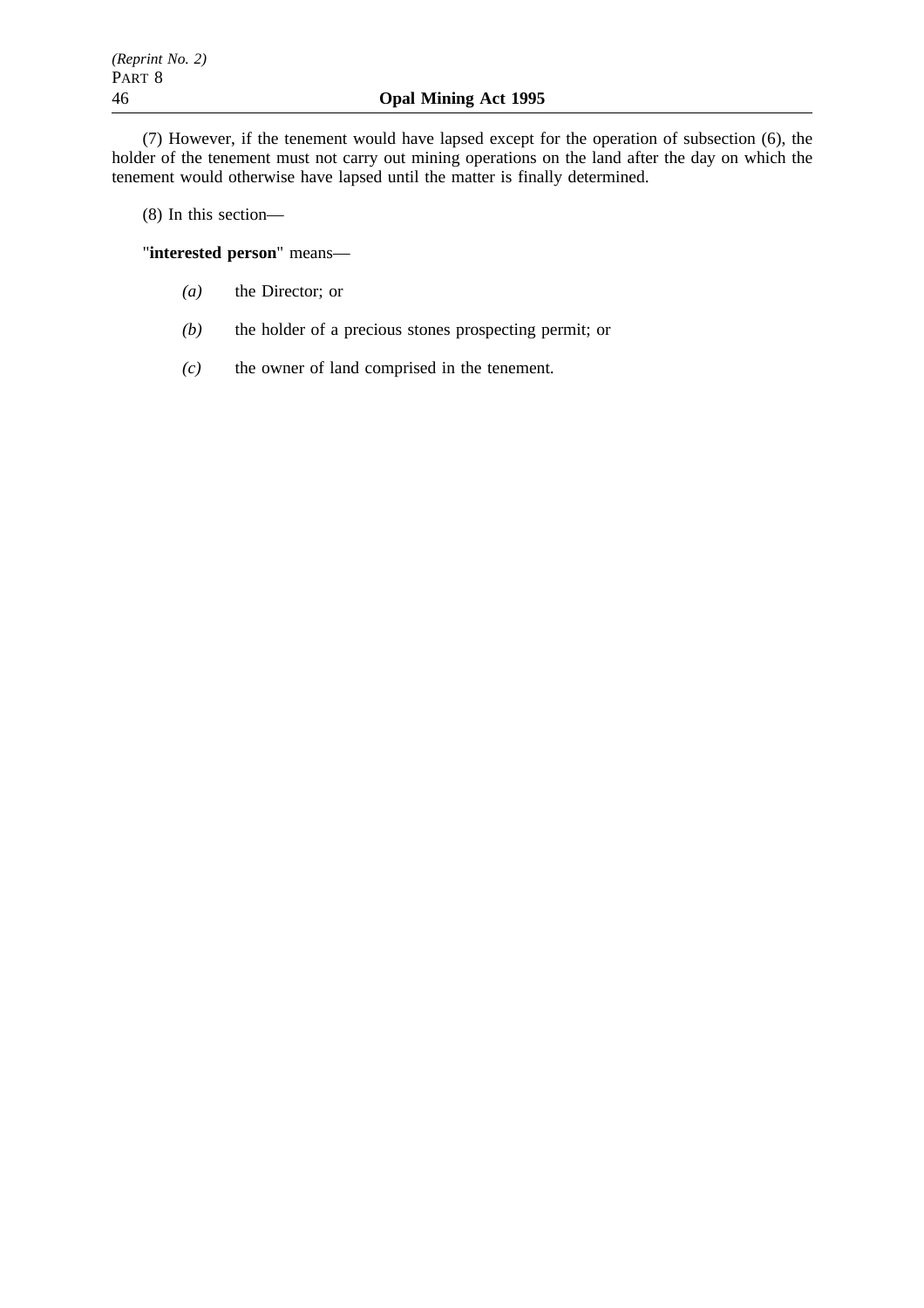# **PART 9 MISCELLANEOUS**

### **The Mining Register**

**76.** (1) The Mining Registrar must establish a distinct part of the Mining Register for the purposes of this Act.

(2) The Mining Registrar must, in that part of the Mining Register, keep a register of—

- *(a)* precious stones prospecting permits issued under this Act; and
- *(b)* tenements registered under this Act; and
- *(c)* agreements registered under this Act; and
- *(d)* proceedings in the Warden's Court that relate to tenements under this Act; and
- *(e)* other instruments or determinations that require registration under this Act or the regulations,

and may include in the register any other information he or she thinks fit.

(3) The Mining Registrar must note in the relevant part of the register any agreement or instrument registered under the Mining Act that is relevant to the operation of this Act.

(4) A person may, on payment of the prescribed fee, inspect the register during normal office hours.

(5) An instrument that requires registration under this Act has no force or effect until it is registered.

- (6) However, subsection (5) does not apply to—
- *(a)* an order or determination of a court; or
- *(b)* an order or approval of the Minister, or of an officer acting under this Act; or
- *(c)* an instrument of a prescribed class.

#### **Appointment of authorised persons**

**77.** (1) The Director may appoint suitable persons to be authorised persons for the purposes of this Act.

(2) An appointment may be subject to conditions or limitations specified by the Director.

- (3) A person appointed under this section must be issued with an identity card—
- *(a)* containing a photograph of the person; and
- *(b)* stating any limitations on the authorised person's authority.

(4) An authorised person must, at the request of a person in relation to whom the authorised person intends to exercise a power under this Act, produce for the inspection of the person his or her identity card.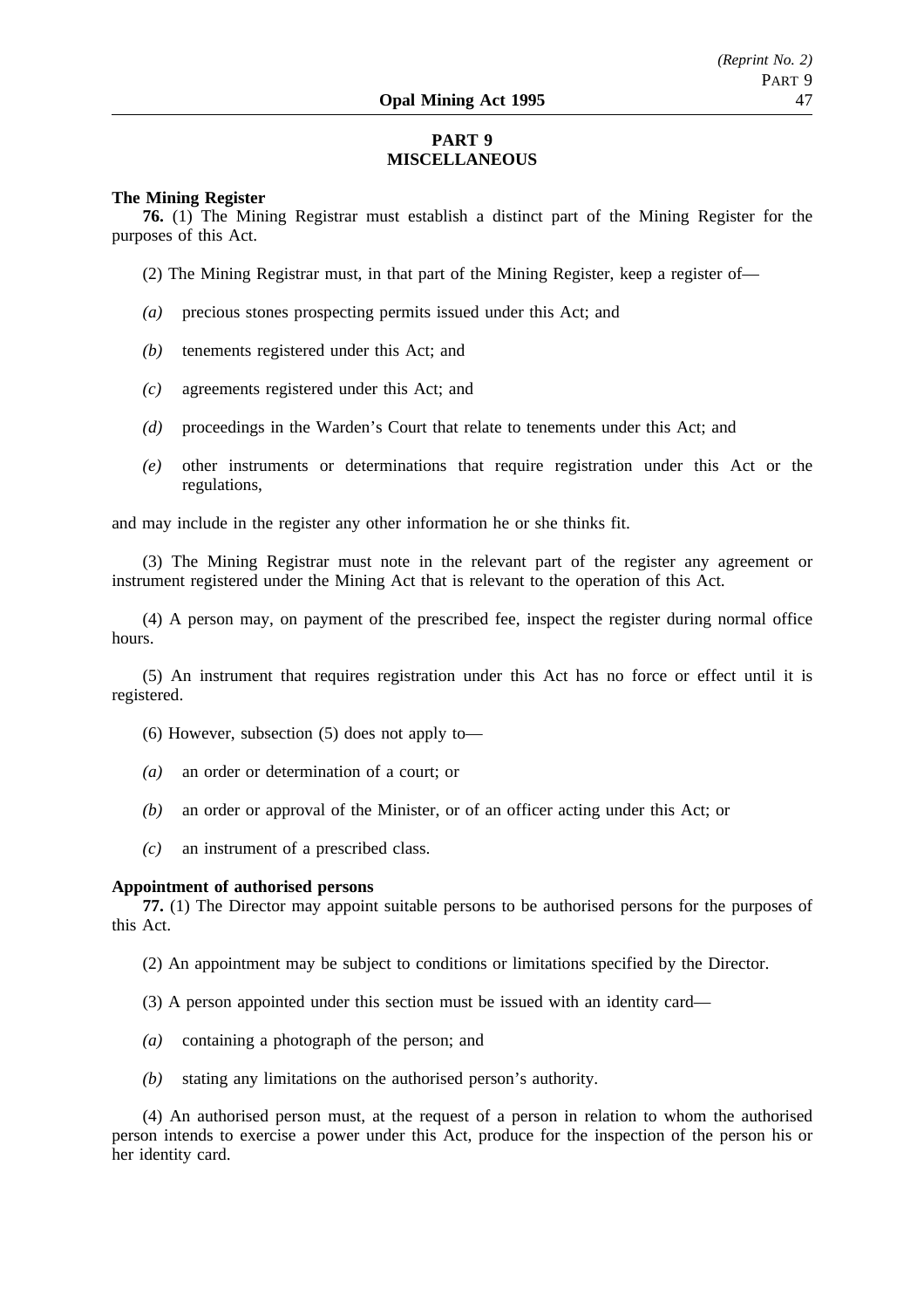(5) An authorised person may, as may reasonably be required in connection with the administration, operation or enforcement of this Act—

- *(a)* enter and inspect any place;
- *(b)* carry out, or cause to be carried out, any investigation, examination, test or survey;
- *(c)* take, and remove from land, specimens or samples;
- *(d)* require a person to produce documents (which may include a written record reproducing in an understandable form information stored by computer, microfilm or other process);
- *(e)* examine, copy or take extracts from a document or information so produced or require a person to provide a copy of the document or information;
- *(f)* require a person to answer questions;
- *(g)* give directions.

(6) In the exercise of powers under this section an authorised person may be assisted by such persons as may be necessary or desirable in the circumstances.

(7) A person exercising a power under this section must not unnecessarily impede or obstruct the lawful use or enjoyment of the land by an owner of the land.

(8) Subject to the requirements of subsection (7), the owner or occupier of land must give an authorised person or a person assisting an authorised person such assistance as is reasonably required for the effective exercise of a power conferred by this section.

Maximum penalty: \$2 500.

- (9) A person who—
- *(a)* without reasonable excuse, hinders or obstructs an authorised person, or a person assisting an authorised person, in the exercise of powers under this Act; or
- *(b)* uses abusive, threatening or insulting language to an authorised person, or a person assisting an authorised person; or
- *(c)* without reasonable excuse, fails to obey a requirement or direction of an authorised person under this Act; or
- *(d)* without reasonable excuse, fails to answer, to the best of the person's knowledge, information and belief, a question put by an authorised person; or
- *(e)* falsely represents, by words or conduct, that he or she is an authorised person,

is guilty of an offence.

Maximum penalty: \$2 500.

(10) However, a person, not being a corporation, is not obliged to answer a question or to produce, or provide a copy of, a document or information as required under this section that to do so might tend to incriminate the person or make the person liable to a penalty.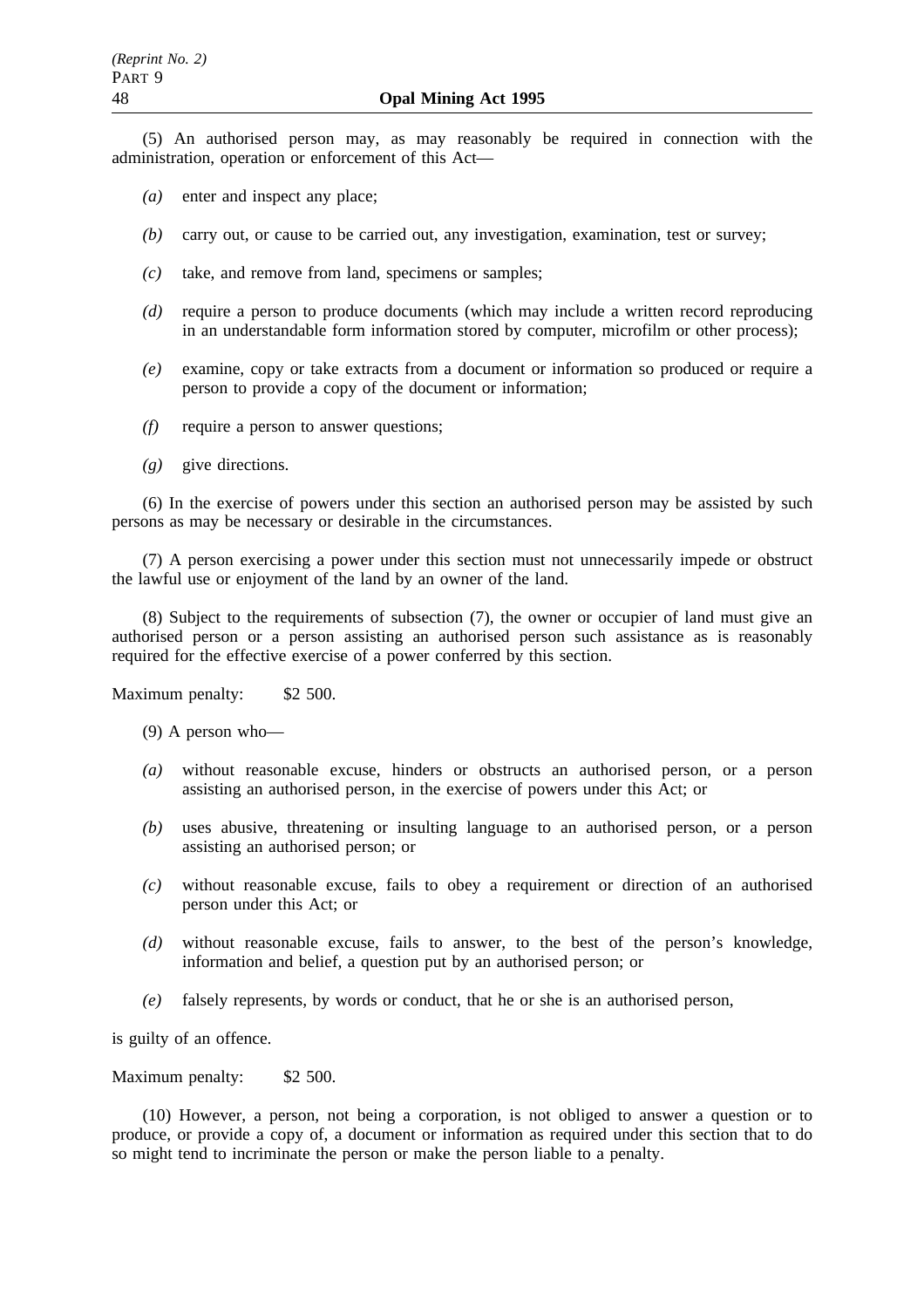(11) An authorised person, or a person assisting an authorised person, who, in the course of exercising powers under this Act—

- *(a)* addresses offensive language to another person; or
- *(b)* without lawful authority, hinders or obstructs or uses or threatens to use force in relation to another person,

is guilty of an offence.

Maximum penalty: \$2 500.

(12) An inspector under the Mining Act will be taken to be an authorised person under this Act.

### **Delegations**

**78.** (1) The Director may delegate a power or function under this Act—

- *(a)* to a specified person or body; or
- *(b)* to a person occupying a specified office or position.
- (2) A delegation—
- *(a)* may be made subject to conditions and limitations specified in the instrument of delegation; and
- *(b)* if the instrument of delegation so provides, may be further delegated by the delegate; and
- *(c)* is revocable at will and does not prevent the Director from acting personally in a matter.

### **Exemptions**

**79.** (1) If the Minister is satisfied that it is justifiable to do so, the Minister may exempt a person from the obligation to comply with a provision of this Act (except Part 7).

(2) An exemption may be granted on conditions determined by the Minister.

(3) An exemption will remain in force for a period specified by the Minister or, if no period is specified, until revoked by the Minister.

(4) The Minister may, at any time, vary, revoke or impose a condition of an exemption.

(5) A person who contravenes or fails to comply with a condition imposed under this section is guilty of an offence.

#### Maximum penalty: \$5 000.

(6) An exemption may not be granted under this section so as to discriminate against the holders of native title in land.

#### **Passing of property**

**80.** (1) The property in precious stones is vested in the Crown.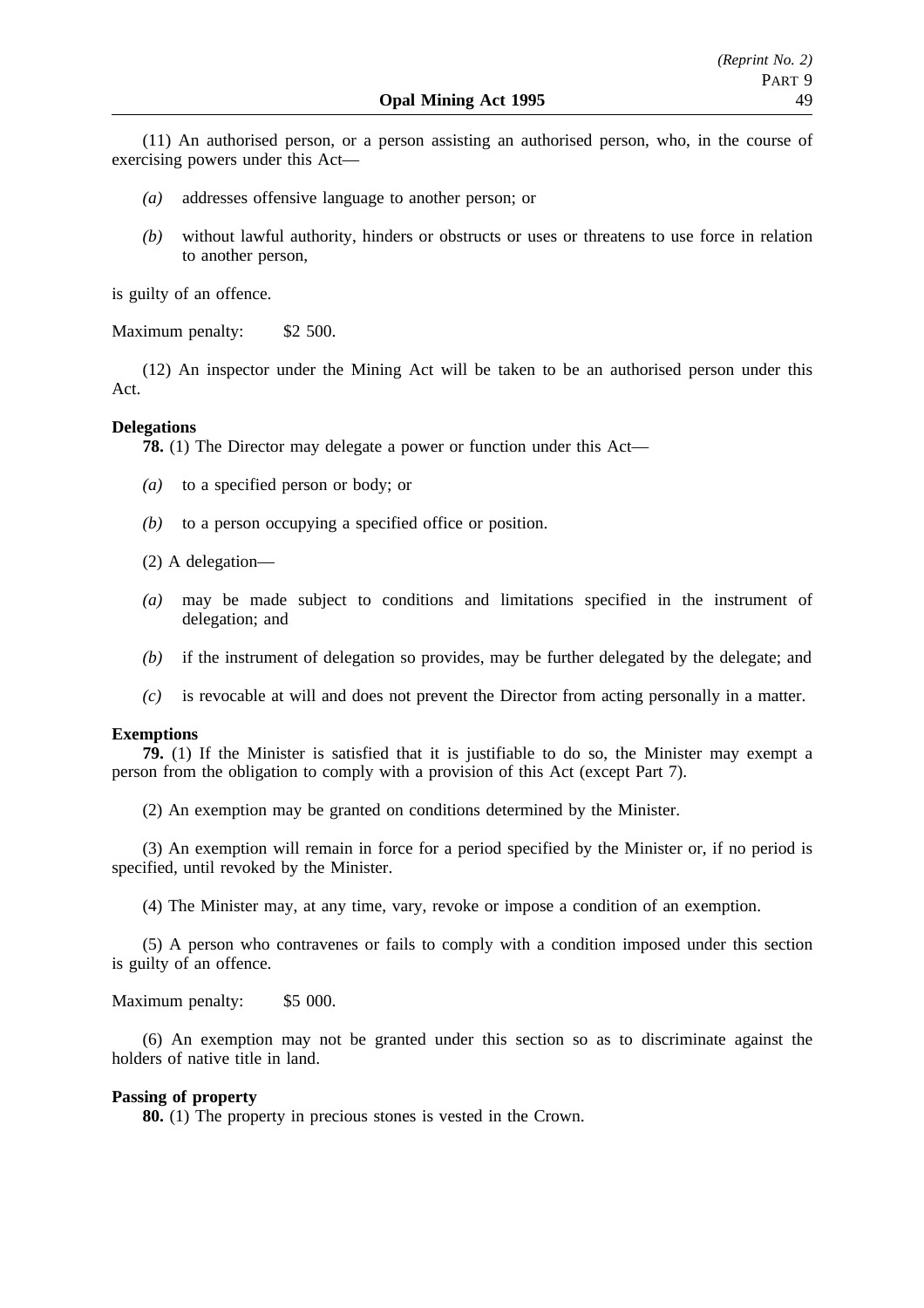(2) However, subject to this Act, the Mining Act, and other laws, the property in precious stones will pass to the person by whom the precious stones are lawfully mined on recovery of the precious stones.

# **Acts of officers, employees and agents**

**81.** For the purposes of this Act, an act or default of an officer, employee or agent of a person who is the holder of a permit or tenement under this Act, or who is otherwise engaged in mining operations, will be taken to be an act or default of the person unless it is proved that the officer, employee or agent acted outside the scope of his or her actual, usual and ostensible authority.

## **Offences**

**82.** (1) A person who—

- *(a)* mines for precious stones; or
- *(b)* sells, uses or disposes of precious stones recovered in the course of mining operations,

without being duly authorised by or under this Act or the Mining Act is guilty of an offence.

Maximum penalty: \$10 000 or imprisonment for 2 years.

(2) A person who is on land comprised in a tenement for the purpose of mining in contravention of subsection (1) is guilty of an offence and liable to the same penalty as prescribed by that subsection.

(3) A person must not, without lawful excuse, obstruct or hinder the holder of a permit or tenement under this Act in the reasonable exercise of a right conferred by this Act.

Maximum penalty: \$1 250.

- (4) A person who—
- *(a)* by a false statement or information, obtains or attempts to obtain a permit or tenement under this Act; or
- *(b)* forges or fraudulently alters or uses a permit or tenement under this Act,

is guilty of an offence.

Maximum penalty: \$2 500.

(5) A person who, in furnishing information for the purposes of this Act, makes a statement that is false or misleading in a material particular is guilty of an offence.

Maximum penalty: \$2 500.

(6) A person who contravenes or fails to comply with a provision of this Act is guilty of an offence and, if no penalty is specifically provided, is liable to a fine not exceeding \$2 500.

(7) If a corporation is guilty of an offence against this Act, each director and manager of the corporation is guilty of an offence and liable to the same penalty as may be imposed for the principal offence unless it is proved that the principal offence did not result from failure on his or her part to take reasonable and practicable measures to prevent the commission of the offence.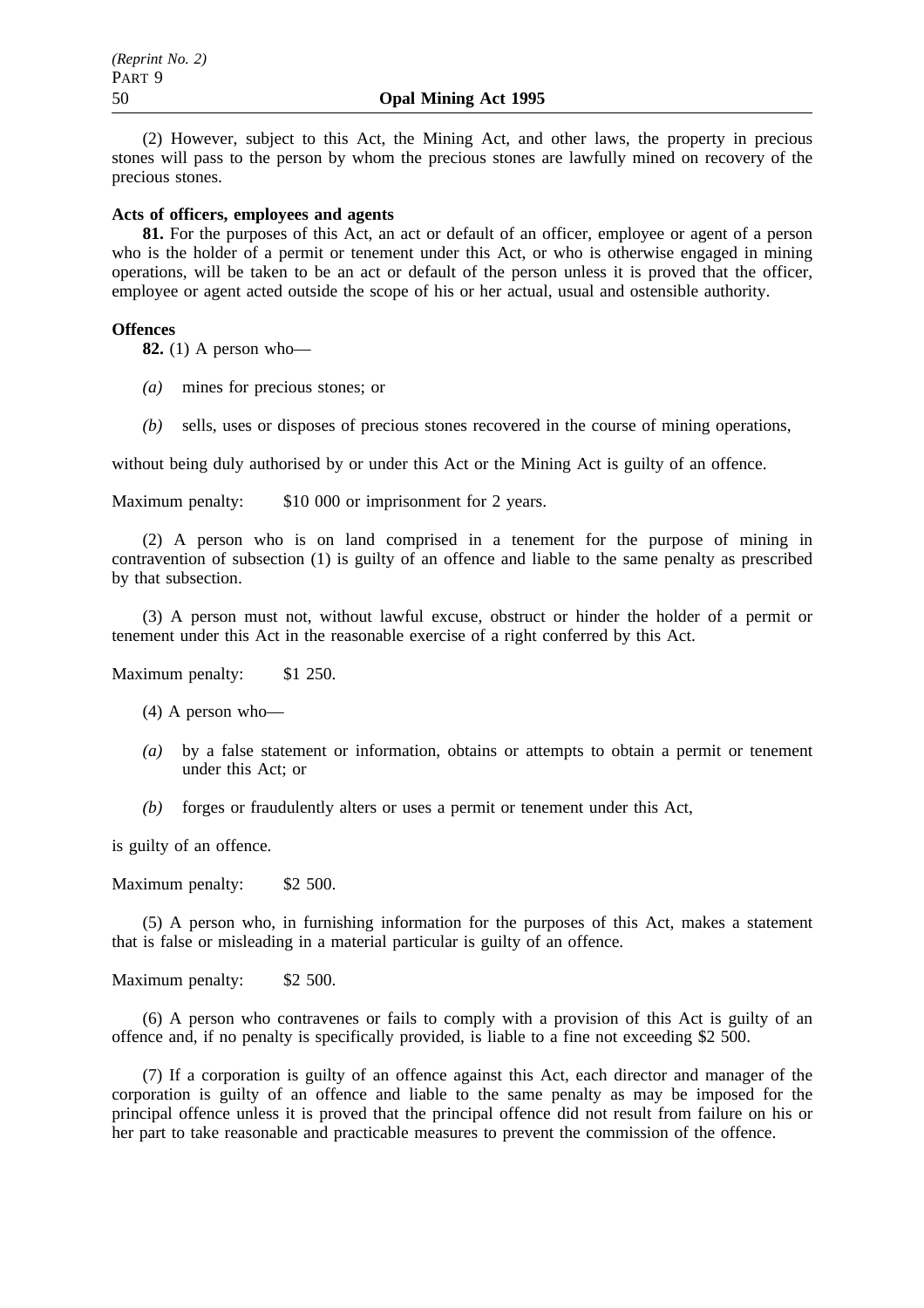## **Proceedings for offences**

**83.** (1) Offences constituted by this Act lie within the jurisdiction of the Warden's Court.

(2) A prosecution for an offence against this Act that is commenced in the Warden's Court will be heard and determined summarily.

(3) The Warden's Court will, for the purposes of proceedings for an offence against this Act, have the powers and authorities of a court of summary jurisdiction, and such other powers and authorities as may be conferred by regulation.

(4) A prosecution for an offence against this Act may be commenced at any time within two years after the date of the alleged commission of the offence or, with the authorisation of the Attorney-General, at a later time within three years after the date of the alleged commission of the offence.

(5) An apparently genuine document purporting to be signed by the Attorney-General and to authorise the commencement of proceedings for an offence against this Act will be accepted in any legal proceedings, in the absence of proof to the contrary, as proof of the authorisation.

(6) The conferral of jurisdiction on the Warden's Court in respect of offences does not limit the jurisdiction of any other court.

#### **Prohibition orders**

**84.** (1) The Director may apply to the Warden's Court for an order prohibiting a person from entering or remaining on a precious stones field.

(2) The Warden's Court may make an order against a person under this section if satisfied that the order is necessary to restore, or to safeguard, good order on a precious stones field.

(3) An order may be made in the absence of the person if the Warden's Court is satisfied that a copy of the application was served on the person and the person was given reasonable notice of the hearing of the matter.

(4) An order under this section must be served on the person personally and is not binding until it has been so served.

(5) A person bound by an order who enters, or remains on, a precious stones field in contravention of the order is guilty of an offence.

Maximum penalty: \$5 000 or imprisonment for 1 year.

(6) The Warden's Court may revoke an order under this section on application—

- *(a)* by the Director; or
- *(b)* by the person bound by the order.

### **Power of Mining Registrar to require pegs to be removed**

**85.** If the Mining Registrar is satisfied on reasonable grounds that an area has been pegged out in contravention of this Act or otherwise than in accordance with an authority conferred by this Act, the Mining Registrar may cause the pegs to be removed.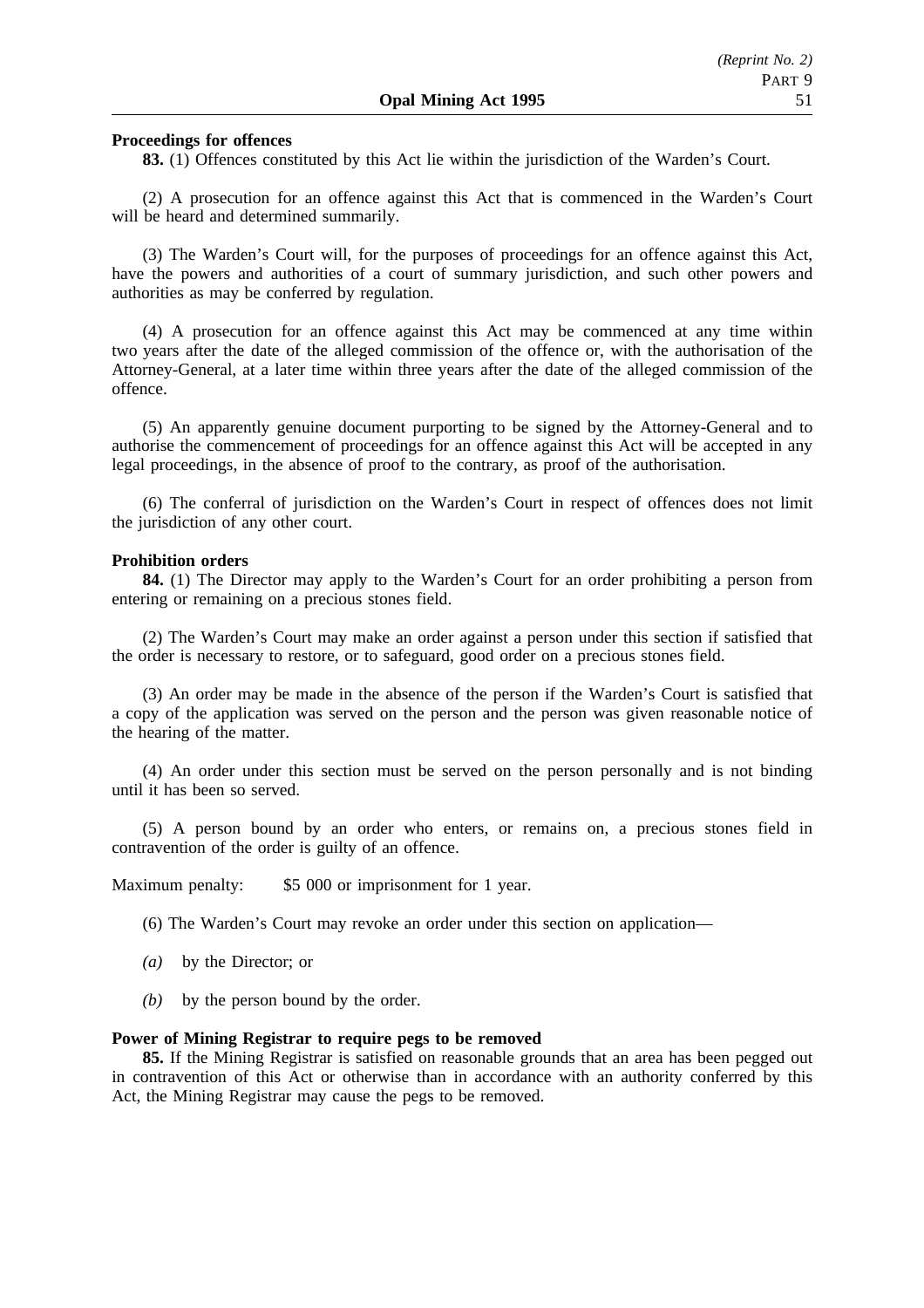# **Compliance orders**

**86.** (1) If a person carries out mining operations without the authority required by this Act, the ERD Court may, on application by the Director or the owner of the land on which the operations are carried out, make an order (a compliance order) requiring the person (the respondent)—

- *(a)* to stop the operations; and
- *(b)* if the operations have resulted in damage to land—to take specified action to restore the land to its former condition.

(2) Before the Court makes a compliance order it must allow the respondent a reasonable opportunity to be heard on the application.

(3) A person against whom a compliance order is made must comply with the order.

Maximum penalty: \$100 000.

# **Evidentiary provision**

**87.** (1) In proceedings for an offence against this Act, an allegation in a complaint that land referred to in the complaint—

- *(a)* comprises, or is within, a precious stones field; or
- *(b)* is reserved from the operation of this Act; or
- *(c)* is a designated area; or
- *(d)* is an exclusion zone; or
- *(e)* is exempt land; or
- *(f)* is prescribed exempt land,

will be taken to be proved in the absence of proof to the contrary.

(2) In proceedings, a certificate purporting to be given by the Mining Registrar as to a matter relating to—

- *(a)* a permit or tenement under this Act; or
- *(b)* a notice or requirement under this Act,

constitutes proof, in the absence of proof to the contrary, of the matters so certified.

(3) In proceedings a document purporting to be a precious stones prospecting permit or a certificate of registration of a precious stones tenement will be accepted as such in the absence of proof to the contrary.

# **Avoidance of double compensation**

**88.** In determining compensation to be paid to a body or person under this Act, compensation that has been paid to the body or person, or to which the body or person is entitled under other laws, must be taken into account.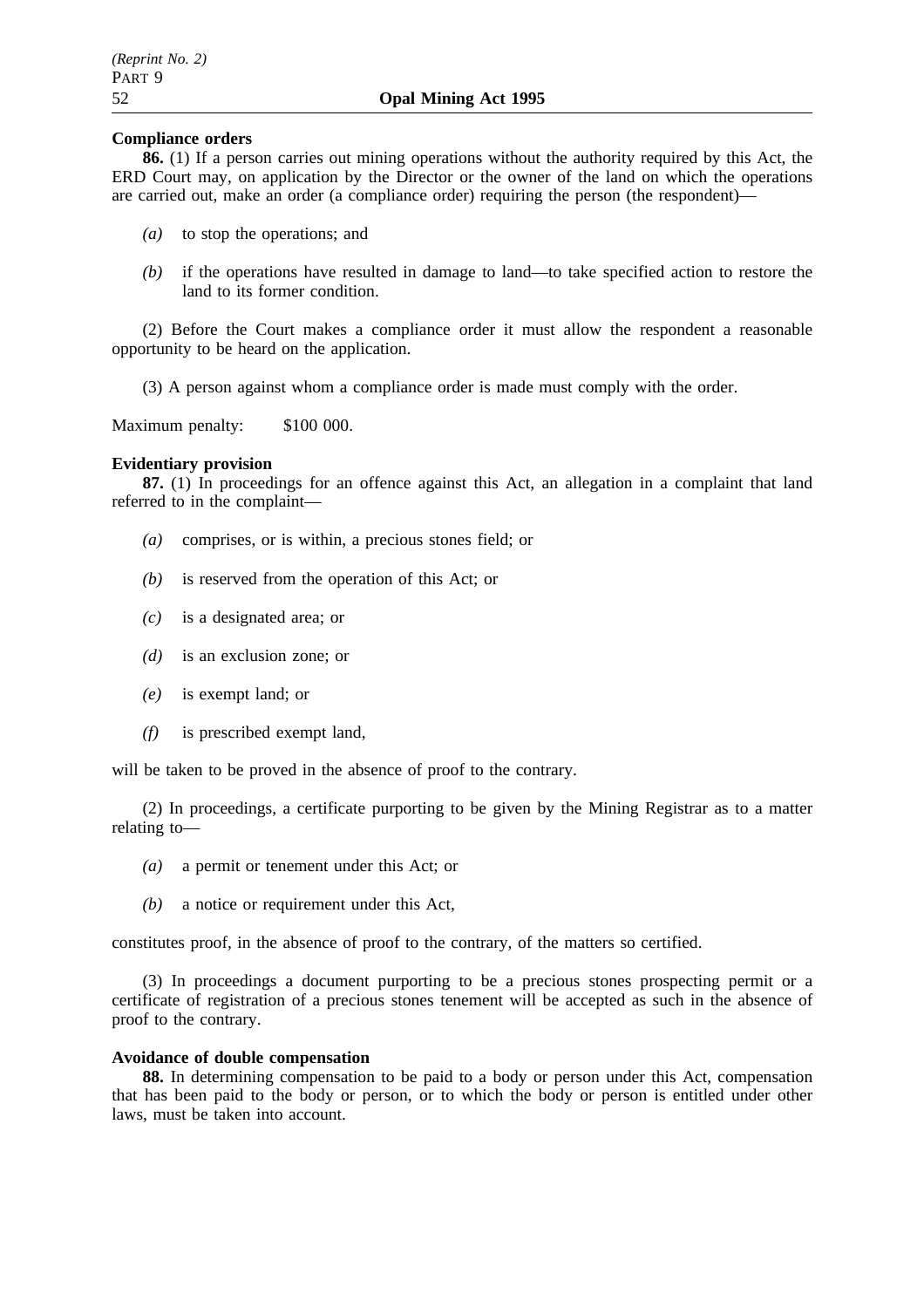**Disposal of waste**

**89.** (1) In this section—

"**relevant area**" means—

- *(a)* an area pegged out for a precious stones claim; or
- *(b)* an area within a registered tenement (and, for the purposes of this paragraph, if a registered precious stones claim is within a registered opal development lease, the relevant area for the claim will be taken to include the area of the lease while the lease is in force).

(2) A person must not deposit, or allow to be deposited, soil, overburden or other material from a relevant area, or extend an open cut, beyond the boundaries of a relevant area, without the written authority of an authorised person.

Maximum penalty: \$2 500.

(3) If the relevant area is outside a precious stones field, an authorised person must not give an authority under subsection (2) without the written permission of the owner of the land.

(4) An authority may be given subject to conditions specified by the authorised person.

(5) A person must not contravene or fail to comply with a condition.

Maximum penalty: \$2 500.

(6) If a person acts in contravention of subsection (2), or of a condition under subsection (4), an authorised person may, by notice in writing, require the person to take specified action (immediately or within a period specified in the notice) to remedy the situation.

(7) A person to whom a notice is addressed under subsection (6) must not, without reasonable excuse, fail to comply with the notice.

(8) If the requirements of a notice are not complied with, an authorised person may cause the requirements to be carried out.

(9) The Director may recover the costs and expenses reasonably incurred in taking action under subsection (8) from the person who failed to comply with the notice, as a debt.

#### **Persons under 18**

**90.** The obligations imposed by or under this Act are binding on a minor of or above the age of 16 who holds a permit or tenement as if the person were an adult.

# **Safety net**

**91.** (1) The Minister may enter into an agreement with the holder of a tenement—

- *(a)* that, if the tenement should at some future time be found to be wholly or partially invalid due to circumstances beyond the control of the holder of the tenement, the holder of the tenement will have a preferential right to the grant of a new tenement; and
- *(b)* dealing with the terms and conditions on which the new tenement will be provided.

(2) The Minister must consider any proposal by the holder of a tenement for an agreement under this section.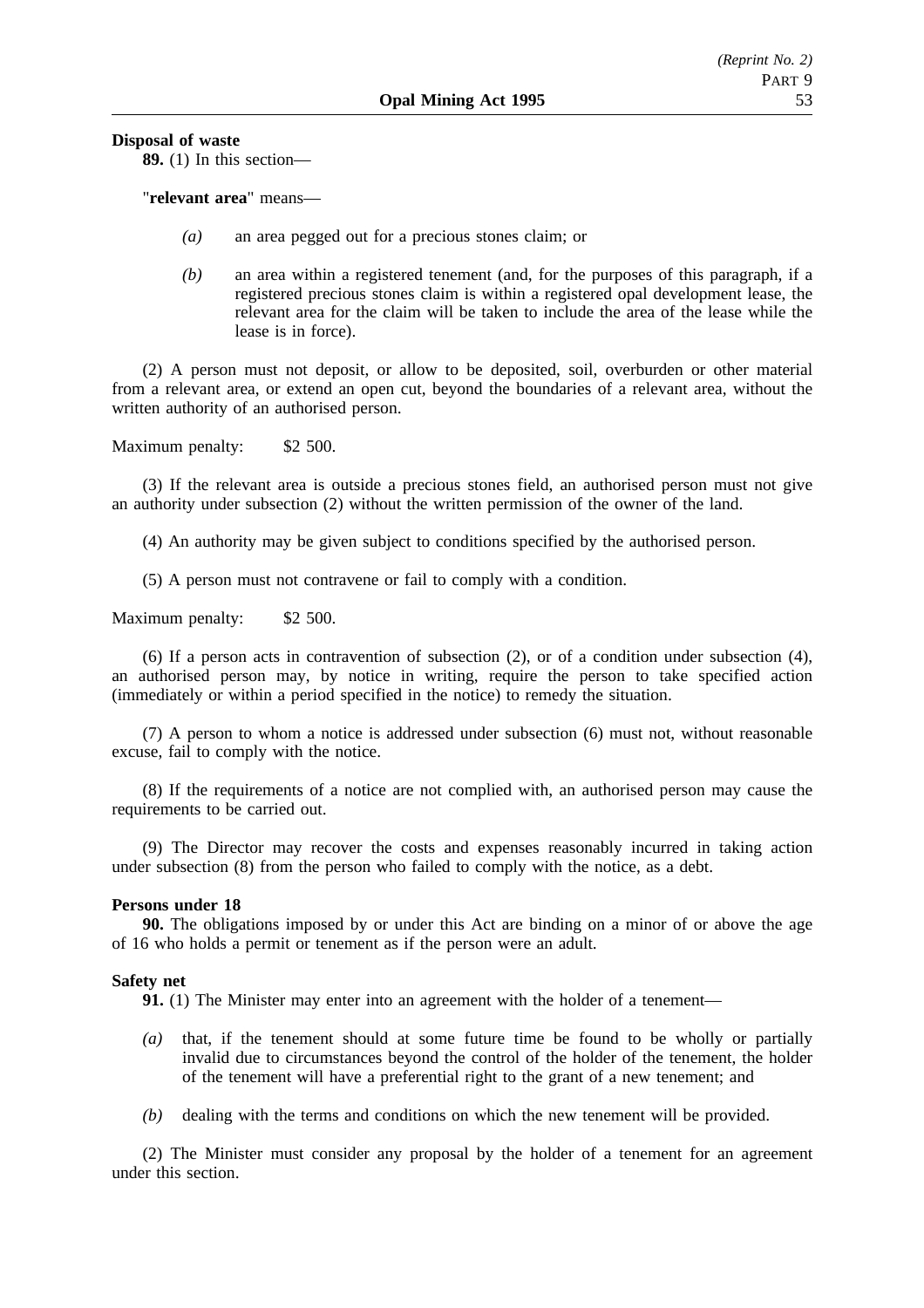### **Land subject to more than one tenement**

**92.** (1) Land must not be simultaneously subject to more than one tenement under this Act.

(2) However, subsection (1) does not apply to a precious stones claim within an area of an opal development lease where the holder of the lease is the holder of the claim.

#### **Interaction with Mining Act**

**93.** (1) Except where express provision is otherwise made, and subject to this section, this Act does not regulate mining operations carried out under the authority of a mining tenement issued under the Mining Act.

(2) Subject to this Act and the Mining Act, land may be simultaneously subject to a registered precious stones tenement under this Act and a mining tenement under the Mining Act—

- *(a)* if the holder of the tenement that is first registered (whether under this Act or the Mining Act) gives written approval to the registration of the second tenement; or
- *(b)* if the Warden's Court approves the registration of the second tenement (whether under this Act or the Mining Act).

(3) In a situation referred to in subsection (2), the holders of the respective tenements must, subject to maintaining reasonable efficiencies in the conduct of their own operations, and any order of the Warden's Court, take all steps that are reasonably practicable to minimise interference with each others' operations.

Maximum penalty: \$5 000.

(4) The holders of the respective tenements may agree to the modification of their rights under this Act or the Mining Act (or both) and, subject to an order of the Warden's Court (made on the application of any interested person), that agreement will have effect according to its terms.

(5) The Warden's Court may, on the application of the holder of a tenement (whether under this Act or the Mining Act), make an order to regulate, restrict or prohibit mining operations where two or more tenements include the same land.

(6) The holder of a tenement (whether under this Act or the Mining Act) must not contravene or fail to comply with an order of the Warden's Court under this section.

Maximum penalty: \$5 000.

#### **Interaction with other Acts**

**94.** (1) This Act does not derogate from the following Acts (as they relate to the conduct of mining operations):

- *(a)* the *Local Government Act 1934*;
- *(b)* the *Pastoral Land Management and Conservation Act 1989*.

(2) A person must, in carrying out mining operations under this Act, give proper consideration to the protection of any Aboriginal sites or objects within the meaning of the *Aboriginal Heritage Act 1988* that may be affected by those operations.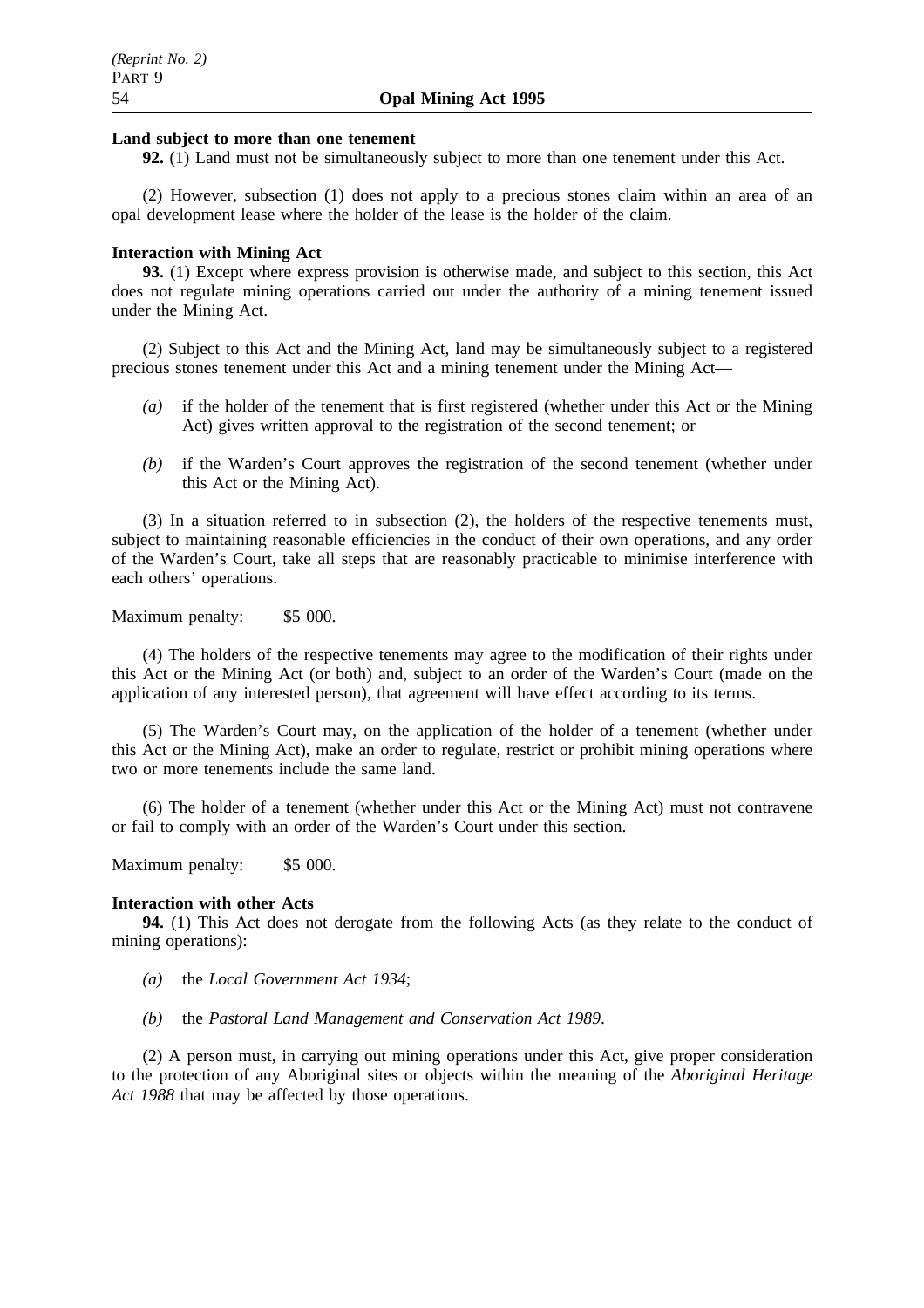# **Public roads and access routes**

**95.** (1) The rights conferred by this Act may only be exercised with respect to a public road, street or highway, or a public access route under section 45 of the *Pastoral Land Management and Conservation Act 1989*, with the written approval of the authority that has control of that road, street, highway or route.

(2) However, an approval is not required to peg out an area for a precious stones tenement.

### **Approval of associations**

**96.** (1) The Director may, on the application of an association that represents the interests of mining operators, grant an approval to the association to act as an approved association for the purposes of this Act.

(2) The Director may, at any time, by written notice to the association, revoke the approval of an association under this section.

- (3) If the Director—
- *(a)* refuses to grant an approval to an association under subsection (1); or
- *(b)* revokes the approval of an association under subsection (2),

the association may apply to the Minister for a review of that decision.

(4) The Minister may determine the application as the Minister thinks fit and, if the Minister finds in favour of the applicant, grant or preserve the approval (as appropriate).

#### **Immunity from liability**

**97.** No liability attaches to an officer or employee of the Crown or other person to whom powers or functions have been delegated under this Act for an act done, or omission made, in good faith in the course of carrying out functions related to the administration or enforcement, or purported administration or enforcement, of this Act.

#### **Powers of attorney**

**98.** A person cannot do the following for or on behalf of another (other than a corporation) under a power of attorney:

- *(a)* apply for a precious stones prospecting permit; or
- *(b)* prospect, or peg out an area for a tenement; or
- *(c)* give notice of a pegging; or
- *(d)* apply for the registration or renewal of a tenement.

#### **Regulations**

**99.** (1) The Governor may make regulations that are contemplated by, or are necessary or expedient for the purposes of, this Act.

- (2) Without limiting the generality of subsection (1), the regulations may—
- *(a)* regulate and control the issue of permits, certificates of registration and other instruments under this Act; and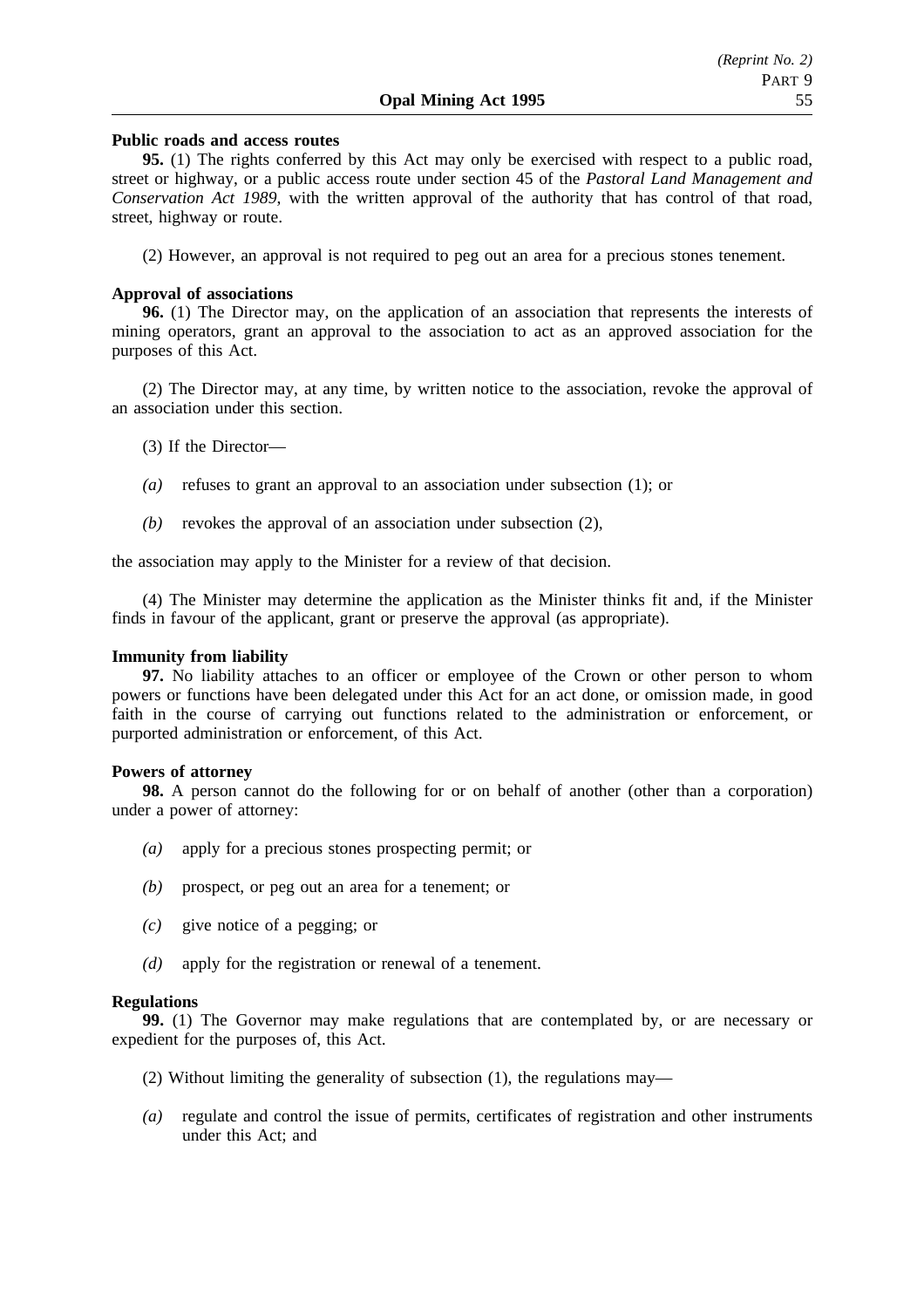- *(b)* prescribe categories of persons who are disqualified from holding a permit or tenement under this Act; and
- *(c)* provide for the maintenance and inspection of registers; and
- *(d)* regulate, restrict or prohibit specified kinds of operations on land, or land within a specified area, or land of a specified class; and
- *(e)* provide that an activity must not be carried out under this Act, or a permit, tenement or other instrument issued under this Act, unless or until a prescribed authority has been consulted and, if the regulations so provide, approved the activity or concurred in the issuing of the permit, tenement or instrument; and
- *(f)* require that mining operations be worked with proper diligence, in conformity with the requirements of the regulations, as to the number of personnel, and the nature of machinery, to be employed in carrying out operations and such other matters as may be required in the regulations; and
- *(g)* provide for the amalgamation of two or more tenements, or conditions affecting two or more tenements, so that the tenements may be worked as if they constituted a single tenement; and
- *(h)* provide for the protection, management, rehabilitation and restoration of land; and
- *(i)* restrict or prohibit operations that may cause nuisance or inconvenience to persons in the vicinity of mining operations; and
- *(j)* restrict or prohibit operations that may result in pollution or harm to any watercourse, water supply or natural amenity; and
- *(k)* prescribe the action that must be taken if a permit, pegging or tenement lapses or is cancelled under this Act, or otherwise ceases to have effect; and
- *(l)* provide for the form and service of notices and other documents under this Act; and
- *(m)* prescribe fees and charges to be paid in respect of a matter under this Act and provide for the recovery of those fees; and
- *(n)* authorise the release or publication of information of a specified kind obtained in the administration of this Act; and
- *(o)* prescribed fines (not exceeding \$2 500) for contravention of a regulation.
- (3) The regulations may—
- *(a)* refer to or incorporate, wholly or partially and with or without modification, a code, standard or other document prepared or published by a prescribed body, either as in force at the time the regulations are made or as in force from time to time; and
- *(b)* be of general or limited application; and
- *(c)* make different provision according to the persons, things or circumstances to which they are expressed to apply; and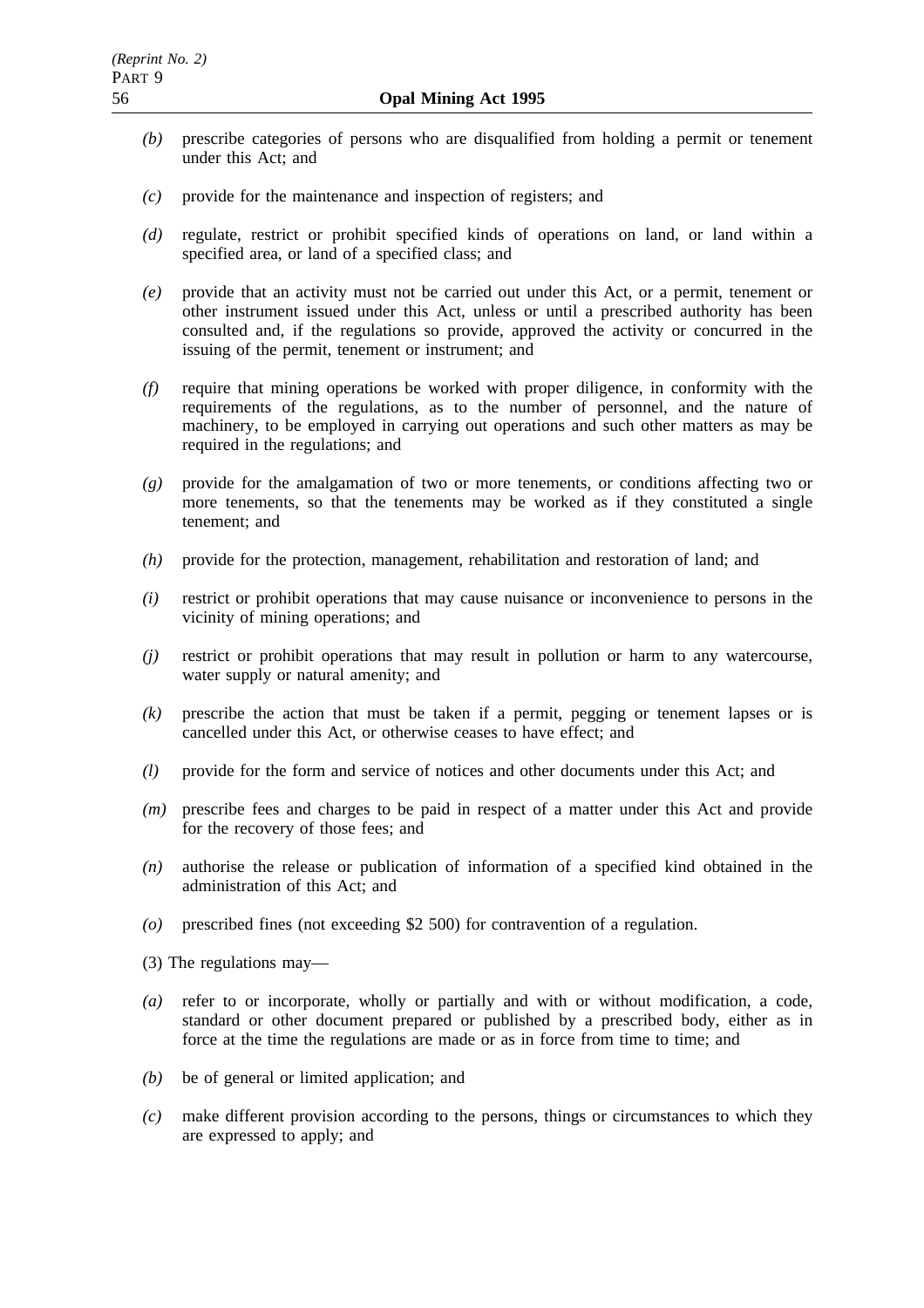- *(d)* provide that a specified provision of this Act does not apply, or applies with prescribed variations, in any circumstance or situation (or circumstance or situation of a prescribed class) specified by the regulations, subject to any condition to which the regulations are expressed to be subject; and
- *(e)* provide that a matter or thing is to be determined, dispensed with, regulated or prohibited according to the discretion of the Minister, the Director, the Mining Registrar or a prescribed authority.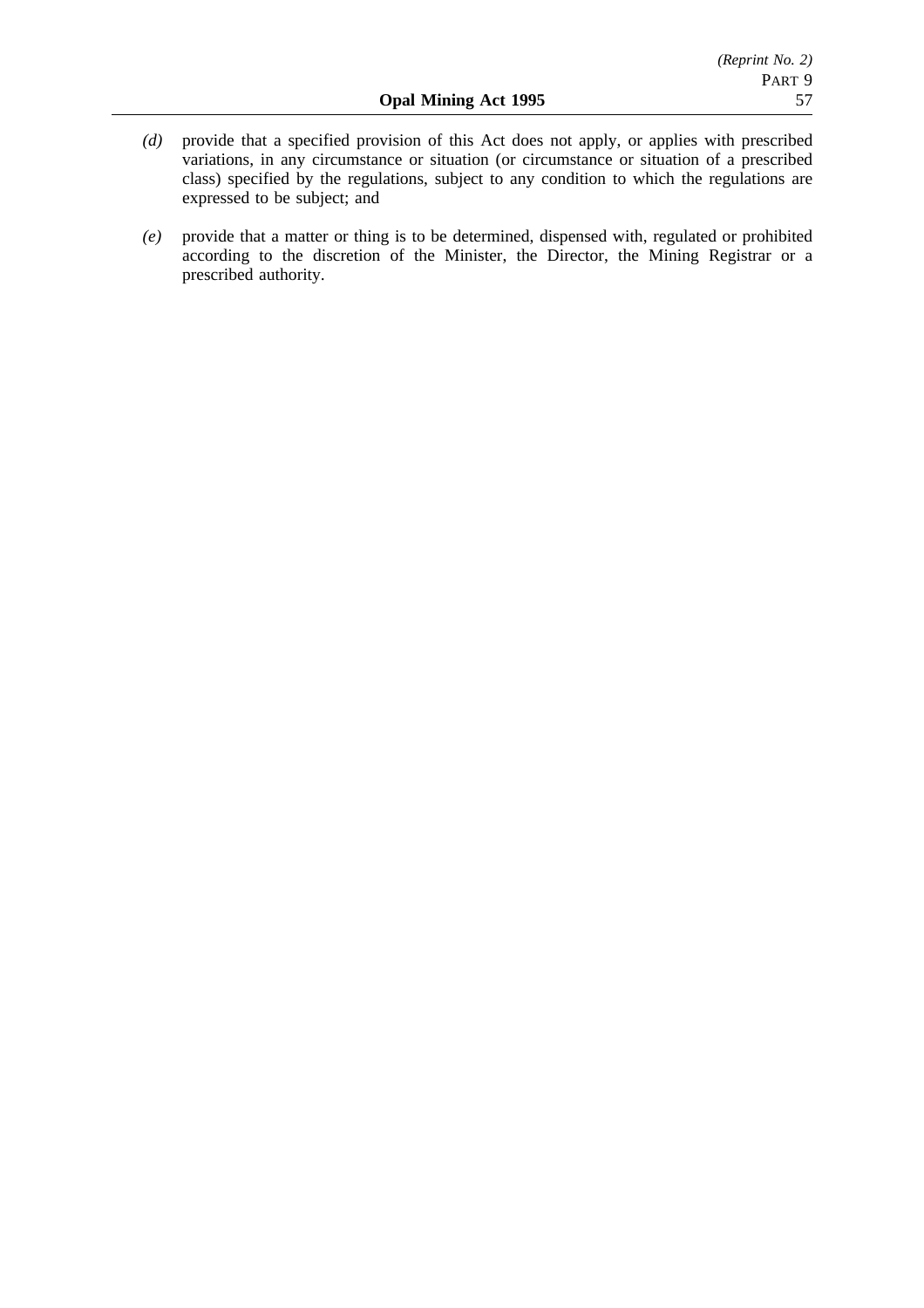# **SCHEDULE 1**

#### *Transitional Provisions*

#### **Precious stones fields; reserved land**

**1.** (1) A precious stones field under the Mining Act immediately before the commencement of this clause will be taken to have been declared as a precious stones field under this Act.

(2) Land reserved from the operation of the Mining Act immediately before the commencement of this clause will be taken to have been reserved from the operation of this Act.

#### **Existing permits, tenements, etc.—Precious stones**

**2.** (1) A precious stones prospecting permit in force under the Mining Act immediately before the commencement of this clause will be taken to be a precious stones prospecting permit issued under this Act (and, subject to this Act, will continue in force for the balance of its term).

(2) A precious stones claim registered under the Mining Act immediately before the commencement of this clause will be taken to be a precious stones claim registered under this Act (and, subject to this Act, the registration will continue for the balance of the term of the claim).

(3) A valid pegging for precious stones under the Mining Act in existence immediately before the commencement of this clause will continue to have effect under this Act.

(4) An application made under the Mining Act that had not been determined before the commencement of this clause may, if so determined by the Mining Registrar, be dealt with under this Act.

#### **Exploration licences**

**3.** (1) An exploration licence in force under the Mining Act immediately before the commencement of this clause will not be taken to include an authority to carry out exploratory operations for precious stones.

(2) However, the Minister may, on the application of the holder of an exploration licence made after the commencement of this clause and subject to the Mining Act (as amended by this Act), if the Minister in his or her absolute discretion thinks fit, vary the terms of an exploration licence to authorise exploratory operations for precious stones under the licence.

#### **Appointments**

**4.** A mining registrar holding office immediately before the commencement of this clause will be taken to have been appointed to that office by the Minister under section 13 of the Mining Act (as amended by this Act), and will continue to hold that office until the appointment is revoked by the Minister.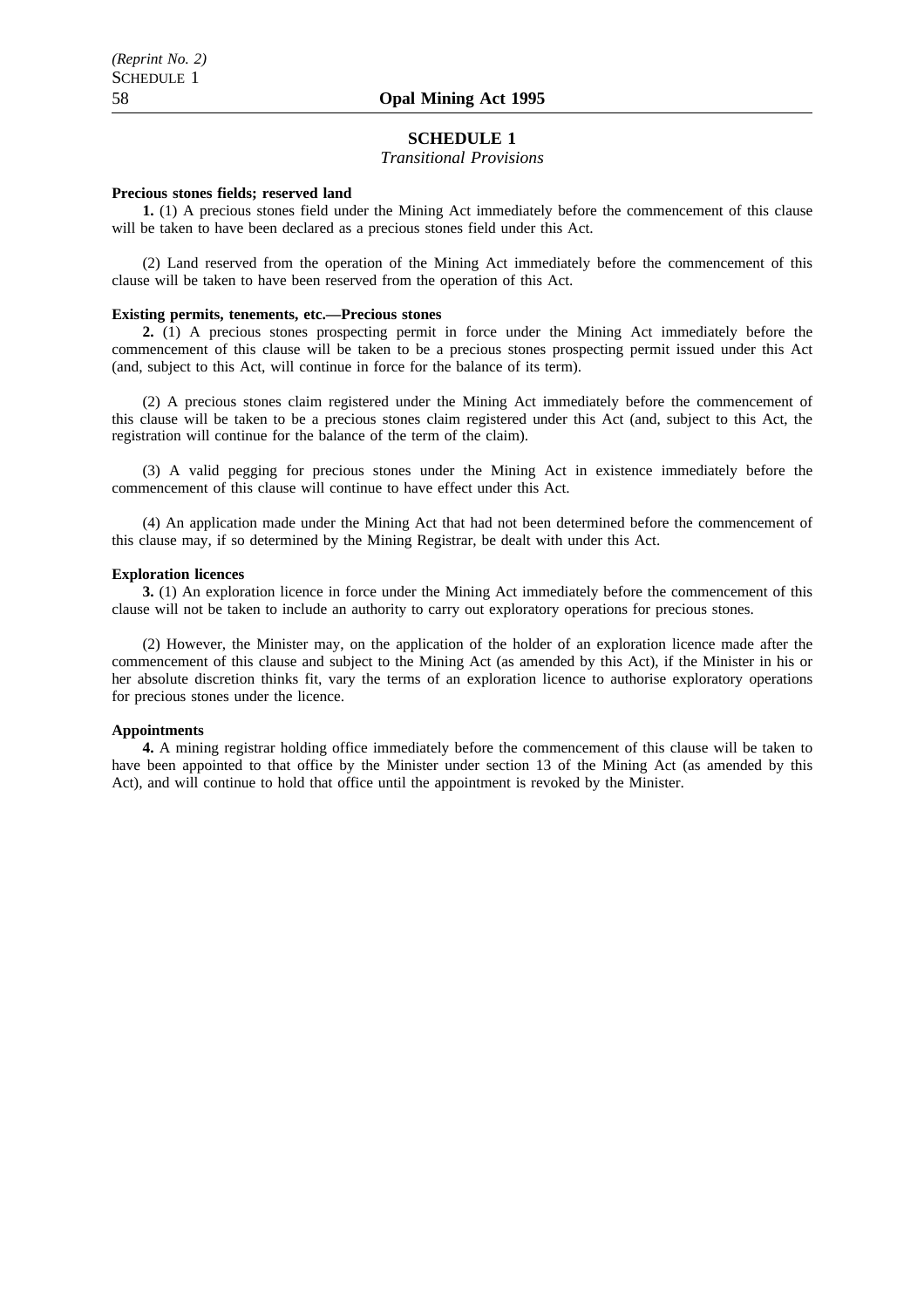#### **SCHEDULE 2**

*Amendments to the Mining Act*

#### **Interpretation**

**1.** In this schedule—

"**the relevant Act**" means the Mining Act.

#### **Amendment of s. 6—Interpretation**

**2.** Section 6 of the relevant Act is amended—

- *(a)* by striking out paragraph *(b)* of the definition of "**exploration authority**" in subsection (1);
- *(b)* by striking out from subsection (1) the definitions of "**a mining registrar**" and "**the Mining Registrar**" and substituting the following definitions:

"**a mining registrar**" means a person appointed as a mining registrar under section 13 and includes the Mining Registrar;

"**the Mining Registrar**" means a person appointed as the Mining Registrar under section 13 and includes a person who is acting in the position of Mining Registrar;;

*(c)* by inserting after the definition of "**mining tenement**" in subsection (1) the following definition:

"**opal development area**" means an area within a precious stones field declared by the Minister under section 8A to be an opal development area;;

*(d)* by striking out from subsection (1) the definitions of "**precious stones**" and "**precious stones field**" and substituting the following definitions:

"**precious stones**" has the same meaning as in the *Opal Mining Act 1995*;

"**precious stones field**" means a precious stones field under the *Opal Mining Act 1995*;;

*(e)* by striking out paragraph *(a)* of the definition of "**production tenement**" in subsection (1).

#### **Amendment of s. 7—Application of Act**

**3.** Section 7 of the relevant Act is amended by inserting after subsection (2) the following subsection:

(3) Except where the operations are being carried out in an opal development area, this Act does not regulate mining operations for the recovery of precious stones if those operations are carried out under the authority of a permit or tenement issued under the *Opal Mining Act 1995*.

#### **Amendment of s. 8—Declaration of mineral land, etc.**

**4.** Section 8 of the relevant Act is amended by striking out paragraph *(b)* of subsection (1).

## **Insertion of s. 8A**

**5.** The following section is inserted after section 8 of the relevant Act:

#### **Opal development areas**

**8A.** (1) The Minister may, by notice in the *Gazette*, declare mineral land within a precious stones field to be an opal development area for the purposes of this Act, and the declaration will have effect according to its terms.

(2) A person must not carry out mining operations in an opal development area except under the authority of miner's right, exploration licence or mining lease under this Act.

(3) The Minister may, by subsequent notice in the *Gazette*, vary or revoke a declaration under subsection  $(1)$ .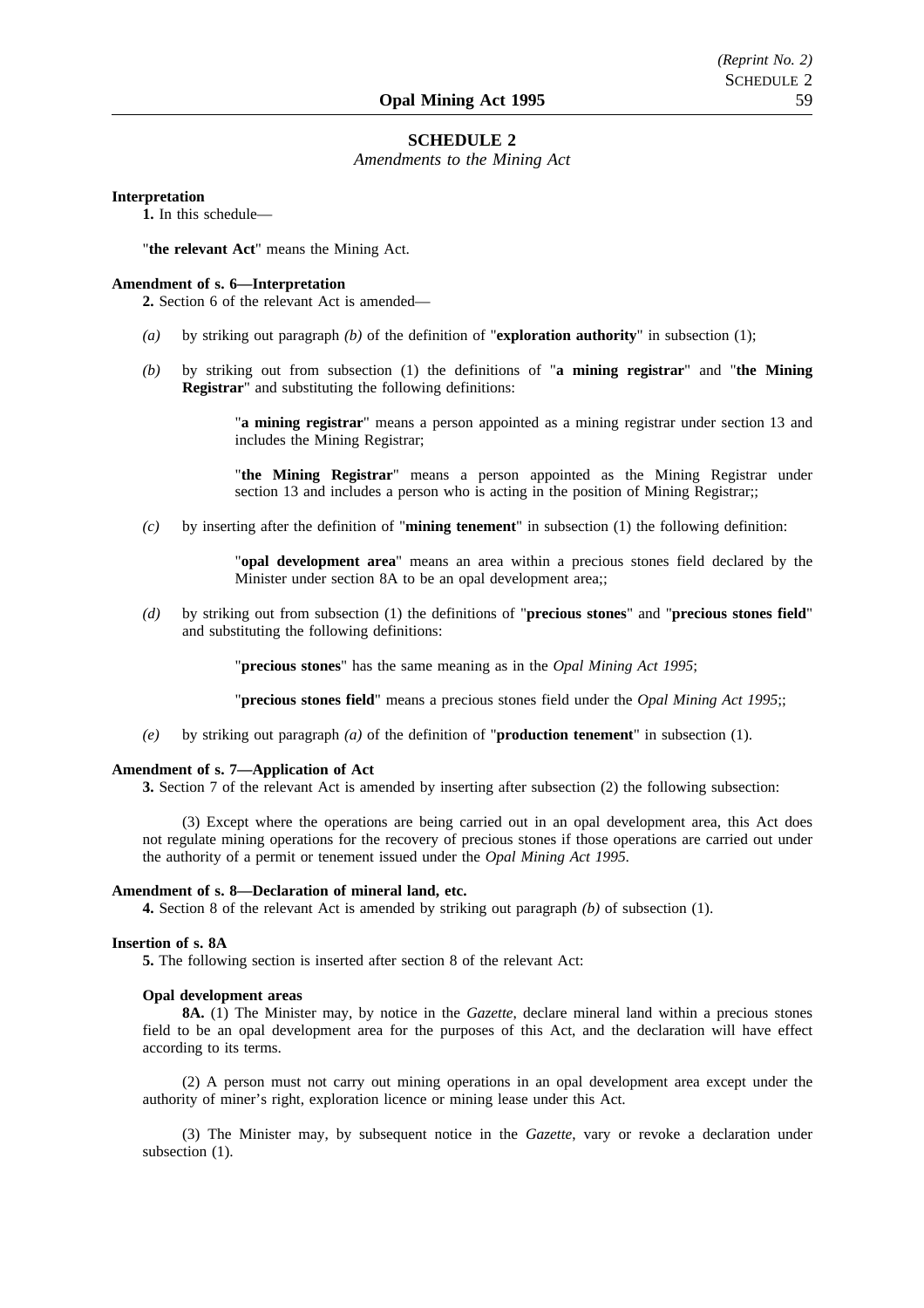## **Amendment of s. 9—Exempt land**

**6.** Section 9 of the relevant Act is amended by striking out from subsection (1) "precious stones prospecting permit,".

#### **Amendment of s. 13—Officers and employees**

**7.** Section 13 of the relevant Act is amended by inserting after subsection (2) the following subsections:

(3) The Minister must (from time to time as occasion requires) appoint an officer or employee as the Mining Registrar and may, as the Minister thinks fit, appoint other officers or employees as mining registrars.

- (4) An appointment under subsection (3)—
- *(a)* may be made for a term specified by the Minister;
- *(b)* may be made on, or subject to, conditions specified by the Minister.

(5) The Mining Registrar may delegate a power or function of the Mining Registrar to another mining registrar.

- (6) A delegation—
- *(a)* may be made subject to conditions or limitations; and
- *(b)* is revocable at will and does not prevent the Mining Registrar from acting personally in a matter.

(7) The Mining Registrar may, with the approval of the Minister, appoint another mining registrar to act in the position of Mining Registrar while the Mining Registrar is absent from the duties of office.

#### **Amendment of s. 15A—Register of mining tenements, etc.**

**8.** Section 15A of the relevant Act is amended—

- *(a)* by striking out from subsection (1)*(a)* "and precious stones prospecting permits";
- *(b)* by inserting after subsection (2) the following subsection:

(3) The register may be kept in such forms as the Mining Registrar thinks fit.

#### **Amendment of s. 17—Royalty**

**9.** Section 17 of the relevant Act is amended by striking out subsection (10) and substituting the following subsection:

(10) Royalty is only payable on precious stones if the precious stones are recovered under this Act.

#### **Amendment of s. 22—Rights attaching to miner's right**

**10.** Section 22 of the relevant Act is amended by striking out from subsection (1) "(except precious stones)".

### **Amendment of s. 25—Rights conferred by ownership of mineral claim**

**11.** Section 25 of the relevant Act is amended by striking out subsection (4).

#### **Amendment of s. 28—Grant of exploration licence**

**12.** Section 28 of the relevant Act is amended—

*(a)* by inserting after subsection (2) the following subsection:

(2a) However, an exploration licence does not (and cannot) authorise the licensee to carry out exploratory operations for precious stones on land within a precious stones field that is outside an opal development area, or on land within an exclusion zone under the *Opal Mining Act 1995*.;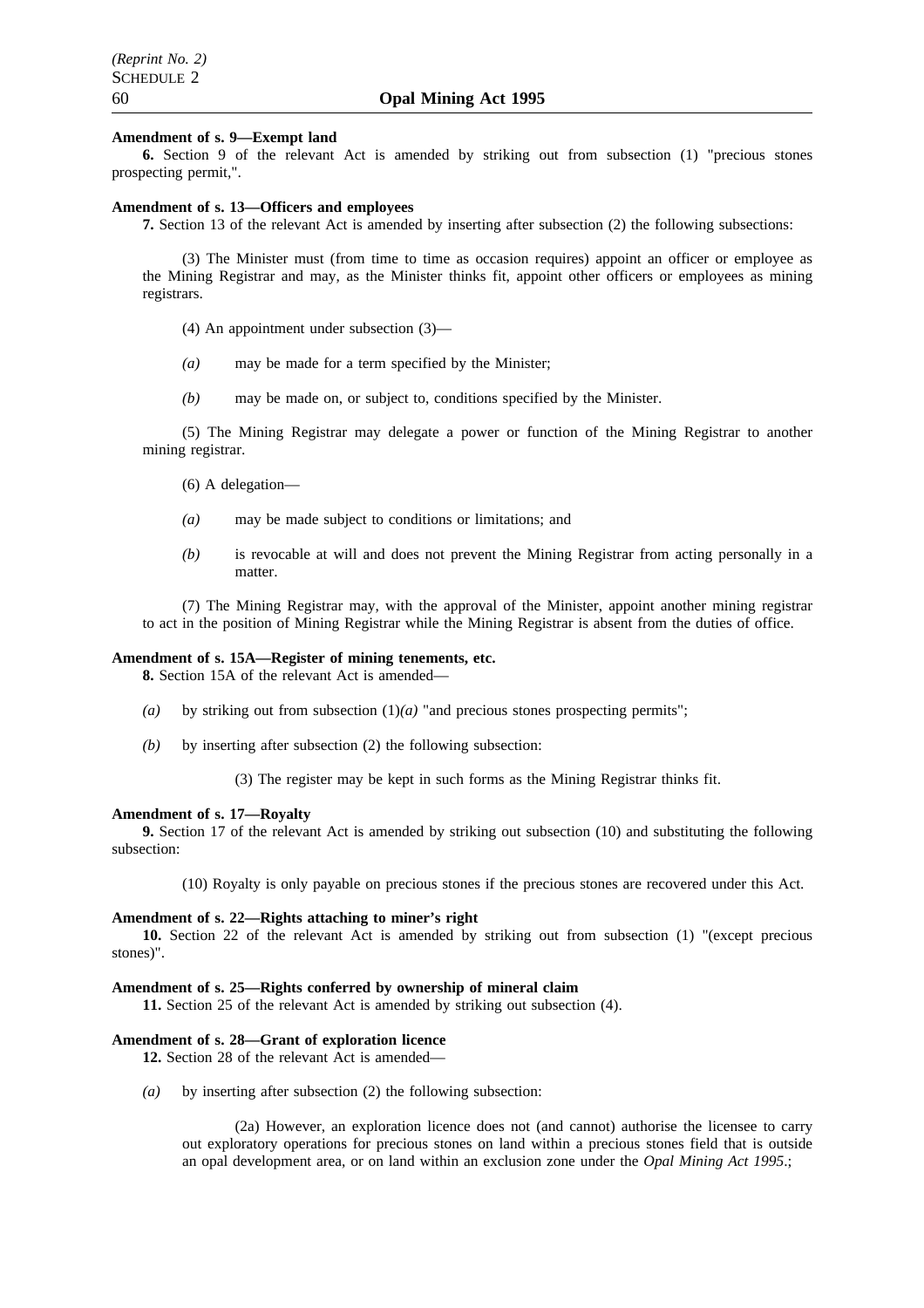- *(b)* by striking out from subsection (3) "precious stones or";
- *(c)* by inserting after subsection (4) the following subsection:

(4a) However, if the exploration licence allows for exploratory operations for precious stones in an opal development area, the area of land in respect of which the licence is granted cannot exceed 20 square kilometres unless, in the opinion of the Minister, circumstances exist that justify the grant of a licence in respect of a greater area.;

*(d)* by inserting after subsection (6) the following subsection:

(7) The Minister must not grant an exploration licence that authorises the licensee to carry out exploratory operations for precious stones if to do so would be inconsistent with a public undertaking by the Minister to the mining industry.

#### **Repeal of Part 7**

**13.** Part 7 of the relevant Act is repealed.

#### **Amendment of s. 59—Use of declared equipment**

**14.** Section 59 of the relevant Act is amended—

- *(a)* by inserting "under this Act" after "mining operations" in subsection (1);
- *(b)* by striking out paragraph *(b)* of subsection (1);
- *(c)* by striking out from subsection (1b) "registered precious stones claim or".

#### **Amendment of s. 67—Disputes relating to tenements**

**15.** Section 67 of the relevant Act is amended by striking out from subsection (1) "or precious stones prospecting permit".

#### **Amendment of s. 68—Cancellation of miner's right**

**16.** Section 68 of the relevant Act is amended by striking out from subsection (1) "or a precious stones prospecting permit" (twice occurring).

#### **Amendment of s. 69—Forfeiture of claim**

**17.** Section 69 of the relevant Act is amended—

- *(a)* by striking out from subsection (1) "or precious stones claim";
- *(b)* by striking out from subsection (3a) "or precious stones claim";
- *(c)* by striking out paragraph *(b)* of the definition of "**interested person**" in subsection (4) and substituting the following paragraph:
	- *(b)* the holder of a miner's right.

#### **Amendment of s. 74—Penalty for illegal mining**

**18.** Section 74 of the relevant Act is amended by striking out subsections (2) to (7).

#### **Amendment of s. 76—Returns**

**19.** Section 76 of the relevant Act is amended by striking out paragraph *(a)* of subsection (4).

#### **Amendment of s. 77—Records and samples**

**20.** Section 77 of the relevant Act is amended by striking out from subsection (1) "a precious stones claim or".

#### **Amendment of s. 78—Persons under 16 years of age**

**21.** Section 78 of the relevant Act is amended by striking out ", precious stones prospecting permit" (twice occurring).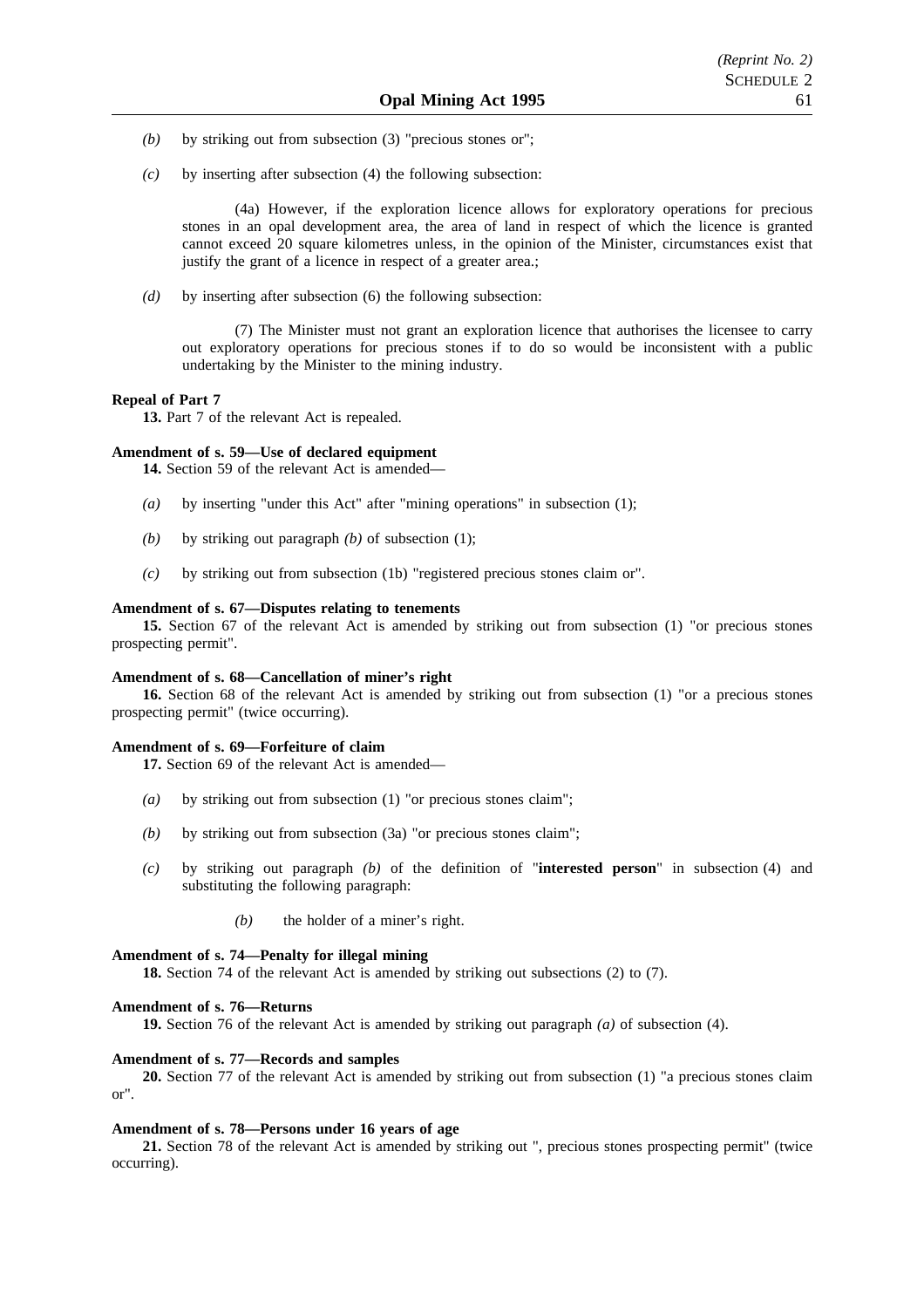#### **Amendment of s. 80—Conditions under which land may be simultaneously subject to more than one tenement**

**22.** Section 80 of the relevant Act is amended—

*(a)* by inserting after subsection (1a) the following subsections:

(1b) The Minister may grant an exploration licence that relates solely to exploration operations for precious stones in respect of land that is subject to a prior tenement under this Act that does not relate solely to precious stones.

(1c) However, the Minister must not grant an exploration licence under subsection (1b) without the written consent of the holder of the prior tenement.

(1d) If the Minister grants an exploration licence under subsection (1b), the holders of the respective tenements must, subject to maintaining reasonable efficiencies in the conduct of their own operations, and any agreement between them or order of the Warden's Court, take all steps that are reasonably practicable to minimise interference with each others' operations.

Penalty: \$5 000.;

*(b)* by inserting after subsection (3) the following subsections:

(4) The Warden's Court may, on the application of the holder of a mining tenement, make an order to regulate, restrict or prohibit mining operations where two or more tenements include the same land.

(5) The holder of a mining tenement must not contravene or fail to comply with an order under subsection (4).

Penalty: \$5 000.

#### **Amendment of s. 89—Obstruction, etc., of person authorised to mine under this Act**

**23.** Section 89 of the relevant Act is amended by striking out ", a precious stones prospecting permit".

#### **Amendment of s. 90—Evidentiary provision**

**24.** Section 90 of the relevant Act is amended by striking out from subsection (2) "precious stones prospecting permit,".

#### **Amendment of s. 92—Regulations**

**25.** Section 92 of the relevant Act is amended by striking out from paragraph *(a)* "precious stones prospecting permits,".